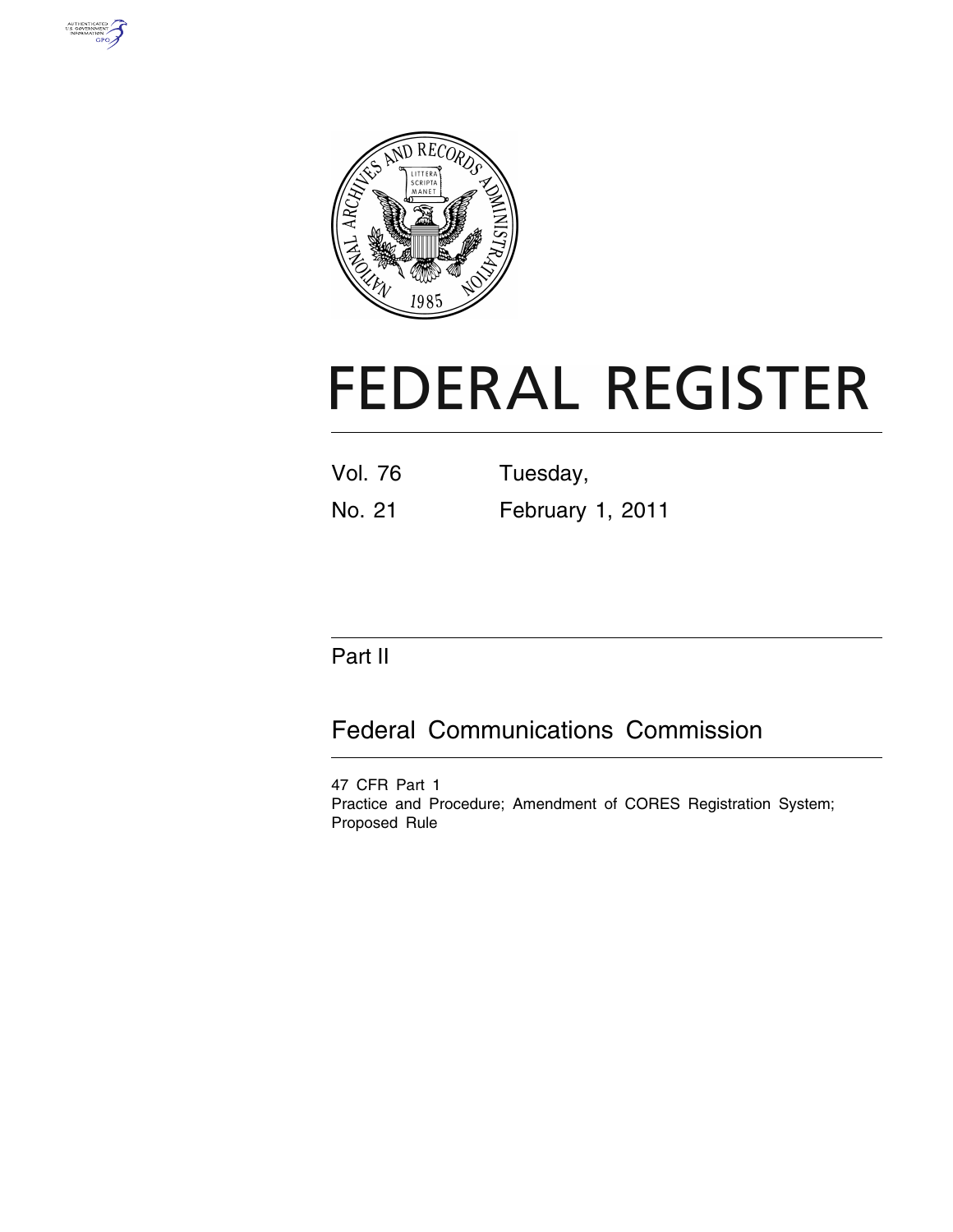# **FEDERAL COMMUNICATIONS COMMISSION**

# **47 CFR Part 1**

**[MD Docket No. 10–234; FCC 10–192]** 

# **Practice and Procedure; Amendment of CORES Registration System**

**AGENCY:** Federal Communications Commission.

# **ACTION:** Proposed rule.

**SUMMARY:** In this document, the Federal Communications Commission (FCC) proposes revisions to the Commission's Registration System (CORES), which is used by individuals and entities doing business with the FCC to obtain a unique identifying number called an FCC Registration Number, or "FRN." The proposed modifications to CORES include: Requiring entities and individuals to rely primarily upon a single FRN that may, at their discretion, be linked to subsidiary or associated accounts; allowing entities to identify multiple points of contact; eliminating some of our exceptions to the requirement that entities and individuals provide their Taxpayer Identification Number (''TIN'') at the time of registration; requiring FRN holders to provide their e-mail addresses; modifying CORES log-in procedures; adding attention flags and automated notices that would inform FRN holders of their financial standing before the Commission; and adding data fields to enable FRN holders to indicate their tax-exempt status and notify the Commission of pending bankruptcy proceedings. These modifications, if implemented, will make CORES more feature-friendly and improve the Commission's ability to comply with various statutes that govern debt collection and the collection of personal information by the Federal government.

**DATES:** Comments must be submitted by interested parties on or before March 3, 2011. Reply comments must be submitted no later than March 18, 2011. Written PRA comments on the proposed information collection requirements contained herein must be submitted by the public, Office of Management and Budget (OMB), and other interested parties on or before April 4, 2011.

**ADDRESSES:** You may submit comments, identified by MD Docket No. 10–234, FCC 10–192, by any of the following methods:

*Federal eRulemaking Portal: [http://](http://www.regulations.gov) [www.regulations.gov.](http://www.regulations.gov)* Follow the instructions for submitting comments.

*Federal Communications Commission's Web site: [http://www.fcc.](http://www.fcc.gov/cgb/ecfs/)* *[gov/cgb/ecfs/.](http://www.fcc.gov/cgb/ecfs/)* Follow the instructions for submitting comments.

*Mail:* Filings can be sent by hand or messenger delivery, by commercial overnight courier, or by first-class or overnight U.S. Postal Service mail (although the Commission continues to experience delays in receiving U.S. Postal Service mail). All filings must be addressed to the Commission's Secretary, Office of the Secretary, Federal Communications Commission.

*People With Disabilities:* Contact the FCC to request reasonable accommodations (accessible format documents, sign language interpreters, CART, *etc.*) by e-mail: *[FCC504@fcc.gov](mailto:FCC504@fcc.gov)*  or phone: 202–418–0530 or TTY: 202– 418–0432.

In addition to filing comments with the Secretary, a copy of any PRA comments on the proposed collection requirements contained herein should be submitted to the Federal Communications Commission via e-mail to *[PRA@fcc.gov](mailto:PRA@fcc.gov)* and to Nicholas A. Fraser, Office of Management and Budget, via e-mail to *[nfraser@omb.eop.](mailto:nfraser@omb.eop) gov* or via fax at 202–395–5167. For detailed instructions for submitting comments and additional information on the rulemaking process, *see* the **SUPPLEMENTARY INFORMATION** section of this document.

#### **FOR FURTHER INFORMATION CONTACT:**

Warren Firschein, Office of the Managing Director, (202) 418–0844. For additional information concerning the information collection requirements contained in this document, send an e-mail to *[PRA@fcc.gov](mailto:PRA@fcc.gov)* or contact Leslie F. Smith, (202) 418–0217. To view or obtain a copy of this information collection request (ICR) submitted to OMB: (1) Go to this OMB/GSA Web page: *[http://www.reginfo.gov/public/do/](http://www.reginfo.gov/public/do/PRAMain) [PRAMain,](http://www.reginfo.gov/public/do/PRAMain)* (2) look for the section of the Web page called "Currently Under Review,'' (3) click on the downwardpointing arrow in the "Select Agency" box below the "Currently Under Review'' heading, (4) select ''Federal Communications Commission'' from the list of agencies presented in the ''Select Agency" box, (5) click the "Submit" button to the right of the ''Select Agency'' box, and (6) when the list of FCC ICRs currently under review appears, look for the OMB control number(s) of the ICR(s) as shown in the Supplementary Information section below (3060–0917 and/or 3060–0918) and then click on either of the ICR Reference Number(s). A copy of the FCC submission(s) to OMB will be displayed.

**SUPPLEMENTARY INFORMATION:** This is a summary of the Commission's Notice of Proposed Rulemaking, MD Docket No.

10–234, FCC No. 10–192, adopted November 19, 2010 and released December 7, 2010. The full text of the NPRM is available for public inspection and copying during business hours in the FCC Reference Information Center, Portals II, 445 12th Street, SW., Room CY–A257, Washington, DC 20554. It also may be purchased from the Commission's duplicating contractor at Portals II, 445 12th Street, SW., Room CY–B402, Washington, DC 20554; the contractor's Web site, *[http://www.](http://www.bcpiweb.com) [bcpiweb.com;](http://www.bcpiweb.com)* or by calling (800) 378– 3160, facsimile (202) 488–5563, or e-mail *[FCC@BCPIWEB.com.](mailto:FCC@BCPIWEB.com)* Copies of the Notice also may be obtained via the Commission's Electronic Comment Filing System (ECFS) by entering the docket number MD Docket No. 10–234. Additionally, the complete item is available on the Federal Communications Commission's Web site at *[http://www.fcc.gov.](http://www.fcc.gov)* 

This document contains proposed information collection requirements. As part of its continuing effort to reduce paperwork burden and as required by the Paperwork Reduction Act (PRA) of 1995 (44 U.S.C. 3501–3520), the Federal Communications Commission invites the general public and other Federal agencies to comment on the following information collection(s). Public and agency comments are due April 4, 2011.

Comments should address: (a) Whether the proposed collection of information is necessary for the proper performance of the functions of the Commission, including whether the information shall have practical utility; (b) the accuracy of the Commission's burden estimates; (c) ways to enhance the quality, utility, and clarity of the information collected; and (d) ways to minimize the burden of the collection of information on the respondents, including the use of automated collection techniques or other forms of information technology. In addition, pursuant to the Small Business Paperwork Relief Act of 2002, Public Law 107–198, *see* 44 U.S.C. 3506(c)(4), we seek specific comment on how we might ''further reduce the information collection burden for small business concerns with fewer than 25 employees.''

*OMB Control Number:* 3060–0917. *Title:* CORES Registration Form.

*Form Number:* FCC Form 160.

*Type of Review:* Revision of currently approved collection.

*Respondents:* Individuals or households; Businesses or other forprofit; Not-for-profit institutions; and State, Local or Tribal Government.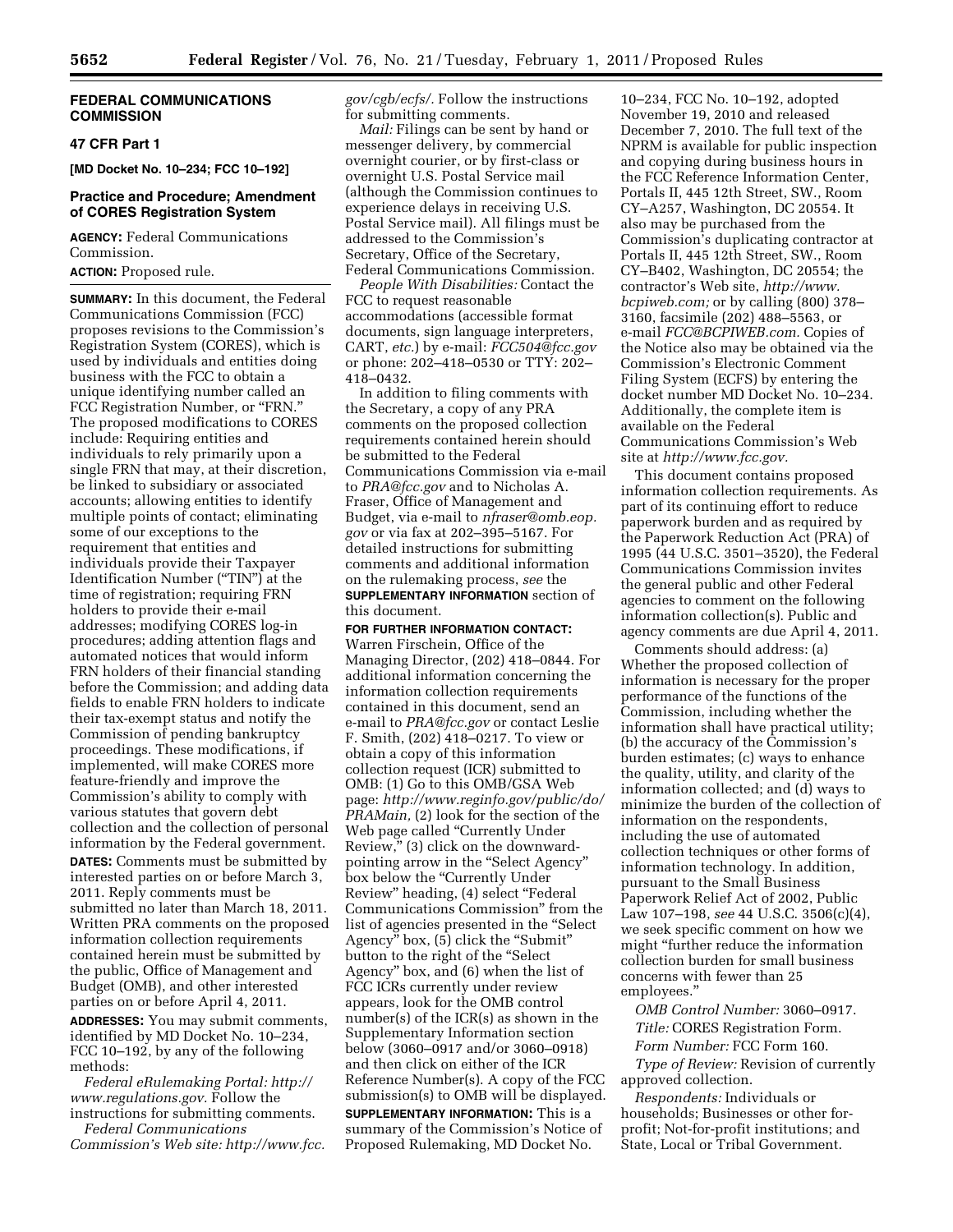*Number of Respondents and Responses:* 150,000 respondents; 150,000 responses.

*Estimated Time per Response:* 10 minutes (0.167 hours).

*Frequency of Response:* One time reporting requirements.

*Obligation to Respond:* Required to obtain or retain benefits.

*Total Annual Burden:* 25,050 hours. *Total Annual Cost:* None.

*Privacy Act Impact Assessment:* Not required.

*Nature and Extent of Confidentiality:*  The Commission maintains a system of records, FCC/OMD–9, ''Commission Registration System (CORES),'' to cover the collection, purpose(s), storage, safeguards, and disposal of the personally identifiable information (PII) that individual respondents may submit on FCC Form 160. The FCC will also redact PII submitted on this form before it makes FCC Form 160 available for public inspection. FCC Form 160 includes a privacy statement to inform applicants (respondents) of the Commission's need to obtain the information and the protections that the FCC has in place to protect the PII.

*Needs and Uses:* Respondents use FCC Form 160 to register in the FCC's Commission Registration System (CORES). When registering, the respondent receives a unique FCC Registration Number (FRN), which is required for anyone doing business with the Commission. FCC Form 160 is used to collect information that pertains to the entity's name, address, contact representative, telephone number, e-mail address, and fax number. Respondents may also register in CORES on-line at *[http://www.fcc.gov/](http://www.fcc.gov/frnreg) [frnreg.](http://www.fcc.gov/frnreg)* The Commission uses this information to collect or report on any delinquent debt arising from the respondent's business dealings with the FCC, including both "feeable" and "nonfeeable" services; and to ensure that registrants (respondents) receive any refunds due. Use of the CORES system is also a means of ensuring that the Commission operates in compliance with the Debt Collection Improvement Act of 1996.

The NPRM proposes to eliminate some of our exceptions to the requirement that entities and individuals provide their Taxpayer Identification Number (''TIN'') at the time of registration; require FRN holders to provide their e-mail addresses; give FRN holders the option to identify multiple points of contact; and require FRN holders to indicate their taxexempt status and notify the Commission of pending bankruptcy proceedings. All remaining existing

information collection requirements would stay as they are.

*OMB Control Number:* 3060–0918. *Title:* CORES Update/Change Form. *Form Number:* FCC Form 161. *Type of Review:* Revision of currently

approved collection. *Respondents:* Individuals or households; Businesses or other forprofit; Not-for-profit institutions; and State, Local or Tribal Government.

*Number of Respondents and Responses:* 57,600 respondents; 57,600

responses. *Estimated Time per Response:* 10

minutes (0.167 hours).

*Frequency of Response:* On occasion reporting requirements.

*Obligation to Respond:* Required to obtain or retain benefits.

*Total Annual Burden:* 9,792 hours. *Total Annual Cost:* None.

*Privacy Act Impact Assessment:* Not required.

*Nature and Extent of Confidentiality:*  The Commission maintains a system of records, FCC/OMD–9, ''Commission Registration System (CORES),'' to cover the collection, purpose(s), storage, safeguards, and disposal of the personally identifiable information (PII) that individual respondents may submit on FCC Form 161. The FCC will also redact PII submitted on this form before it makes FCC Form 161 available for public inspection. FCC Form 161 includes a privacy statement to inform applicants (respondents) of the Commission's need to obtain the information and the protections that the FCC has in place to protect the PII.

*Needs and Uses:* After respondents have registered in the FCC's Commission Registration System (CORES) and have been issued an FCC Registration Number (FRN), they may use FCC Form 161 to update and/or change their contact information, including name, address, telephone number, e-mail address, fax number, contact representative, contact representative's address, telephone number, e-mail address, and/or fax number. Respondents may also update their registration information in CORES on-line at *[http://www.fcc.gov/frnreg.](http://www.fcc.gov/frnreg)*  The Commission uses this information to collect or report on any delinquent debt arising from the respondent's business dealings with the FCC, including both "feeable" and "nonfeeable" services; and to ensure that registrants (respondents) receive any refunds due. Use of the CORES system is also a means of ensuring that the Commission operates in compliance with the Debt Collection Improvement Act of 1996.

The NPRM proposes to eliminate some of our exceptions to the requirement that entities and individuals provide their Taxpayer Identification Number ("TIN") at the time of registration; require FRN holders to provide their e-mail addresses; give FRN holders the option to identify multiple points of contact; and require FRN holders to indicate their taxexempt status and notify the Commission of pending bankruptcy proceedings. All remaining existing information collection requirements would stay as they are.

# **Synopsis of the Notice of Proposed Rulemaking**

*Amendment of Part 1 of the Commission's Rules, Concerning Practice and Procedure, Amendment of CORES Registration System* 

1. This Notice of Proposed Rulemaking (''NPRM'') proposes amending the Commission's rules to make revisions to the Commission's Registration System, also known as "CORES." Anyone doing business with the Commission is required to first obtain a unique identifying number through CORES called an FCC Registration Number, or "FRN." Among other things, an FRN allows registrants to submit or file applications and remit payments to the Commission. Our proposed changes to CORES would result in customer-related improvements, as well as improvements to the process by which entities and individuals access and make use of information that is contained in CORES. The proposed changes would affect rules governing Practice and Procedure (*see* 47 CFR part 1).

2. We are able to offer these proposed modifications to the current version of CORES based on our own experience with the system since its inception in 2000, as well as on informal suggestions that have been provided by CORES FRN holders themselves. We hope that comments received in this rulemaking will further add to and refine our efforts for improving the CORES system. In addition, we plan to invite the public to participate in a public forum at the FCC's headquarters in Washington, DC to discuss these proposed changes to CORES, and to give interested parties the opportunity to discuss their concerns and suggest further modifications. A public notice announcing the date of the forum will be released shortly. We invite parties to indicate their interest in participating in this public forum by contacting us through the information provided in Section IV.F., below.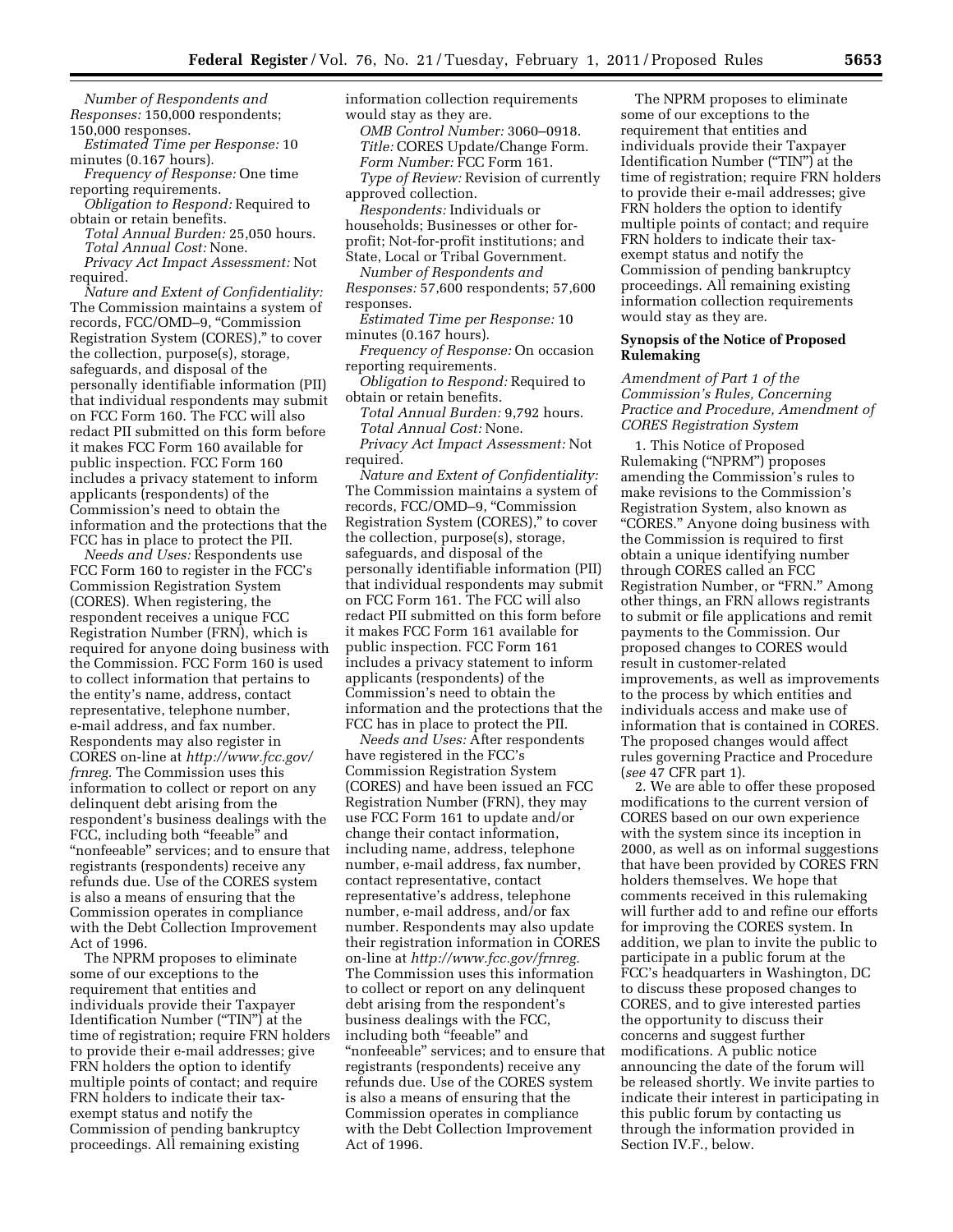3. This proceeding is part of the Commission's larger effort to reform and transform the agency into a model of excellence in government. Like the NPRMs on the FCC's *ex parte* rules and the one focused on the rules governing Commission practice and procedure,1 this NPRM will reform FCC procedures, modifying CORES to make it easier for individuals 2 and entities 3 to do business with the FCC. In addition, this NPRM is related both to the Commission's new Core Financial System and the development and design of the FCC's new Consolidated Licensing System ("CLS").<sup>4</sup>

4. Our proposed modifications to CORES partly include: Requiring entities and individuals to rely primarily upon a single FRN that may, at their discretion, be linked to subsidiary or associated accounts; allowing entities to identify multiple points of contact; eliminating some of our exceptions to the requirement that entities and individuals provide their Taxpayer Identification Number  $("TIN")$ <sup>5</sup> at the time of registration; requiring FRN holders to provide their e-mail addresses; giving FRN holders the option to create a custom User ID; modifying CORES log-in procedures for entities so as to ease use by multiple individuals; adding attention flags and notices that would inform FRN holders of their financial standing before the Commission when logging onto CORES; and adding data fields to enable FRN holders to indicate their tax-exempt status and notify the Commission of pending bankruptcy proceedings. These modifications, if implemented, will make CORES more feature-friendly and will eliminate some of the system's current limitations. They will also improve the Commission's ability to

 $^3$  An  $\!$  entity" is any business or organization. This includes public or private, and profit or not-forprofit, organizations.

4*Federal Communications Commission (FCC) To Hold April 7, 2010 Workshop on Development of Consolidated Licensing System,* MD Docket No. 10– 73, Public Notice, 25 FCC Rcd 3176 (2010). *See also*  the Commission's Web page on the effort to develop the consolidated licensing system, found at *[http://reboot.fcc.gov/reform/systems/cls.](http://reboot.fcc.gov/reform/systems/cls)* 

5For individuals, the TIN is their social security number.

comply with various statutes that govern debt collection and the collection of personal information by the Federal government.

# **II. Background**

5. The Commission is required in a variety of contexts to manage and collect substantial sums of money, including annual regulatory fees and application fees 6 and civil monetary penalties.7 The Commission also auctions various licenses through competitive bidding and administers the collection of payments for these licenses.8 In addition, the Commission directs the collection of mandated contributions to the Universal Service Fund (''USF'') and other statutory programs.9

6. In operating these programs, the Commission is subject to a variety of Federal statutes designed to ensure that the Government's financial management systems consistently and accurately report assets, liabilities, revenues and expenditures.10 In particular, the Commission is subject to the Debt Collection Improvement Act of 1996 (''DCIA''), which sought to address Congressional concerns that debts owed to the Federal government were not being properly collected.11

7. To improve its collection activities, the Commission established an internal revenue management system that supports application and regulatory fee accounting, spectrum auction loan portfolio management, accounting for auction proceeds, accounting for enforcement actions, and other accounts receivable of the Commission. In developing this revenue management

7*See, e.g.,* 47 U.S.C. 503; 47 CFR 1.80; *see also Forfeiture Policy Statement and Amendment of Section 1.80 of the Rules to Incorporate the Forfeiture Guidelines,* CI Docket No. 95–6, Report and Order, 12 FCC Rcd 17087 (1997), *recon. denied,*  15 FCC Rcd 303 (1999).

8*See* 47 U.S.C. 309(j).

9*See* 47 U.S.C. 254(d); 47 CFR 54.706.

10*See, e.g.,* 31 U.S.C. 3512(b) (mandating the establishment and maintenance of systems of accounting and internal controls); 4 CFR 102.1(a) (requiring agencies to ''take aggressive action, on a timely basis, to collect all claims of the United States''); 4 CFR 102.17 (requiring agencies to establish procedures to identify the causes of overpayments, delinquencies, and defaults, and the corrective actions needed).

11Public Law 104–134, 110 Stat. 1321 (1996), codified at 31 U.S.C. 3701, *et seq. See United States*  v. *Texas,* 507 U.S. 529, 536–37 (1993) (Debt Collection Act was passed ''in order to strengthen the Government's hand in collecting its debts'').

system, it became apparent that persons doing business with the Commission, as that term is defined by the DCIA,12 were identified in various ways in our filing and licensing systems that made unified accounting and revenue management difficult. To address this problem, the Commission developed CORES.

8. CORES is a Web-based, passwordprotected, registration system that assigns a unique 10-digit FRN to a registrant for use when doing business with the FCC. These FRNs are used by all Commission systems that handle financial, authorization of service, and enforcement activities, and enable our customers to be more easily identified as the filers of applications, reports, remittance payments and other documents with the FCC. CORES was designed to serve as a central standard repository for basic regulatee and licensee information, and to help the Commission more effectively forecast, assess and collect regulatory fees; track enforcement of fines and forfeiture actions; monitor and collect penalties; manage the grant of waivers and exemptions; and, provide information to the public.13

9. When CORES first became operational on July 19, 2000, the public was permitted to obtain FRNs to be used on Commission filings on a voluntary basis.14 Then, by way of rulemaking effective December 3, 2001, the Commission established that FRNs were to be used on Commission filings on a mandatory basis.15 Since then, in an effort to limit the unnecessary use of social security numbers in agency systems and programs, the Commission

(D) Assessed a fine, fee, royalty or penalty by the agency; and

(E) In a relationship with the agency that may give rise to a receivable due to that agency, such as a partner of a borrower in or a guarantor of a Federal direct or insured loan administered by the agency.''

13*See Office of the Managing Director Implements the FCC Registration Number (FRN) and Commission Registration System (CORES) Registration Process Effective March 27, 2000,* DA 00–407, Public Notice, 15 FCC Rcd 16427 (2000).

14*See New Commission Registration System (CORES) to be Implemented July 19,* DA 00–1596, Public Notice, 15 FCC Rcd 18754 (2000).

15*See Amendments of Parts 1, 21, 61, 73, 74 and 76 of Commission's Rules, Adoption of Mandatory FCC Registration Number,* MD Docket No. 00–205, Report and Order, 16 FCC Rcd 16138 (2001) (''*2001 CORES Order*'').

<sup>1</sup>*Amendment of the Commission's Ex Parte Rules and Other Procedural Rules,* GC Docket No. 10–43, Notice of Proposed Rulemaking, 25 FCC Rcd 2403 (2010); *Amendment of Certain of the Commission's Part 1 Rules of Practice and Procedure and Part 0 Rules of Commission Organization,* GC Docket No. 10–44, Notice of Proposed Rulemaking, 25 FCC Rcd 2430 (2010). *See also FCC Proposes Rule Changes to Improve Decision-Making and Efficiency, Promote Participation in FCC Proceedings,* 2010 WL 589844 (rel. February 18, 2010) (news release announcing the commencement of the two previously-mentioned proceedings).

<sup>&</sup>lt;sup>2</sup>The terms "individuals" and "persons" are used synonymously in this NPRM.

<sup>6</sup>*See* 47 U.S.C. 159 and *Assessment and Collection of Regulatory Fees for Fiscal Year 2009,*  MD Docket No. 09–65, Report and Order, 4 FCC Rcd 10301 (2009) (regulatory fees); 47 U.S.C. 158 and *Amendment of the Schedule of Application Fees Set Forth in Sections 1.1102 through 1.1107 of the Commission's Rules,* GEN Docket No. 86–285, Order, 23 FCC Rcd 14192 (2008) (application fees).

 $12$  The DCIA, 31 U.S.C. 7701(c)(2), states that "a person shall be considered to be doing business with a Federal agency if the person is—

<sup>(</sup>A) A lender or servicer in a Federal guaranteed or insured loan program administered by the agency;

<sup>(</sup>B) An applicant for, or recipient of, a Federal license, permit, right-of-way, grant, or benefit payment administered by the agency or insurance administered by the agency;

<sup>(</sup>C) A contractor of the agency;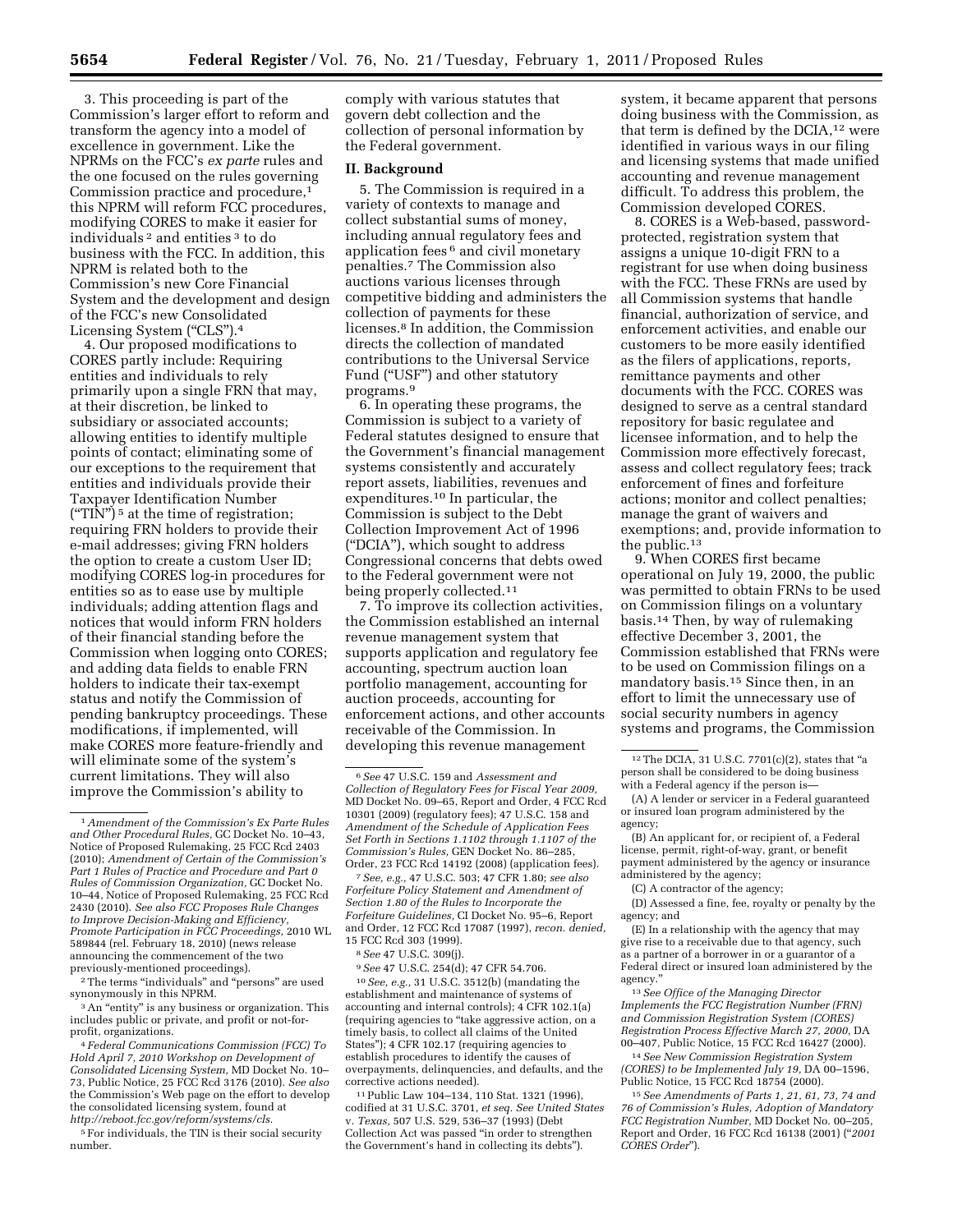has expanded the use of FRNs to other purposes beyond compliance with the DCIA.16 Now, based on several years of experience with CORES and the FRN registration process, we now wish to modify and enhance CORES to better serve the interests of the Commission and the public by identifying areas of improvement in the way customers interact with and make use of CORES, thus enabling us to improve the system's features and eliminate or reduce limitations of the system in its current state.

10. *Consolidated Licensing System.*  Recently, the Commission announced its intent to develop and deploy an agency-wide Consolidated Licensing System ("CLS") in an effort to improve its spectrum management and to develop a transparent, easily accessible, data driven, efficient, cost-effective and green consolidated licensing system.17 The CLS is expected to consolidate a number of licensing systems and databases currently used by the Commission's Bureaus and Offices, including the Antenna Structure Registration System (''ASR'') (managed by the Commission's Wireless Telecommunications Bureau); the Cable Operations and Licensing System (''COALS'') (managed by the Media Bureau); the Consolidated Database System ("CDBS") (managed by the Media Bureau); the Experimental Licensing System ("ELS") (managed by the Office of Engineering and Technology); the International Bureau Filing System ("IBFS") (managed by the International Bureau); and, the Universal Licensing System (''ULS'') (managed by the Wireless Telecommunications Bureau and the Public Safety and Homeland Security Bureau). Among other things, the Consolidated Licensing System is expected to establish a single consolidated form for filing different types of license application, permit a single sign-on to all of the underlying Commission systems, and create an enhanced environment for accessing and searching Commission data. The present proceeding is viewed by the

Commission as one necessary step of the overall development of the CLS.

# **III. Proposed Changes to Cores**

11. In the discussion that follows, we seek comment on specific modifications proposed for CORES. As described above, one of the primary goals of this proceeding is to improve the customer interface with CORES so that customers can use the system in a more efficient and effective manner. To that end, we encourage commenters in this proceeding to address problems that they have experienced while navigating CORES and using their FRN(s) on subsequent remittance payments, filings and applications before the Commission. We ask that commenters recommend specific measures that we could take that would ease any such navigation and usage problems. Commenters should also propose measures that we could take to simplify the registration process, as well as measures that would enhance their ability to use the Commission's other automated systems, in light of the Commission's intent to develop an agency-wide consolidated licensing system, as described above.

## *A. A Single FRN*

12. In the *2001 CORES Order,*18 we concluded that requiring entities and individuals doing business with the Commission to obtain an FRN would ''improve the management of our financial systems,'' and was ''part of a long-range solution to better manage our financial systems.'' 19 Accordingly, we adopted a 10-digit unique identifier called the FRN, and chose CORES as the automated system for assigning FRNs to entities and individuals doing business with the Commission.

13. Since the creation of CORES, entities have been able to obtain multiple FRNs in order to permit different members of their corporate family to obtain their own individual FRNs, regardless of whether those entities had different taxpayer identification numbers ("TINs"),<sup>20</sup> and to allow entities to organize their dealings with the Commission along logical business lines.<sup>21</sup> As a result of this policy, however, it is difficult for

the Commission to identify all the FRNs that are held by the same entity and tie them together in order to examine the entity's entire course of dealing with the agency. Although entities are required to provide their TIN during the FRN registration process, the data reported by entities has not always been consistent. In many cases a TIN has not been reported at all. For example, in some instances, due to exceptions allowed by the Commission, entities are not required to provide their TIN during the CORES registration process.22 In other cases, entities have inappropriately selected a TIN exception reason during the CORES registration process that is not intended to apply to them, thereby circumventing the requirement that they provide a valid TIN.

14. That the Commission is unable to use CORES to electronically link all of an entity's valid FRNs has several consequences. First, it hinders the Commission's ability to fulfill its debt collection obligations under the DCIA. Second, it limits the effectiveness of the Red Light Display System 23 as (for example) it is used to review applications to participate in Commission auctions.24 Third, it

23The Commission's Red Light Display System (''RLDS'') enables entities and individuals doing business with the Commission to determine if they have any outstanding delinquent debt. When an entity/individual applying for or seeking benefits is delinquent in non-tax debts owed to the Commission, we are required by law to postpone action on applications and other requests until the outstanding debt is repaid. *See [http://www.fcc.gov/](http://www.fcc.gov/debt_collection)  debt*\_*[collection.](http://www.fcc.gov/debt_collection)* RLDS is electronically checked when electronic license applications are received by the Commission.

24The FCC's auction short-form application requires applicants to certify under penalty of perjury that they, their affiliates, their controlling interests, and the affiliates of their controlling interests, as defined by Section 1.2110 of the Commission's rules, are not in default on any payments for Commission licenses (including down payments), and that they are not delinquent on any non-tax debt owed to any Federal agency. *See* 47 CFR 1.2105(a)(2)(x), 1.2105(b)(1), and 1.2110; *see also Amendment of Part 1 of the Commission's Rules—Competitive Bidding Procedures,* WT Docket No. 97–82, Order on Reconsideration of the Third Report and Order, Fifth Report and Order, and Fourth Further Notice of Proposed Rule Making, 15 FCC Rcd 15293, 15317 para. 42 and n.142 (''If any one of an applicant's controlling interests or their affiliates \* \* \* is in default on any Commission licenses or is delinquent on any non-tax debt owed to any Federal agency at the time the applicant files Continued

<sup>16</sup>*See* para. 1, *supra.* These additional uses for the FRN comport with a government-wide effort to safeguard personally identifiable information by reducing the unnecessary use of social security numbers and exploring alternatives to serve as a personal identifier for Federal programs. *See, e.g., Safeguarding Against and Responding to the Breach of Personally Identifiable Information,* OMB Memorandum M–07–16 (May 22, 2007).

<sup>17</sup>*Federal Communications Commission (FCC) To Hold April 7, 2010 Workshop on Development of Consolidated Licensing System,* MD Docket No. 10– 73, Public Notice, 25 FCC Rcd 3176 (2010).

<sup>18</sup>*See supra* n. 14.

<sup>19</sup> *2001 CORES Order,* 16 FCC Rcd at 16139, para. 3.

<sup>20</sup>A TIN is a unique identifier assigned to an entity for tax payment purposes. A TIN may either be a Social Security Number ("SSN") assigned to an individual by the Social Security Administration (''SSA''), or an employer identification number ("EIN") assigned to a business or organization by the Internal Revenue Service (''IRS'').

<sup>21</sup> *2001 CORES Order,* 16 FCC Rcd at 16141, para. 12.

<sup>22</sup>Currently, entities are permitted to select from among six "exceptions" to the general requirement that they furnish a TIN during their CORES registration process, while individuals are allowed to select from four exception reasons. For example, foreign citizens and entities that do not maintain a business presence in the U.S. may be eligible to claim an exception to this requirement. Later in this NPRM, we propose to eliminate or otherwise modify some of our TIN exception reasons for CORES registrants.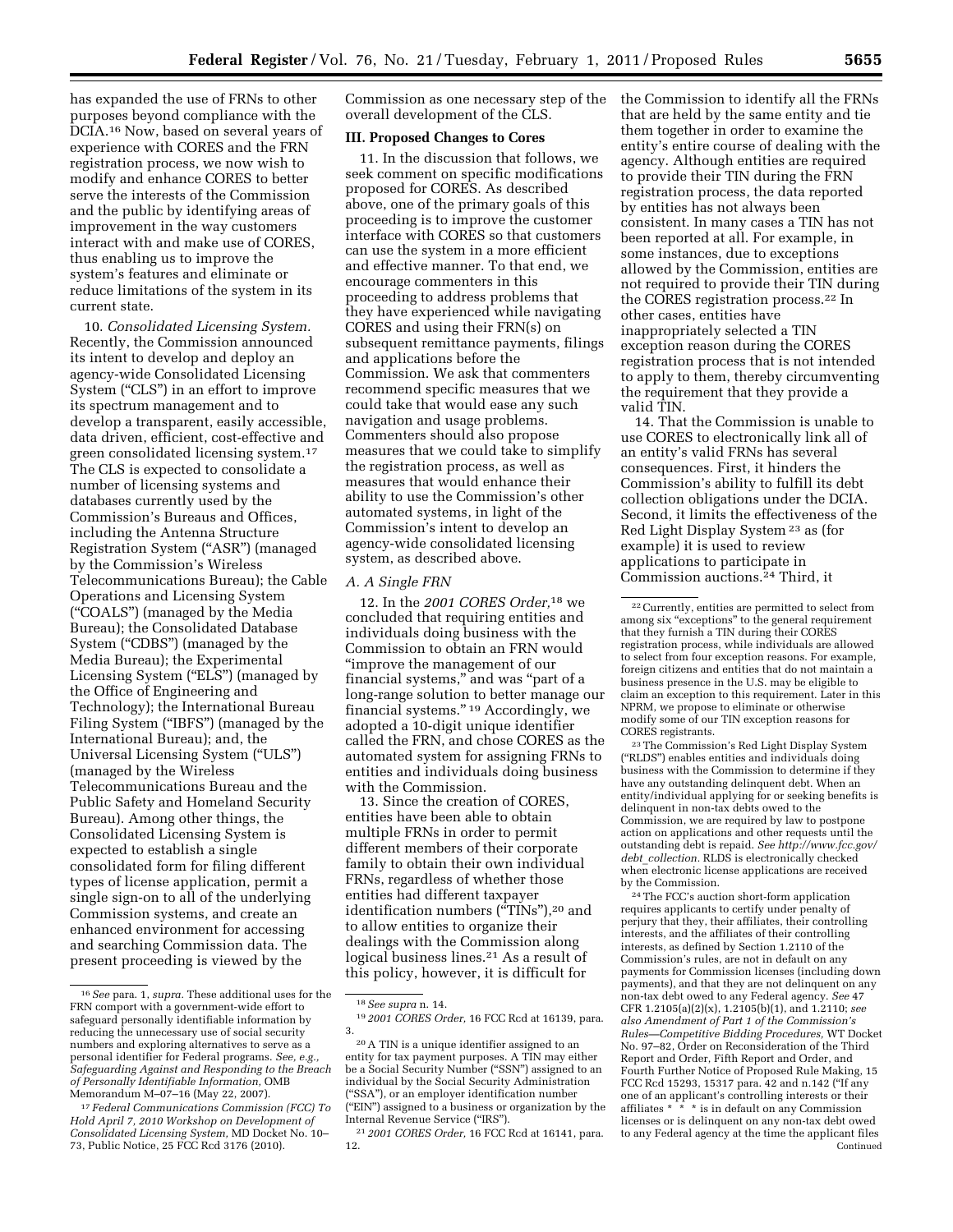inconveniences our licensing and enforcement bureaus, and even our licensees themselves, in their efforts to remember, recognize, and manage the various FRNs obtained throughout their course of business with the Commission.

15. After nearly a decade of experience with CORES, for these reasons expressed here, including our overarching effort to reform how the FCC interacts with the public and ongoing reform of the way the Commission collects and retains data, we tentatively conclude that it is in the best interest of all parties for the Commission to be able to view and search information on entities registered in CORES by a single unique identifier. The benefits of requiring entities to identify themselves in Commission filings and applications by a single unique identifier include administrative simplicity, enhanced search capability, and improved reliability of basic company data. In addition, limiting entities to a single FRN will enhance our ability to inform regulatees of financial and other administrativerelated issues, such as past due regulatory fees and impending license renewal deadlines, through e-mail or on-line notification messages. In section III.K, below, we propose to institute a company-centric "dashboard" that filers would see upon login, through which the filer would have the ability to review the progress on their filings, fees that are due, the history of files the filer has submitted, as well as other important information the filer may need. Similarly, in section III.G, we propose to post warning flags to each entity's CORES account indicating their status in the Commission's Red Light Display System and their debarment status. Such features could only be made possible by limiting entities to a single company-wide identifier. We believe that the benefits of such notifications and an entity-wide license administration "center" far outweigh any potential burden. Therefore, we propose to limit entities and individuals registered in CORES to the use of a single FRN that incorporates subsidiary

FRNs or sub-accounts, as described below.25

16. As an initial matter, we clarify that, for the purposes of this discussion, an entity shall be defined by the use of a single TIN. Thus, under the proposals described below, affiliated entities that are part of a larger corporate structure would not be limited to use of the same FRN if they have obtained separate TINs from the IRS.

17. Although we propose to permit only a single FRN per entity, we tentatively conclude that entities should nevertheless retain the ability to organize their filings and other dealings with the Commission among logical business lines of their choosing. This particularly applies to larger businesses and organizations that do business with the Commission through various sources, business operations, *etc.,* and therefore would prefer to have several registrants associated with their single FRN.

18. There is any number of possible methods that could be implemented to limit entities to the use of a single FRN in CORES while still affording them the ability to establish multiple registrants within that FRN. One such option would be to modify the structure of existing FRNs to incorporate an alphanumeric suffix that would allow entities to populate a single FRN with subaccounts for additional registrants. Under this proposal, which we shall refer to as "Option 1," an entity would be permitted to utilize a single ten-digit FRN for all of its dealings with the FCC, but would have the ability to create an unlimited number of sub-accounts that could be assigned to organizational units, such as a geographic district served by the entity or a distinct line of business conducted by the entity, or even to particular employees. These sub-accounts would be distinguished by a unique multi-character suffix that would trail the entity's single ten-digit FRN. For example, under Option 1, an entity with the single FRN 1234–5678– 90 may decide to establish three subaccounts within its FRN: One for Jane Q. Smith (perhaps expressed 1234–5678– 90–JQS), one for its West Coast Operations (perhaps expressed 1234– 5678–90–WCO), and one for Broadcast License WXYZ (perhaps expressed 1234–5678–90–XYZ). These suffixes

would not be limited to letters; an entity could just as easily create a sub-account expressed with a purely numeric extension, such as 1234–5678–90–001. Alternatively, the Commission could automatically generate numeric suffixes for each sub-account (that is, –001, –002, –003, *etc.*), while providing entities with the option to subsequently customize these suffixes as it sees fit. Thus, this proposal would require each entity to surrender all but one of its tendigit FRNs, which would serve as the foundation of all of its future subaccounts. Under this proposal, entities would have the ability to create and use additional sub-accounts within their single FRN according to their business and administrative needs. We seek comment on this proposal, along with the alternative outlined above. If adopted, should entities have the ability to choose which of their existing FRNs would serve as the ten-digit FRN core? If so, how much time should entities have to make such a selection? Commenters should consider any potential burden that may be incurred through the adoption of these options.

19. Another proposal, which we shall refer to as "Option 2," would enable entities that currently hold multiple FRNs to retain all of their various FRNs, which would be electronically linked to each other through the assignment of an identical prefix that would precede each of the entity's ten-digit FRNs. It would not be necessary for the user to input this prefix; the system would automatically access and attach the appropriate prefix whenever one of an entity's assigned FRNs was used. Although the prefix would be visible to the entity, it would only be used for internal purposes by the Commission to link all of an entity's FRNs for the purposes identified above. Thus, under Option 2, entities will be able to retain all of their current FRNs, and would not be required to re-register in CORES, reducing the potential burden on both regulated entities and the Commission, especially in the wake of future mergers and acquisitions among different entities that currently hold an FRN in CORES. We seek comment on this option, as well as on any other proposal for limiting entities to a single FRN, such as requiring entities to manually select one of their existing FRNs to serve as their "primary" FRN, while their remaining FRNs would be automatically converted to subsidiary, or sub-FRNs, which would be electronically linked to its primary FRN.

20. In addition, we seek comment on whether we should also allow an FRN registered to an individual to have subaccounts in much the same way as

it[s] FCC Form 175, the applicant will not be able to make the certification required by Section 1.2105(a)(2)(x)  $*$  \* \* and will not be eligible to participate in Commission auctions.''). Absent linked FRNs, every FRN of each relevant entity must be reviewed separately in RLDS. The inability to easily and simply link multiple FRNs therefore limits the ability of auction participants and the Commission to use the RLDS to determine whether an auction applicant complies with the Commission's competitive bidding rules.

<sup>25</sup> In theory, this proposal only needs to apply to entities. However, in practice, we seek to apply it to individuals as well. CORES is populated with many instances in which individuals hold multiple FRNs. These instances are most likely the result of individuals who have forgotten their FRNs or FRN passwords over the course of time and who then chose to electronically register for another FRN, instead of resetting their original password with the assistance of our Customer Support Help Desk.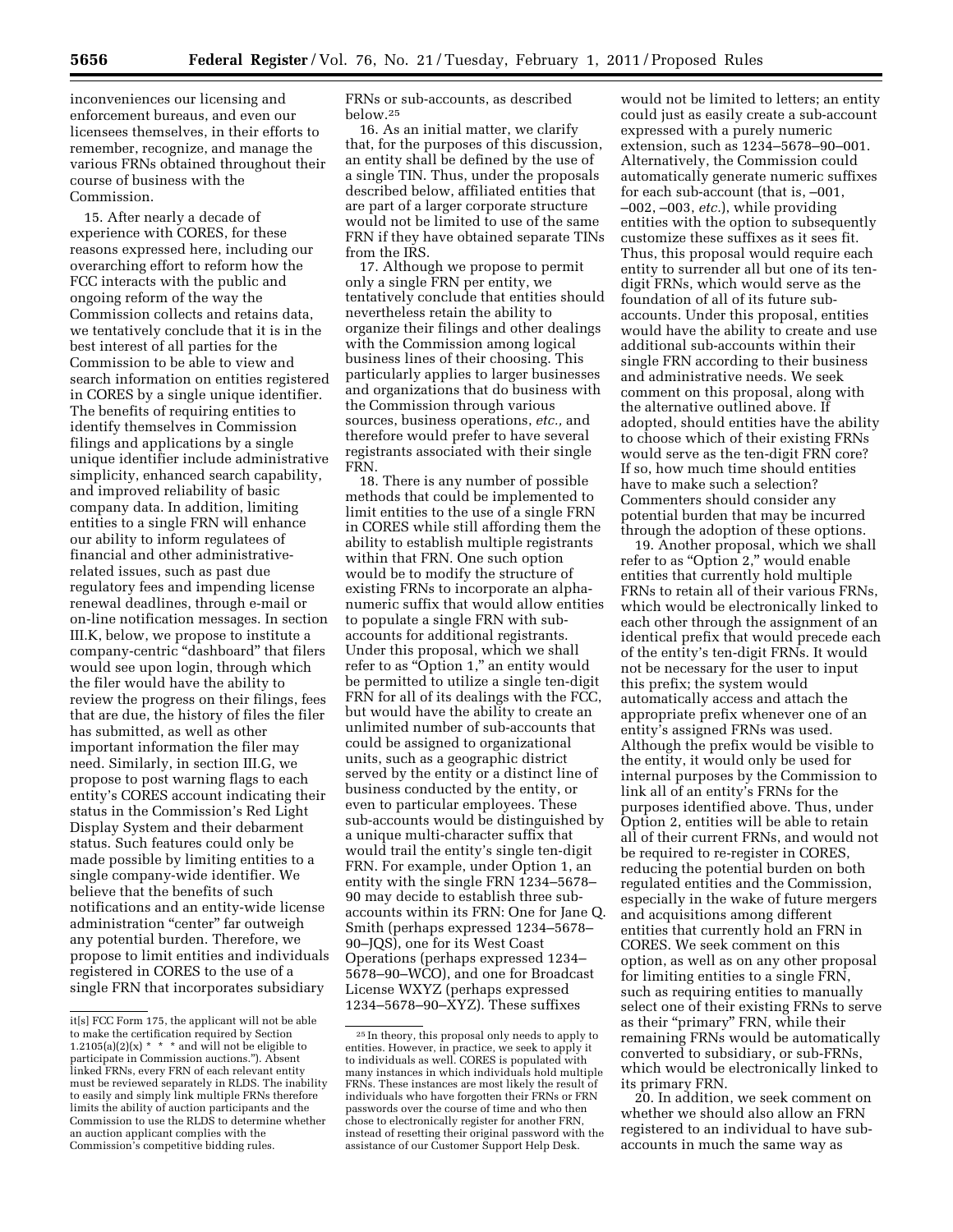business entities under either option outlined above, or whether individuals should be prohibited from utilizing subaccounts or sub-FRNs. For example, individuals may find it beneficial to create sub-FRNs for use by outside attorneys or consultants. We encourage commenters to provide examples of where an individual's business needs at the Commission would benefit from being able to populate sub-accounts to their FRN.

21. Our current process for how entities and individuals obtain an FRN from CORES requires that only a single registrant may be associated with each FRN. However, any proposal to limit entities to the use of a single FRN regardless of the approach that is eventually adopted—needs to address the need for multiple individuals to utilize the same FRN. This need is especially evident for most businesses and organizations, but it may apply to some individuals as well. We seek comment generally on if (and, if so, how) entities and individuals will wish to wield administrative access rights and authority for their single FRN, or for multiple FRNs that are electronically linked to each other. Should CORES allow multiple individuals to be able to register with and access a single FRN with their own unique user name and password? Or rather, should CORES adopt a new feature in which the FRN has a ''primary registrant'' that is granted exclusive administrative access and authority for adding subsequent registrants to the FRN and allowing registrant access to the FRN? We seek comment on the administrative burden of having a primary registrant. Should individuals with administrative rights to an entity's primary FRN have rights to alter any data contained in any of the entity's sub-FRNs? Why or why not? What about the reverse: Should individuals with administrative rights to a particular sub-FRN be restricted from altering data in the primary or another sub-FRN? With any approach taken, the Commission can provide user-driven options for such actions as disabling an FRN's sub-account feature or otherwise managing how subsequent registrants are added to a single FRN. We seek comment on these thoughts, as well as on other administrative access and authority concerns.

22. In the event that we adopt a process for limiting entities and individuals to a single FRN (as opposed to Option Two, above, which would simply assign an identical alphanumeric prefix to existing FRNs held by a particular entity), we seek comment on the manner in which previouslyregistered entities and individuals

should migrate to their single FRN. How and when should a single FRN for each entity/individual be established? Should the Commission issue a newly assigned FRN to each entity/individual? Should entities and individuals with two or more FRNs currently registered in CORES be permitted to select which single FRN they will use on a going forward basis (while the Commission de-activates the entity's remaining unselected FRNs), or should they simply be assigned the most recent one they have used? We seek comment on whether previously-registered entities and individuals with a single FRN should simply keep their existing FRN, and not migrate to a newly assigned number.

23. Finally, we invite parties to offer other approaches for data migration within CORES. In addition, we seek comment on whether the migration to a single FRN should occur automatically—and if so, under what criteria—or whether entities and individuals should be required to actively interface with CORES to establish their single FRN. If we adopt a scenario where previously-registered entities and individuals are to interface with CORES to establish a single FRN, should registrants be required to complete the process within a particular time frame after the effective date of the rules adopted in this proceeding before all of their FRNs are automatically deactivated? What should that time frame be?

24. As mentioned above, we plan to invite the public to participate in a public forum at the FCC's headquarters in Washington, DC to discuss our various proposals to limit entities and individuals to a single FRN. All interested parties will have the opportunity to discuss their concerns and to suggest other solutions that would accomplish the goals outlined here with a minimal amount of disruption on the industry. A public notice announcing the date of the forum will be released shortly. We invite parties to indicate their interest in participating in this public forum by contacting us through the information provided in Section IV.F., below.

# *B. Multiple Registrants With Multiple Points of Contact*

25. Currently, CORES does not permit FRN holders to identify anyone other than themselves as the sole point of contact for their FRN. Such contact information is often used by the Commission to contact entities and individuals to collect delinquent debt or resolve remittance issues that may arise during their course of dealing with the

agency. We have come to believe that the inability of FRN holders to identify additional points of contact for their FRN unnecessarily limits the FRN's usefulness to the FRN holder, as well as to the Commission. Because the sole point of contact attributed to the FRN is not always the appropriate individual to resolve a particular issue or to provide necessary information, it is not uncommon for delays to occur while the appropriate contact is established. For this reason, we tentatively conclude that FRN holders should have the ability to voluntarily provide additional points of contact for their FRNs, as well as for each sub-account or sub-FRN as the case may be. We seek comment on this conclusion.

26. We propose that FRN registrants would be permitted to voluntarily provide point of contact information for certain specific, pre-designated functions, such as "Accounting," ''Billing,'' ''Licensing,'' ''Legal Issues,'' *etc.* Points of contact provided by an FRN holder would not become registrants to the FRN, and therefore would not be able to gain access to confidential data submitted by the entity to CORES. They would simply be static points of contact that have been established by one of the FRN's registrants to address particular issues or subject matter as needed. We seek comment on this proposal. Also, in addition to the functions listed above, what other pre-designated subject matter categories should be made available for an FRN registrant to select when identifying individuals that will serve as points of contact? Should FRN holders have the ability to create their own categories of uses for contacts that they provide, or should they be limited to a menu of pre-designated functions offered by the Commission? We seek comment on these questions.

27. Finally, we seek comment on whether we should extend this proposal for multiple points of contact to FRN holders who are individuals. Under what circumstances and to what extent may individuals desire to identify multiple points of contact to be associated with their FRN? Should individuals have the same range of choices as entities for points of contact? In what ways, if any, should the point of contact options for individuals differ from those for entities?

# *C. Elimination of Certain TIN Exception Reasons*

28. *Foreign Entities and Non-United States Citizens.* As noted above, if you are doing business with the Commission, you need to register for an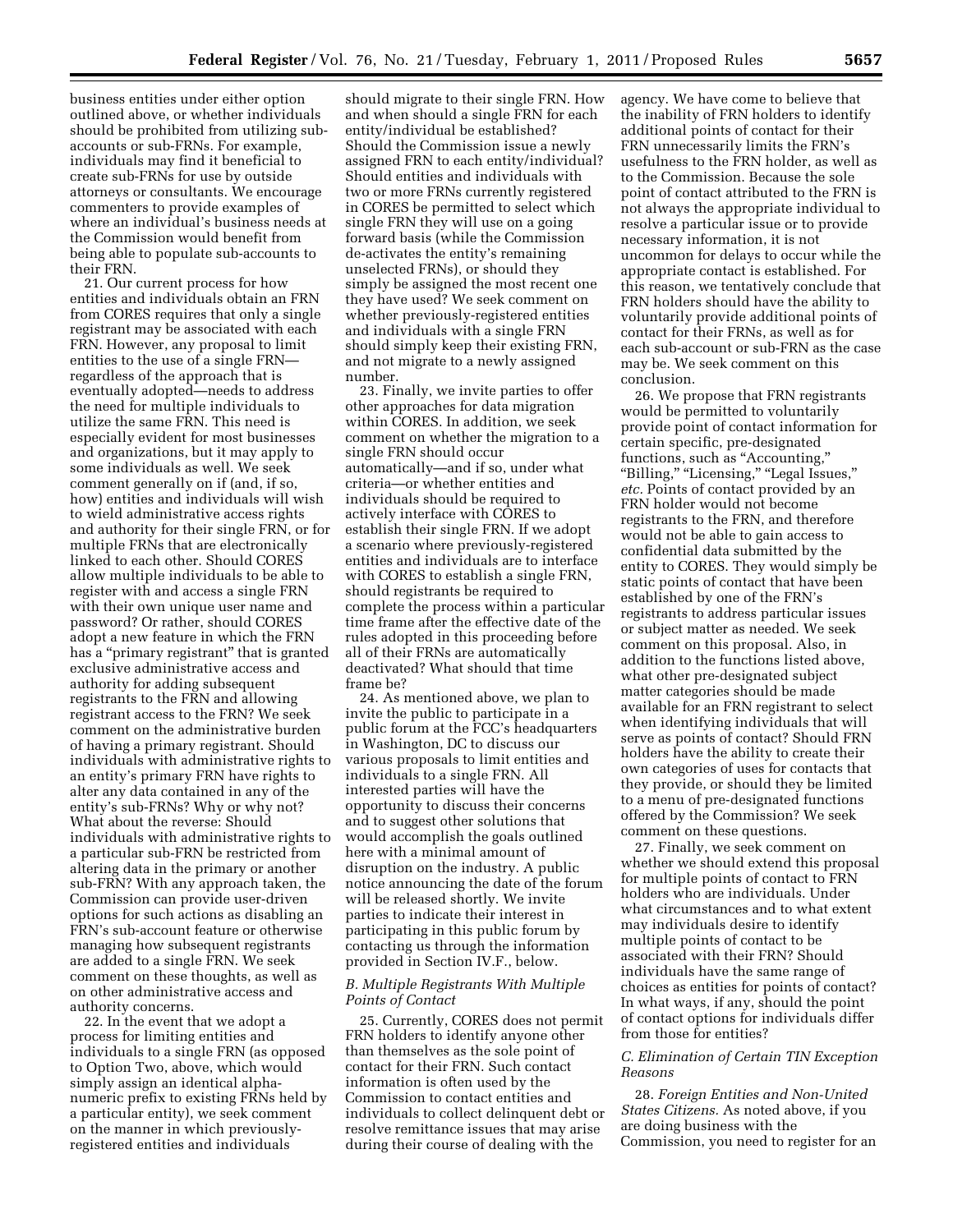FRN.26 This includes foreign registrants and non-United States citizens who are generally required to provide their TIN before completing the CORES registration process. In some instances, foreign entities do not have a taxpayer identification number. Since the inception of CORES, the Commission has permitted foreign entities and individuals to decline to provide their TIN in certain circumstances. With regard to foreign entities, the prevailing logic was that such businesses and organizations are not required to obtain an employer identification number (''EIN'') from the Internal Revenue Service ("IRS"), and are thus unable to furnish a TIN during their CORES registration process. Therefore, we have historically allowed such entities to complete the CORES registration process without providing a valid TIN.27 Similarly, because individuals who are not U.S. citizens and who are not employed within the United States typically are not issued a social security number ("SSN") by the U.S. Social Security Administration ("SSA"), we have previously permitted individuals to complete the CORES registration process without providing a valid TIN by certifying that they have not been issued a SSN because they are not U.S. citizens.

29. As originally crafted, our TIN exception reason for foreign entities failed to recognize that foreign entities operating inside the U.S., or who have employees working in the United States, are required to obtain an EIN from the IRS.28 Thus, we tentatively conclude that foreign entities operating within the U.S. should now be required to provide their EIN when seeking to obtain an FRN through CORES. We seek comment on this conclusion. With regard to foreign entities that do not operate in the United States nor have employees in the United States, we wish to operate from the assumption that they may still be able to provide some form of equivalent tax identification number issued by their respective home government. We seek comment on the validity of our assumption and request that commenters provide specific examples of developed countries whose governments do not employ any concept of a TIN for their businesses and organizations. Should we determine that our assumption is accurate (*i.e.,* that the use of taxpayer identification numbers is a near-universal concept), we would eliminate our taxpayer identification number exception reason for all businesses and organizations and require such entities to furnish their country's equivalent taxpayer identification number as issued by their home government. To distinguish foreign equivalent taxpayer identification numbers from IRS-issued EINs in CORES, we propose that all foreign taxpayer identification numbers would receive a prefix consisting of their respective country's international two-character country code. To ensure that we are able to uniquely identify every entity that does business with the Commission and deter the intentional misuse of this exception by domestic businesses seeking to avoid reporting their correct EINs,, should we require all foreign business and organizations to furnish the Commission with a copy of their country's taxpayer identification documentation at the time of registering an FRN in CORES? If so, what would be the most effective and least burdensome method for foreign entities to submit a copy of their country's taxpayer identification documentation? Morevoer, we seek comment on whether foreign entities that are existing license holders should submit a copy of their country's taxpayer identification documentation.

30. Similarly, we propose to eliminate our TIN exception reason for foreign individuals. We note that foreign nationals working in the United States, including all individuals working in the United States on an immigrant visa, are issued an SSN by the SSA.29 In addition, some temporary visitors, students, and workers on nonimmigrant visas are allowed and sometimes required to obtain an SSN.30 We therefore conclude that in the vast majority of cases, individuals should be able to furnish a valid SSN as issued by the SSA. We also note that there is another type of TIN that may be held by foreign individuals that CORES has never been programmed to accept. This TIN is known as an Individual Taxpayer Identification Number, or ITIN. The IRS issues ITINs to individuals who are required to have a U.S. taxpayer identification number but who do not have, and are not eligible to obtain, an SSN from the SSA.31 ITINs and SSNs

share the same nine-digit 000–00–0000 data structure. Only non-U.S. citizens can apply for an ITIN.32 We note that individuals who already have a valid SSN should not apply for an ITIN because it is not permissible for an individual to hold both an SSN and an ITIN.33 We tentatively conclude that individuals should be permitted to use their ITIN in place of an SSN when applying for an FRN. We seek comment on this conclusion.

31. Furthermore, foreign individuals who are unable to furnish either an SSN or an ITIN as their TIN may still be able to provide some form of equivalent taxpayer identification number or general identification number that has been issued by his or her home government which the Commission could accept in place of an SSN or ITIN. We seek comment on this matter. We specifically seek examples of developed countries whose governments do not assign taxpayer identification numbers or utilize a general identification system for their citizens. If used, we propose to identify foreign-issued tax identification numbers (or the equivalent) for individuals in CORES by adding a prefix that represents the individual's applicable international two-character country code. We seek comment on whether we should require supporting documentation to be furnished to the Commission at the time of registering an FRN. In particular, parties should indicate whether requiring the submission of foreign-equivalent taxpayer identification numbers and supporting documentation would help ensure that we are able to uniquely identify every individual that does business with the Commission, and would deter the intentional misuse of this exception by individuals seeking to avoid reporting their correct social security numbers or attempting to register simultaneously under multiple aliases. We seek comment on these potential measures, including the most effective and least burdensome method to submit such supporting documentation.

32. Finally, we seek comment on how the Commission should treat FRNs that were obtained by foreign entities and foreign individuals through the use of the previously-mentioned TIN exception reasons. Should these existing FRN holders be "grandfathered" into CORES, or should they be required to provide a valid SSN, ITIN, or foreign equivalent taxpayer identification number within a particular time frame?

<sup>26</sup>*See* n.2, *supra.* 

<sup>27</sup>*See 2001 CORES Order,* 16 FCC Rcd at 16142, para. 18. *See also* the Frequently Asked Questions section on the Commission's CORES Web site, *[https://fjallfoss.fcc.gov/coresWeb/html/](https://fjallfoss.fcc.gov/coresWeb/html/tin.html#q52)  [tin.html#q52](https://fjallfoss.fcc.gov/coresWeb/html/tin.html#q52)*, ''What if my entity does not have a TIN?''

<sup>28</sup>*See* Internal Revenue Service Form SS–4 Application for Employer Identifier Number.

<sup>&</sup>lt;sup>29</sup> See "Social Security Card Application Guide," *[https://www.usimmigrationsupport.org/social](https://www.usimmigrationsupport.org/social-security-card.html)[security-card.html.](https://www.usimmigrationsupport.org/social-security-card.html)* 

<sup>30</sup> *Id.* 

<sup>31</sup>*[See https://www.irs.gov/individuals/article/](http://www.irs.gov/businesses/small/article/0,,id=96287.00.html?portlet=4)  0,,id=96287,00.html*, Individual Taxpayer Identification Number (ITIN).

<sup>32</sup>*See* ''ITIN Application,'' *[https://](https://www.usimmigrationsupport.org/itin.html)* 

*[www.usimmigrationsupport.org/itin.html.](https://www.usimmigrationsupport.org/itin.html)* 

<sup>33</sup> *Id.*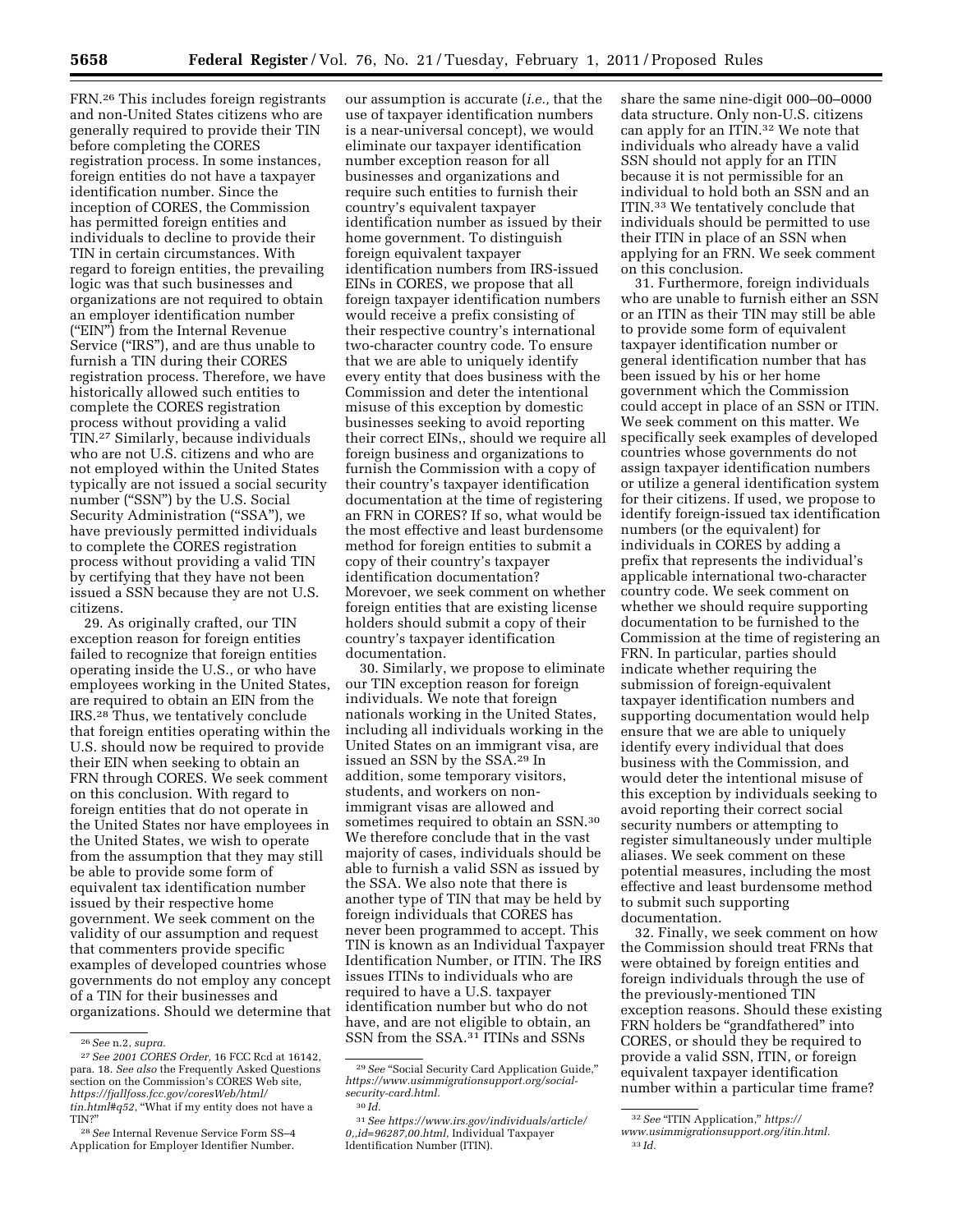How long of a waiting period is appropriate to allow for previously registered foreign entities and foreign individuals to provide one of the aforementioned valid identifiers? If adopted, we tentatively conclude that affected entities and individuals would be electronically notified of the requirement that they provide a valid identifier upon logging in to the system. Thus, we tentatively conclude that foreign entities and foreign individuals must furnish their TIN or TINequivalent documentation within thirty days of their first log-in after the effective date of any final rules adopted in this proceeding. We seek comment on this conclusion.

33. *Petitioners and Non-Feeable Complainants.* Petitioners and nonfeeable complainants are not required by Commission rules to provide their TIN to the Commission, nor to obtain an FRN,34 under the rationale that nonfeeable items do not involve payments to the Commission. When CORES was first developed, however, we understood that some of these same petitioners and non-feeable complainants may voluntarily wish to obtain an FRN, possibly for internal record-keeping purposes. Thus, to reduce the regulatory burden on such entities, we established an exception permitting entities and individuals to obtain an FRN without providing their TIN by certifying during the registration process either that ''the individual is a petitioner'' or ''the entity (business or organization) is a petitioner.'' However, our experience since then has underscored that this particular TIN exception reason provides an opportunity for entities and individuals who file license applications or otherwise conduct business with the Commission to circumvent their TIN provision requirement by falsely identifying themselves in CORES as petitioners or non-feeable complainants. We therefore propose to eliminate this TIN exception reason. We seek comment on this proposal and on how we should treat FRNs that were obtained by entities and individuals holding licenses or other authorizations (*i.e.,* doing business with the Commission) through inappropriate use of this TIN exception reason.

34. *Temporary Exceptions.* Under our existing processes, entities who have applied for (but have not yet received) their EIN from the IRS are considered temporarily exempt from providing a

TIN when registering in CORES. Similarly, individuals who have applied for, but have not yet received, their SSN from the SSA are temporarily exempt from providing their TIN. In CORES, these exception reasons are phrased as ''The EIN has been applied for'' and "Applied for" for entities and individuals, respectively. Unfortunately, CORES does not have the capability to automatically revisit these temporary exceptions, and often entities and individuals claiming this exception are awarded a license and fail to provide a valid TIN at a later date. Thus, as a practical matter, entities and individuals who have claimed this temporary TIN exception are effectively treated by the Commission as having received permanent waivers of the TIN provision requirement. To remedy this, we propose to establish a time frame within which such entities and individuals must subsequently provide their TIN. The time remaining before the expiration of this waiver would be viewable when the FRN holder accesses CORES. FRNs that have been obtained through this TIN exception reason would automatically expire and be deactivated after this time period unless a valid TIN is subsequently provided. We seek comment on this proposal. Specifically, we seek comment on the appropriate time frame for the Commission to wait for entities and individuals to furnish their newly acquired TINs to the Commission before deactivation of their FRNs. We note that, according to the IRS Web site, an entity may obtain an EIN immediately upon completing an on-line form,35 while it may take "several weeks" for foreign workers to obtain an SSN.36 Thus, we tentatively conclude that entities should be required to provide their newly-obtained EIN to the Commission within fifteen days, and that individuals should be required to provide their newly-acquired SSN to the Commission within sixty days. We seek comment on these tentative conclusions. In the event that entities and individuals are unable to obtain a TIN within our established time limits, we will set aside their FRNs for an additional period of time so that they may retain their current FRNs once they obtain their TIN, thus preventing the need to re-register in CORES. Such "reserved" FRNs will be inactive, however, and will not be able to be used on remittance payments or applications filed with the Commission until a TIN is provided. We seek comment on the

length of time that such FRNs should remain in an inactive status before considered abandoned by the FRN holder and deleted from our system.

35. *Exempted Activities.* Currently, CORES allows both entities and individuals to select a TIN exception reason known as "exempted activities" when registering an FRN. For an entity, this exception applies when IRS rules do not require the acquisition of an EIN due to the nature of the organization. For now, we continue to believe that, while rarely used, this remains a valid TIN exception reason for entities.37 Therefore, we recommend that this exemption be maintained for future use. For individuals, however, we propose to discontinue the availability of this TIN exception reason. As we have discussed above, we now believe that all individuals—be they domestic or foreign—are able to provide either a valid SSN, or ITIN, or a foreign equivalent taxpayer identification number or general identification number, as issued by their home government. We seek comment on this tentative conclusion. We are concerned, however, that the phrase used by the CORES system to identify this exception, "exempted activities," is vague and confusing, and could result in tax exempt entities (and possibly individuals, should we ultimately reject our tentative conclusion above) erroneously attempting to use it to avoid providing their TIN. In this proceeding, we seek to further our understanding of the circumstances that may lead the IRS or SSA to exempt particular entities and individuals from the requirement of obtaining an EIN or SSN. Should we require documentation to be provided by entities claiming the proper use of this exemption? What documentation should we require prospective FRN registrants to provide in order to use this TIN exception?

36. *Amateur Club.* Currently, amateur radio clubs wishing to obtain an FRN through CORES are not required to provide a valid TIN of one of their members. Instead, such clubs may complete the registration process by selecting an exemption labeled ''amateur club.'' We propose to keep the ''amateur club'' TIN exception reason, but tentatively conclude that we should rename ''amateur club'' to ''amateur

<sup>34</sup>*See* the Frequently Asked Questions section on the Commission's CORES Web site, *[https://](https://fjallfoss.fcc.gov/coresWeb/html/know.html#q103)  [fjallfoss.fcc.gov/coresWeb/html/know.html#q103](https://fjallfoss.fcc.gov/coresWeb/html/know.html#q103)*, ''What do you mean by ''doing business'' with the FCC?''

<sup>35</sup>*[See http://www.irs.gov/businesses/small/](http://www.irs.gov/businesses/small/article/0,,id=102767.00.html?portlet=4)  article/0,,id=102767,00.html?portlet=4*. 36*See [http://www.ssa.gov/pubs/10107.html#time.](http://www.ssa.gov/pubs/10107.html#time)* 

<sup>&</sup>lt;sup>37</sup> Virtually all entities are required to obtain an EIN, including foreign companies with employees in the U.S., non-profit organizations, church or church-controlled organizations, farmers cooperatives, State and local governments, Indian Tribal governments, Federal agencies, the U.S. military and the National Guard. *See* IRS Form SS–4 Application for Employer Identification Number.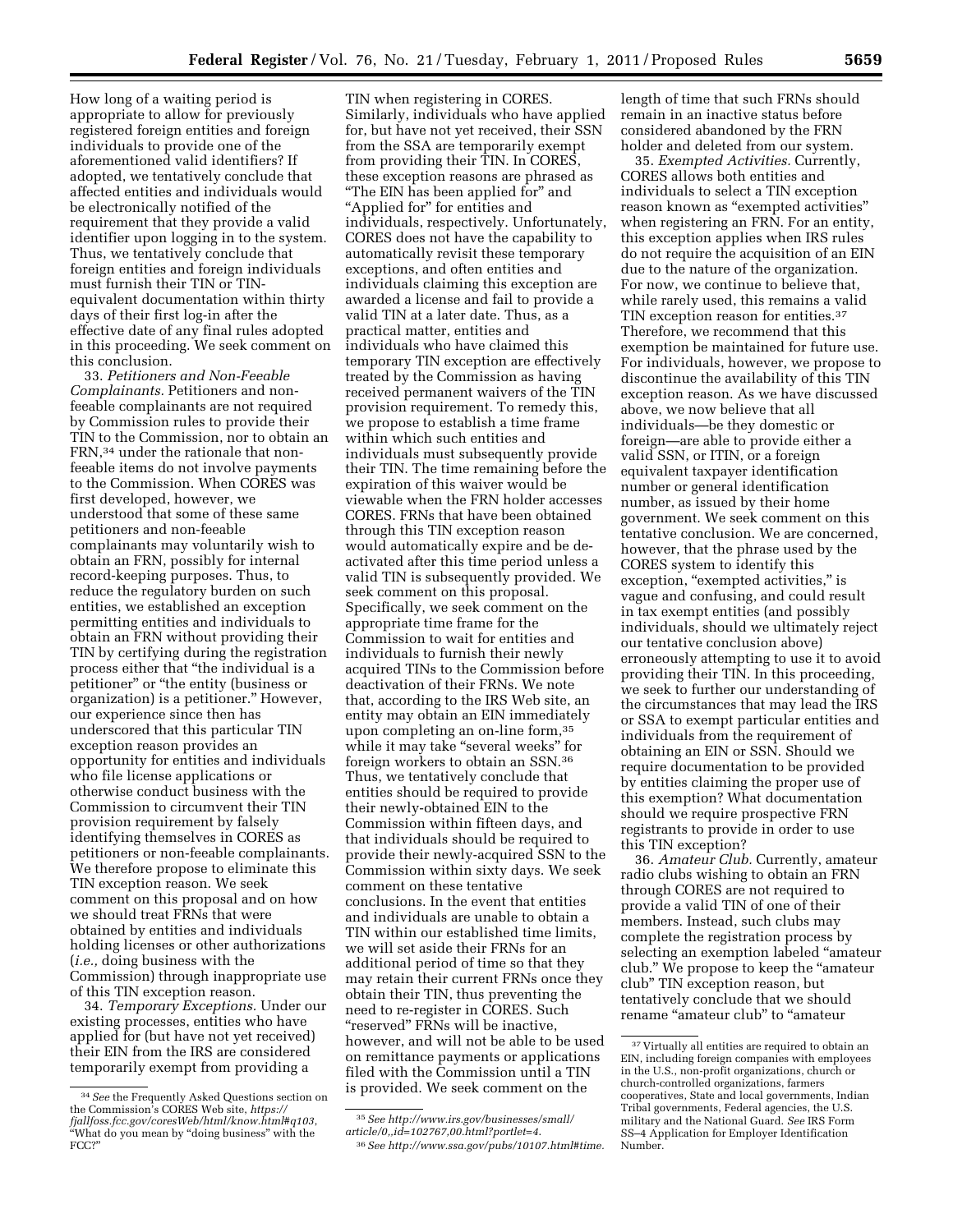radio club'' for added clarity. In addition, we propose to limit the use of FRNs obtained through the use of the "amateur club" TIN exception reason to applying for amateur licenses only. To apply for other types of licenses, an amateur radio club would be required to furnish a valid TIN. We seek comment on these conclusions. What documentation should we require of amateur radio clubs when seeking to use this TIN exception reason?

37. *Tribal Government or Entity.* A TIN exception reason has been offered to Tribal governments or entities since the inception of CORES. In some cases, Commission staff has independently assigned an FRN to Tribal governments to enable their use of our Tower Construction Notification System (TCNS), which allows Federallyrecognized Indian Tribes and Alaska Native Villages, Native Hawaiian Organizations, and State Historic Preservation Officers to receive, and respond to, notifications about a proposed tower construction, without the provision of an EIN. We now understand, however, that Federally recognized Tribal governments, as well as Tribally owned and operated economic development entities, including myriad types of businesses involving services, products and tourism, such as gaming, are required by the IRS to secure an EIN if they conduct business operations which have employees or report gaming withholdings.38 Moreover, an internal review of the Commission's records suggests that approximately a mere 5% of the FRNs held by Tribal governments or enterprises have been assigned by the Commission without the submission of an EIN. We therefore seek comment on whether to eliminate this exception, and require Tribal governments and enterprises to submit an EIN in order to retain their FRNs. We seek comment on how the Commission should handle the assignment of FRNs in the rare case where a Tribal government or enterprise does not have an EIN. We tentatively conclude that Tribal governments and enterprises that have not previously provided an EIN should be permitted to retain their FRNs in the TCNS indefinitely to permit the continued use of the TCNS. In such circumstances, these FRNs will be made inactive and will not be able to be used on remittance payments or license applications with the Commission until an EIN has been provided. We seek comment on this tentative conclusion.

# *D.* ''*Special Use*'' *FRNs*

38. ''Special use'' FRNs are electronically assigned to individuals holding attributable interests in various media licenses from whom social security numbers could not be obtained, and are used exclusively by media services licensees to report ownership interests on FCC Form 323. More specifically, if, after using diligent and good-faith efforts, a media service licensee is unable to obtain, and/or does not have permission to use, a social security number in order to generate an FRN for any specific individual whose FRN must be reported on Form 323, such licensee may obtain a "special use" FRN through a mechanism contained in the electronic Form 323.39 Licensees that use "special use" FRNs are deemed to be fully compliant with the Form 323 filing obligation. These "special use" FRNs are generated through the Media Bureau's Consolidated Database System (CDBS), not CORES, and, significantly, can be used for no other purpose at the Commission other than for licensees to fulfill their Form 323 media ownership reporting requirements.40 Thus, the issuance of these "special use" FRNs does not compromise the Commission's obligations under the DCIA.

39. We seek comment on whether it would be appropriate to generate and assign ''special use'' FRNs in other contexts at the Commission, such as to fulfill other ownership reporting requirements. For example, wireless licensees are required to report those entities and individuals that hold a 10% or greater interest on FCC Form 602 when seeking new licenses, transfers of control/assignments, and renewals, or while applying to participate in an auction conducted through competitive bidding.41 Similarly, companies seeking to obtain or transfer control of domestic or international section 214 authorizations are required to report 10% or greater ownership interests. Would ''special use'' FRNs be helpful for such licensees/authorization holders that have difficulty obtaining investor information to make FCC filings? Again,

we emphasize that these ''special use'' FRNs would not be eligible to be utilized for any other purpose at the Commission other than to fulfill ownership reporting requirements. In what other situations should we consider making available the use of ''special use'' FRNs?

# *E. Registrant E-mail Addresses*

40. Currently, entities and individuals are given the opportunity to voluntarily provide an e-mail address when completing the CORES registration process to obtain an FRN. Given the significant increase in the use of and dependence on e-mail in the years since CORES first became operational, however, we tentatively conclude that all FRN holders should be required to provide an e-mail address upon registration. In this day and age, e-mail communication is an efficient tool for maintaining contact with our regulatees. For example, the provision of a valid e-mail address would enhance the Commission's ability to contact registrants in the event that a remittance issue arises, or if there is a need to disseminate an important notice. In addition, the Commission is committed to reducing the environmental impact of its activities, and intends to increase its use of e-mail and other electronic means to communicate with regulated entities and interested parties in the future. Therefore, we propose to require entities and individuals who register for an FRN for the first time to provide their e-mail address, which will remain hidden from public view. An e-mail address would also be required for each sub-FRN or sub-account that is subsequently established. We seek comment on this proposal.

41. We also seek comment on how the Commission should treat previously registered FRNs for which FRN holders did not voluntarily furnish an e-mail address. What is the least disruptive or most efficient way for the Commission to obtain these e-mail addresses? Should current FRN holders be required to provide their e-mail addresses the next time they attempt to use their FRN on an electronic Commission filing? We also seek comment on whether entities and individuals should be required to provide the e-mail addresses of their points of contact. Moreover, we tentatively conclude that entities and individuals should be required to navigate an e-mail validation process at the time of registration by clicking on a link that CORES will automatically send to the e-mail address that was provided. Should we require entities and individuals to update their e-mail addresses that are on file in CORES as

<sup>38</sup>*See* IRS Form SS–4 Application for Employer Identification Number. Although Federally recognized Indian Tribes are not subject to income taxes, Tribal governments are still required to obtain an EIN if they conduct business operations which have employees, issue information returns, or report gaming withholdings. *See generally, <http://www.irs.gov/govt/tribes/index.html>*.

 $^{39}\,See$  "Form 323 Frequently Asked Questions," at *[http://www.fcc.gov/bureaus/mb/industry](http://www.fcc.gov/bureaus/mb/industry_analysis/form323faqs.html)*\_*analysis/ [form323faqs.html.](http://www.fcc.gov/bureaus/mb/industry_analysis/form323faqs.html)* 

<sup>40</sup>*See, e.g., Promoting Diversification of Ownership in the Broadcasting Services,* MB Docket Nos. 07–294, 06–121, 02–277, and 04–228, and MM Docket Nos. 01–235, 01–317, and 00–244, Report and Order and Fourth Further Notice of Proposed Rulemaking, 24 FCC Rcd 5896, 5908, para. 21 (2009).

<sup>41</sup>*See* 47 CFR 1.2112(a).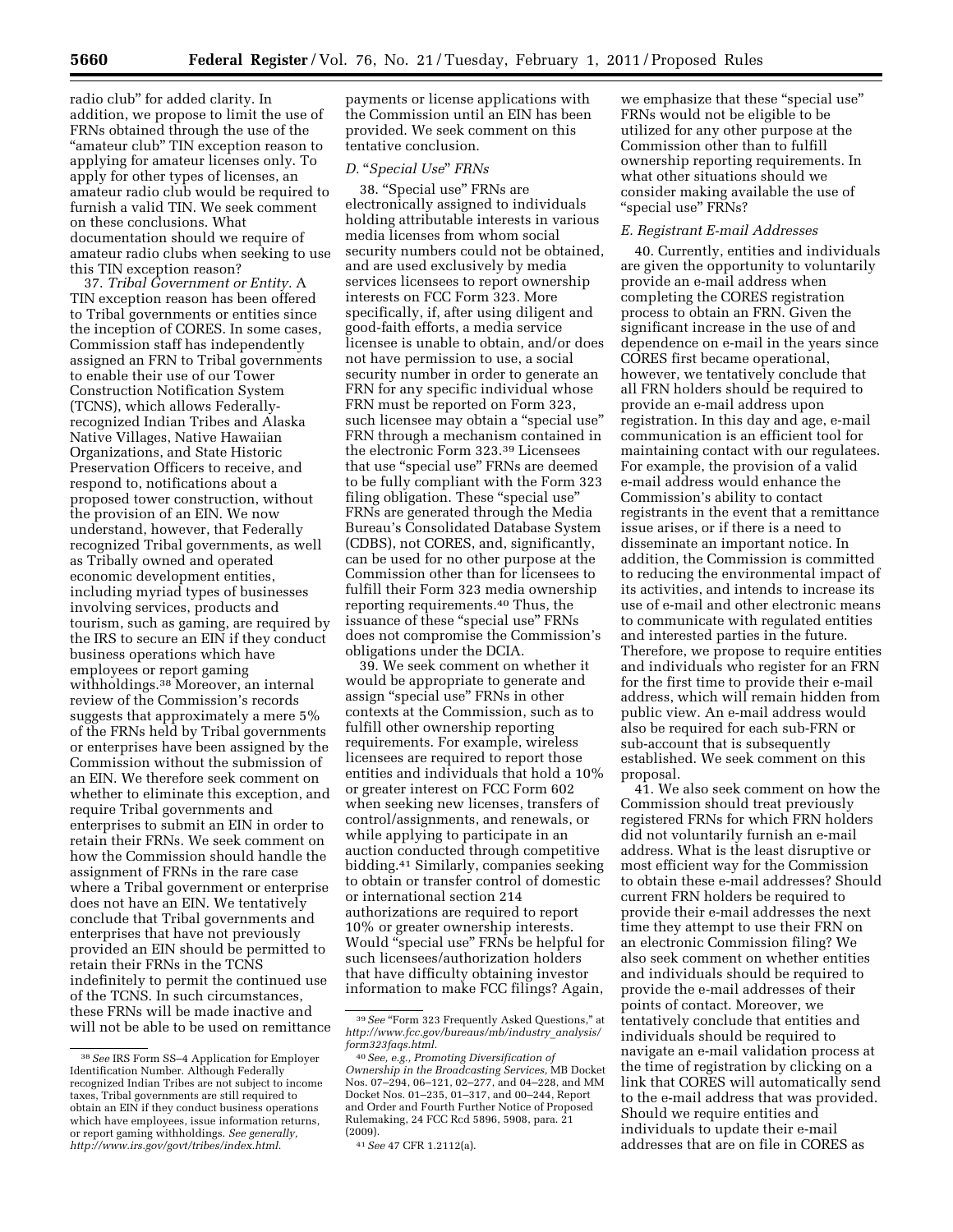part of the license renewal process? We seek comment on these questions.

# *F. Creation of a User ID*

42. As is typically the case with most online information systems, CORES requires FRN holders to input a ''User ID<sup>"</sup> in order to access the system. Currently, CORES does not offer FRN holders the option to choose or modify their User ID; instead, for all FRN holders, their assigned ten-digit FRN serves as their User ID. In the interest of implementing customer improvements, we tentatively conclude that FRN holders should be provided with the ability to create, at their discretion, a custom User ID. We seek comment on this conclusion. Should the FRN serve as the initial default User ID until it is modified by the FRN holder?

43. In addition, we are aware of business practices in which third-party representatives (*e.g.,* outside legal counsel) for several clients either establish an FRN for each of their clients or regularly require access to each client's FRN. In either event, these third-party CORES users are currently required to log out of the CORES system before being able to log-in to the next FRN in question. We seek comment on whether we should permit third-party CORES users to associate a custom User ID with multiple FRNs that belong to multiple clients, thereby permitting access to various FRNs with just a single log-in to the CORES system. We ask commenters to identify any risks that might be associated with permitting third parties to access multiple FRNs with a single log-in. For example, would this feature hinder the ability of law firms to validate or audit charges later billed to clients for work conducted on their behalf?

# *G. Log-In Information*

44. As currently designed, the CORES log-in information that is created by an FRN holder consists of two elements: A single password and, as a password recovery tool, a Personal Security Question/Answer. One drawback to this system is that, if an FRN holder authorizes multiple individuals to utilize the FRN, the log-in information must be shared among these different individuals. This, in turn, creates a security risk for the FRN holder every time the entity undergoes a personnel change.

45. To remedy this, we propose to provide entities with the option to create a unique User ID for each individual that will be permitted to use the FRN (or a particular sub-FRN, as the case may be). Each User ID would have a unique password and associated

Personal Security Question. Entities would have the ability to delete any particular User IDs that have been created, or have them reset with the help of the CORES help desk. We seek comment on this tentative conclusion. Should each registered entity be permitted to designate an "administrator" or "primary user account,'' with the ability to modify or delete the accounts of individual users? Alternatively, should each user have the ability to create a new User ID or modify an existing one? If so, should we notify a designated sub-FRN or sub-account when a new user has been added? In addition, we seek comment on whether individuals should have the ability to create additional User IDs to access their FRN as well. Why or why not?

# *H. Using CORES To Alert FRN Holders About Financial or Other Administrative Issues*

46. In its current form, CORES lacks the capability to alert FRN holders about known financial or other administrativerelated issues regarding their standing at the Commission, such as their status in the Commission's Red Light Display System, their debarment status,<sup>42</sup> or the fact that we have discovered that their contact information is incorrect or nonoperational. We believe adding such features to CORES will benefit the Commission and regulatees alike, and tentatively conclude that the Commission should have the ability to communicate such issues to regulatees through CORES. One option for accomplishing this is to post warning messages on CORES that would appear the next time a regulatee accesses its FRN through the system. Another use for this feature might be to display payment histories and unpaid bills for Commission-related activities, such as unpaid fines and forfeitures, as well as the section 9 regulatory fee payment status. Alternatively, or in addition to the above, CORES could send an alert notification electronically to the e-mail address provided by the FRN holder. We seek comment on these proposals. Should displays, prompts and notifications of this nature come to an FRN holder's attention immediately upon logging in to any Commission system, or just upon logging in to CORES? Should certain information just be available to the registrant of the single FRN, to certain pre-designated

FRN sub-account registrants, or to all of an FRN's registrants? Taking into account any privacy or security concerns, which information should be available to all of an FRN's registrants or to just specific users? We seek comment on how entities and individuals would best like to see this information displayed and managed.

# *I. Tax Exempt Indicator*

47. We propose to add a data field to FRNs that would enable entities and individuals to indicate any tax exempt status that they possess through CORES. Under our proposal, entities and individuals claiming to be tax exempt would be required to provide substantiating documentation to the Commission through CORES for review within thirty (30) days of registration; otherwise, the tax exempt indicator would be removed from the FRN record.43 Because tax-exempt entities generally also qualify for a reduction or elimination of their section 8 or section 9 annual regulatory fee requirements, the availability of such data and documentation through CORES would simplify the process for confirming eligibility for a reduction of (or exemption from) annual fee requirements, thus improving our financial operations. We seek comment on this proposal. Once scanned or uploaded, the documentation would be publicly accessible through CORES via a hyperlink or similar icon. In the event that the tax exempt status is not accepted by the Commission, most likely due to a lack of proper documentation, we tentatively conclude that the entity or individual would be notified of this determination through its FRN in CORES, and its tax exempt indicator would be changed as deemed appropriate. We seek comment on this proposal, as well as on any appeal process that should be implemented.

# *J. Bankruptcy Indicator*

48. In certain contexts, our various Bureaus and Offices have an interest in knowing when industry participants are filing for (or emerging from) bankruptcy. For example, the Commission is required to process assignments or transfers of control of licenses for

<sup>42</sup>The Commission's rules at 47 CFR 1.2001, *et seq.,* require that each applicant requesting professional or commercial licenses certify that neither the applicant nor any party to the application is subject to a denial of Federal benefits that include Commission benefits pursuant to section 5301 of the Anti-Drug Abuse Act of 1988.

<sup>43</sup>The most commonly accepted documentation is an IRS determination letter. An entity's IRS determination letter proves that it has been recognized by the IRS as a nonprofit, tax exempt entity under section 501 of the Internal Revenue Code. Acceptable documentation may also include State or government certifications or other documentation that nonprofit status has been approved by a State or other governmental authority.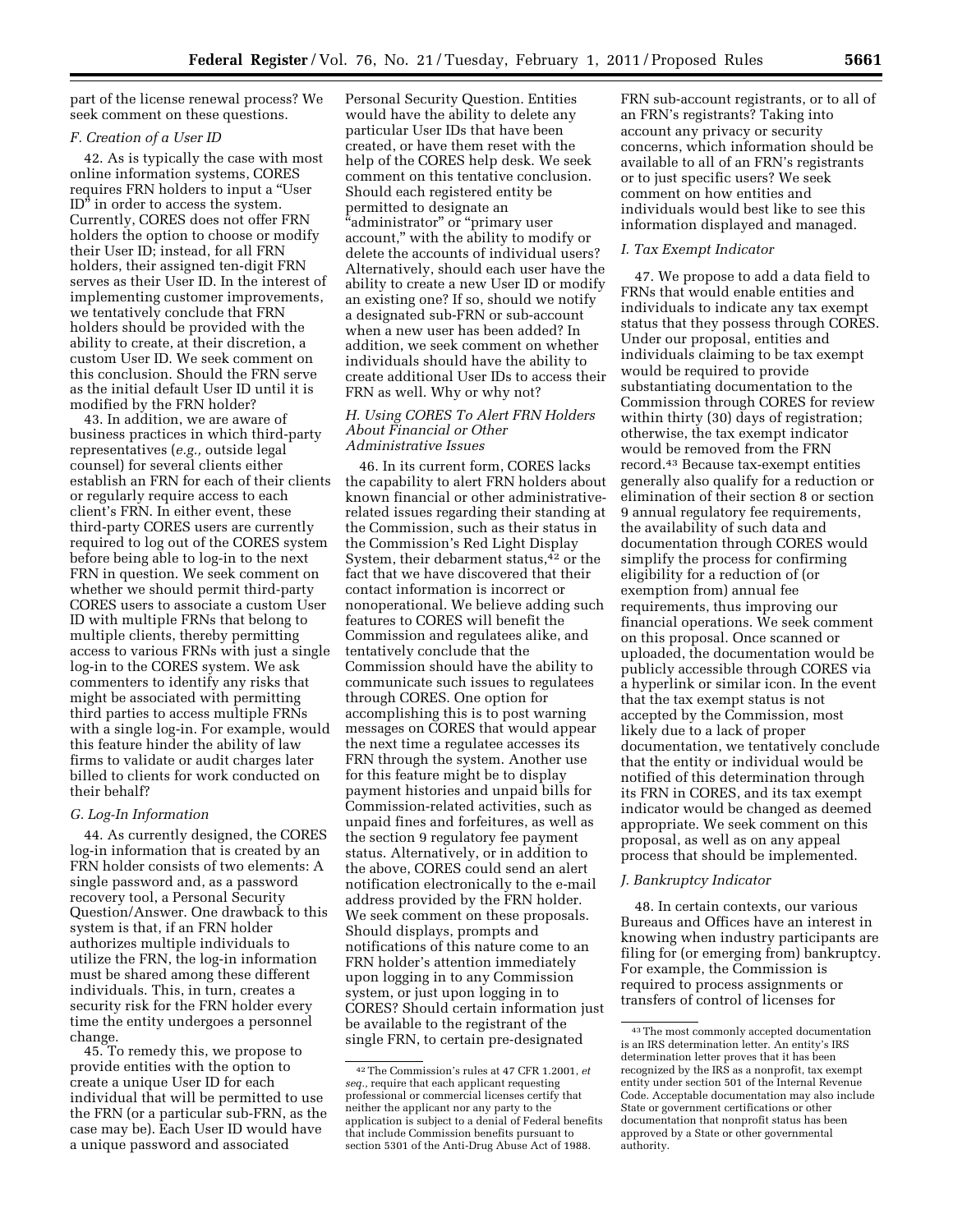parties that enter bankruptcy.44 Also, the Commission's Office of Financial Operations routinely receives requests for waiver of Section 9 regulatory fees from debtors claiming to be in bankruptcy. Furthermore, the Commission sometimes assumes the role of debt collector as one of a bankrupt regulatee's many creditors.45 Currently, the Commission does not have a central depository of notifications that an entity is in bankruptcy.

49. To reduce administrative burdens at the Commission and enable our Bureaus and Offices to better coordinate their efforts to fulfill our regulatory obligations to our regulatees that have filed for bankruptcy, we propose to add a data field that would enable entities and individual license holders (or their representatives) to notify the Commission through CORES that they have entered into bankruptcy, or that there has been a change in their bankruptcy status (such as, for example, when they emerge from bankruptcy under Chapter 11 of the U.S. Bankruptcy Code).46 If this proposal is adopted, such entities and individuals would be required to provide their bankruptcy court filing to the Commission in conjunction with an FCC filing involving their bankruptcy, such as for an involuntary transfer of control to the debtor-in-possession or a request for waiver of certain regulatory fees, by electronically scanning it and uploading it to CORES through their FRN account. We seek comment on our bankruptcy notification proposals. Would it be unduly burdensome or duplicative to require regulatees that have filed for bankruptcy to electronically submit their bankruptcy court filings to the Commission through CORES? We also seek comment on whether bankruptcy filings that are electronically scanned to the entity's/ individual's FRN account should be made viewable to the public in CORES or whether they only should be viewable to Commission staff. We emphasize that the proposed bankruptcy notification fields would not be intended to take the place of any of the Commission's existing filing

requirements for bankruptcy cases, and that we will continue to uphold our filing requirements for entities and individual license holders seeking financial relief. Thus, entities and individuals who have notified the Commission through CORES that they have entered into bankruptcy will continue to be required to formally file for any transfers of control or assignment of licenses, as well as for any waivers, reductions and deferrals of regulatory fees they seek.

# *K. Incorporating Data Contained in the Commission's Form 499 Database*

50. Section 254(d) of the Communications Act of 1934, as amended (the "Act") directs every telecommunications carrier that provides interstate telecommunications service to contribute to the mechanisms established by the Commission to preserve and advance universal service.47 As a result, all entities that provide interstate telecommunications services to the public for a fee must contribute to the universal service fund.48 The Commission also requires certain other providers of interstate telecommunications to contribute to the universal service fund.49 Certain providers, such as *de minimis*  providers, however, do not contribute directly to the universal service fund.<sup>50</sup> The amount that entities are required to contribute to the fund is based on certain revenues reported on FCC Form 499, also known as the Telecommunications Reporting Worksheets.51 Specifically, contributors report historical revenue annually using FCC Form 499–A; <sup>52</sup> projected future

50*See, e.g., Federal-State Joint Board on Universal Service, Access Charge Reform, Price Cap Performance Review for Local Exchange Carriers, Transport Rate Structure and Pricing, End User Common Line Charge,* CC Docket Nos. 96–45, 96– 262, 94–1, 91–213, 95–72, Fourth Order on Reconsideration, 13 FCC Rcd 5381, 5481, para. 298.

51The forms are filed with the Universal Service Administrative Company (''USAC''), which is the entity responsible for administering and managing<br>the fund. See  $47$  CFR 54.711(a).

52 Form 499–A is generally filed on April 1 of each year. *See* Universal Service Administrative Company, Schedule of Filings, at *[http://](http://www.universalservice.org/fund-administration/contributors/revenue-reporting/schedule-filings.aspx) [www.universalservice.org/fund-administration/](http://www.universalservice.org/fund-administration/contributors/revenue-reporting/schedule-filings.aspx)  [contributors/revenue-reporting/schedule](http://www.universalservice.org/fund-administration/contributors/revenue-reporting/schedule-filings.aspx)[filings.aspx](http://www.universalservice.org/fund-administration/contributors/revenue-reporting/schedule-filings.aspx)* (USAC Form 499 Filing Schedule).

quarterly revenue is reported quarterly using the related FCC Form 499–Q.53

51. In addition to revenue information, Forms 499–A and 499–Q are used by telecommunications carriers to report basic identifying information, such as the address of the entity's corporate headquarters; the name and address of the entity's Chief Executive Officer, the name and address of the entity's agent for service of process; and the jurisdictions in which the entity provides telecommunications services. This data is then compiled and made publicly available through a searchable electronic database that is available on the FCC's Web site.54 Individual records may be accessed either by a particular entity's 499 Filer ID Number or, conveniently, its FRN.

52. Thus, in accordance with the Paperwork Reduction Act's requirement that we ''improve the integrity, quality, and utility of information to all users within and outside the agency,"<sup>55</sup> we seek comment on how best to connect and incorporate data reported by registrants on FCC Form 499 (and other data systems) into CORES. As explained above, information filed as a part of FCC Form 499 is already publicly available (and searchable) through an FCC database. Incorporating this data into CORES will improve the ability of both filing entities and agency staff to review the data for errors and omissions, and speed the identification of those entities that have reported an erroneous FRN on their Form 499 filings. We seek comment on whether there are emerging industry conventions or data formats for combining data to which we should adhere or from which we should take guidance. Also, do our various proposals to limit entities to a single FRN create difficulties for affiliated entities when filing FCC Form 499?

54*See [http://fjallfoss.fcc.gov/cgb/form499/](http://fjallfoss.fcc.gov/cgb/form499/499a.cfm) [499a.cfm.](http://fjallfoss.fcc.gov/cgb/form499/499a.cfm)* 

<sup>55</sup>The Paperwork Reduction Act of 1995 ("PRA"), Public Law 104–13, 109 Stat 163 (1995) (codified in Chapter 35 of title 44 U.S.C.). Specifically, the PRA requires:

(b) With respect to general information resources management, each agency shall—

(1) Manage information resources to—

(A) Reduce information collection burdens on the public;

(B) Increase program efficiency and effectiveness; and

44 U.S.C. 3506.

<sup>44</sup>*See, e.g.,* 47 CFR 1.948(g), 5.59(d), 25.119(c), 63.03(d)(2), 63.24(g), 73.3541.

<sup>45</sup> Debt collected by the Commission includes, in part, auction debt, fines and forfeitures for rule violations, and regulatory fee obligations.

<sup>46</sup>We clarify that this requirement would apply solely to entities and individuals that hold FCC licenses or certifications, or otherwise are considered to be doing business with the agency. Regulated entities' individual investors who have themselves filed for bankruptcy protection would not be required to report their status to the agency under this proposal.

<sup>47</sup> 47 U.S.C. 254(d). 48*See Federal-State Joint Board on Universal Service,* CC Docket No. 96–45, Report and Order, 12 FCC Rcd 8776, 8797, para. 787 (1997) (subsequent history omitted).

history omitted). 49*See, e.g., Universal Service Contribution Methodology,* WC Docket Nos. 06–122 and 04–36, CC Docket Nos. 96–45, 98–171, 90–571, 92–237, 99–200, 95–116, and 98–170, Report and Order and Notice of Proposed Rulemaking, 21 FCC Rcd 7518 (2006) (requiring interconnected voice over Internet protocol (VoIP) providers to contribute to the universal service fund because they are providers of interstate telecommunications).

<sup>53</sup> *Id.* 

<sup>(</sup>C) Improve the integrity, quality, and utility of information to all users within and outside the agency, including capabilities for ensuring dissemination of public information, public access to government information, and protections for privacy and security [\*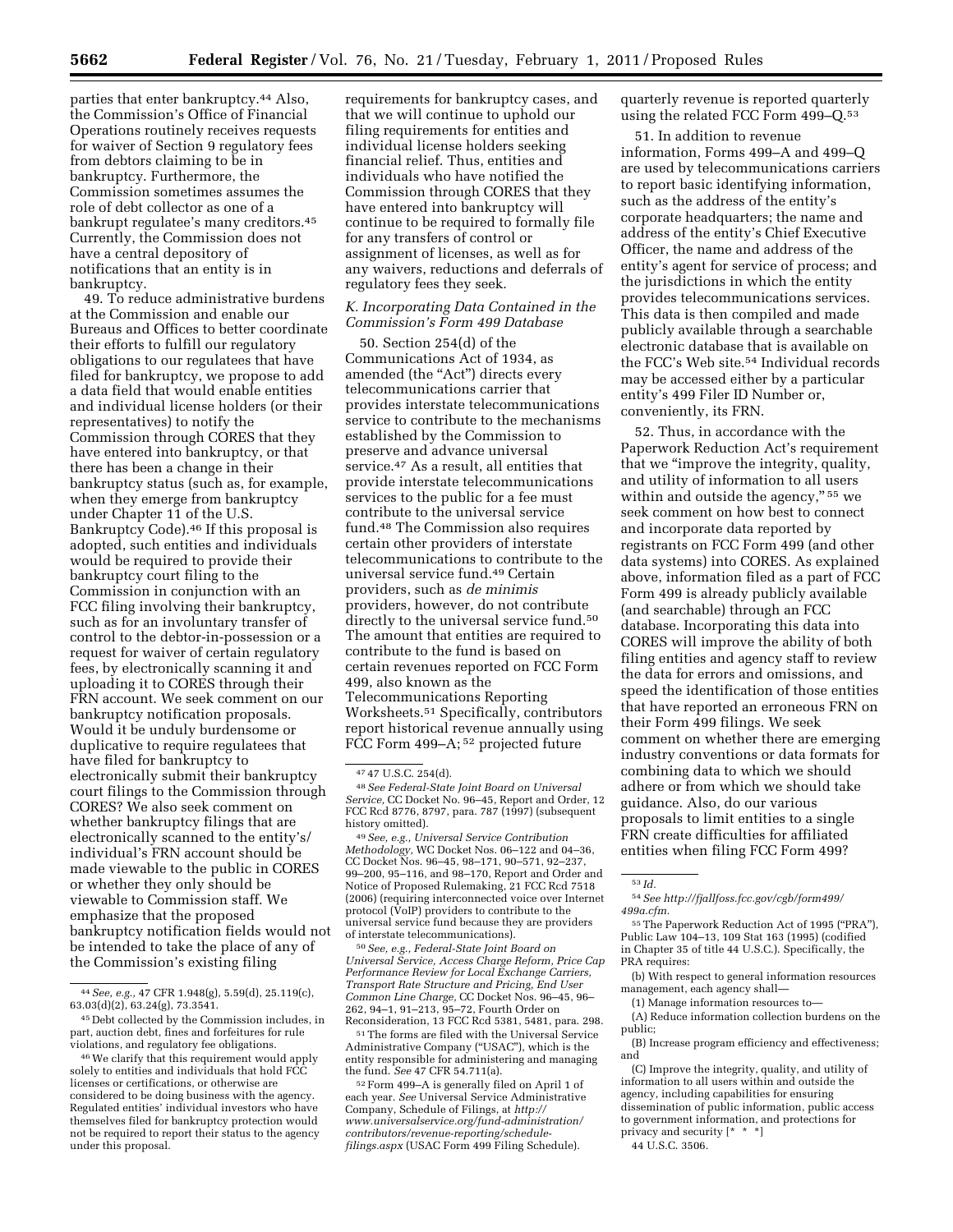# *L. Company Dashboard*

53. In light of the Commission's intent to develop and deploy an agency-wide Consolidated Licensing System,56 we also seek comments on the usefulness of utilizing a company dashboard or summary profile that filers would see upon login, which would serve as a central repository of information for the filer. As described above, through the dashboard, the filer would have the ability to quickly and easily review various pertinent information, such as the progress on their filings, fees that are due, the history of files the filer has submitted, as well as any other important information the filer may need. Other uses for such a dashboard may include: Identifying any information that is missing from a pending application, updating their profile, and detecting actions requiring immediate attention. How should such a dashboard be designed so that it is simple for users to navigate? Should users be able to contact the Commission in an online chat if they have questions? Should there be a ''guided wizard'' to help users fill-out an application(s)/ form(s)? What other information would be useful if readily available to users through such a dashboard? We seek comment on this proposal.

# *M. Petition for Rulemaking*

54. We wish to take this opportunity to address a Petition for Rulemaking that was filed with the Commission by Frederick Maia (''Maia'') concerning certain records contained in the CORES system and the Commission's Universal Licensing System ("ULS").<sup>57</sup> Maia notes that, with the exception of an applicant's TIN, the personal licensee information contained in these two systems is exactly the same.<sup>58</sup> Maia therefore proposes that the CORES system be automatically updated whenever an amateur radio operator applicant updates his or her name and address in ULS.59 Maia further notes that Commission rules do not require an amateur radio operator applicant to provide telephone numbers, fax numbers or e-mail addresses in CORES or ULS, and suggests that the Commission may wish to make submission of this additional

information mandatory in the part 1 and part 97 rules.<sup>60</sup>

55. The petitioner proposes this change to CORES based on his experience in amateur radio service. Maia notes that while § 97.23 of the Commission's rules requires that license grants ''must show the grantee's correct name and mailing address,'' there is nothing in the part 97 rules that obligates a licensee to also keep their CORES name and address record updated.61 The Maia Petition goes on to state that many amateur radio operators who have submitted a name or address update in ULS believe that they have fulfilled their obligation to keep their personal information accurate at the Commission.62 Maia maintains that few amateur radio operators know that they are also required to update their CORES listing.<sup>63</sup>

56. We seek comment on this proposal. As noted above, the Commission has begun a proceeding related to the development of a new Consolidated Licensing System, which would eventually replace ULS. Should modifications or updates to personal information in ULS/CLS be automatically imported into CORES, or vice versa? Should such information be uploaded from ULS/CLS into CORES (or, alternatively, from CORES to ULS/ CLS) voluntarily, that is, only at the user's option? Should this feature apply to all duplicative personal information, or should we require that users change some information in each system manually? Why or why not? We seek comment on what other Commission services would benefit from this autoupdate feature.

#### *N. Other Considerations*

57. Foreign nationals and non-United States citizens who are not employed in the United States currently are not required to provide a domestic mailing address as part of the process for obtaining an FRN through CORES. It has often proven difficult for the Commission to contact or otherwise collect delinquent debt from these foreign individuals through their foreign addresses. Therefore, we tentatively conclude that foreign nationals and non-United States citizens who are not employed in the United States should be required to designate and identify an address for a domestic agent authorized to accept notice from the Commission either as a prerequisite to or as part of

the process of obtaining an FRN. We seek comment on this proposal.

58. Finally, we seek comment on any other issues relating to the customer interface with CORES that the Commission should consider in this rulemaking proceeding. Are there particular issues relating to performance or access to the system that the Commission should endeavor to improve through this proceeding? Are there any other issues or improvements that we could make to the CORES system that have not been raised above? We particularly invite commenters to discuss challenges they have had with accessing, using, or exchanging information with CORES or with their FRNs in the past, and invite comment on how such difficulties could be ameliorated in the future.

#### **IV. Procedural Matters**

### *A. Initial Regulatory Flexibility Analysis*

59. As required by the Regulatory Flexibility Act, *see* 5 U.S.C. 603, the Commission has prepared an Initial Regulatory Flexibility Analysis (''IRFA'') of the possible significant economic impact on small entities of the proposals suggested in this *Notice of Proposed Rulemaking.* The IRFA is set forth in Appendix A. Written public comments on the IRFA must be filed in accordance with the comment filing deadlines indicated on the first page of this document, and using the procedures and format described in Appendix A and section IV.D., below.

# *B. Paperwork Reduction Act of 1995 Analysis*

60. *Initial Paperwork Reduction Act Analysis.* This *Notice of Proposed Rulemaking* contains proposed new and modified information collection requirements.64 The Commission, as part of its continuing effort to reduce paperwork burdens, invites the general public and the Office of Management and Budget (OMB) to comment on the proposed information collection requirements contained in this Notice, as required by the Paperwork Reduction Act of 1995, Public Law 104–13. In addition, pursuant to the Small Business Paperwork Relief Act of 2002, Public Law 107–198, *see* 44 U.S.C.  $3506(c)(4)$ , we seek specific comment on how me might further reduce the information collection burden for small business concerns with fewer than 25 employees.

61. In addition to filing comments with the Secretary, a copy of any PRA

<sup>56</sup>*See* para. 10, *supra.* 

<sup>57</sup>*See* Petition for Rulemaking, WTB 07–36, filed July 11, 2007 (''Maia Petition''). The Universal Licensing System (''ULS'') is a Commission electronic filing system that enables the public to research applications, licenses, and antenna structures, among other things, regarding wireless services. *See [http://wireless.fcc.gov/uls/index.htm.](http://wireless.fcc.gov/uls/index.htm)*  58Maia Petition at 2.

<sup>59</sup> *Id.* 

<sup>60</sup> *Id.* at 2–3.

<sup>61</sup> *Id.* at 5. *See* 47 CFR 97.23.

<sup>62</sup>Maia Petition at 5.

<sup>63</sup> *Id.* at 2 and 5 (*citing* 47 CFR 1.8002).

<sup>&</sup>lt;sup>64</sup> The Paperwork Reduction Act of 1995 ("PRA"), Public Law 104–13, 109 Stat 163 (1995) (codified in Chapter 35 of title 44 U.S.C.).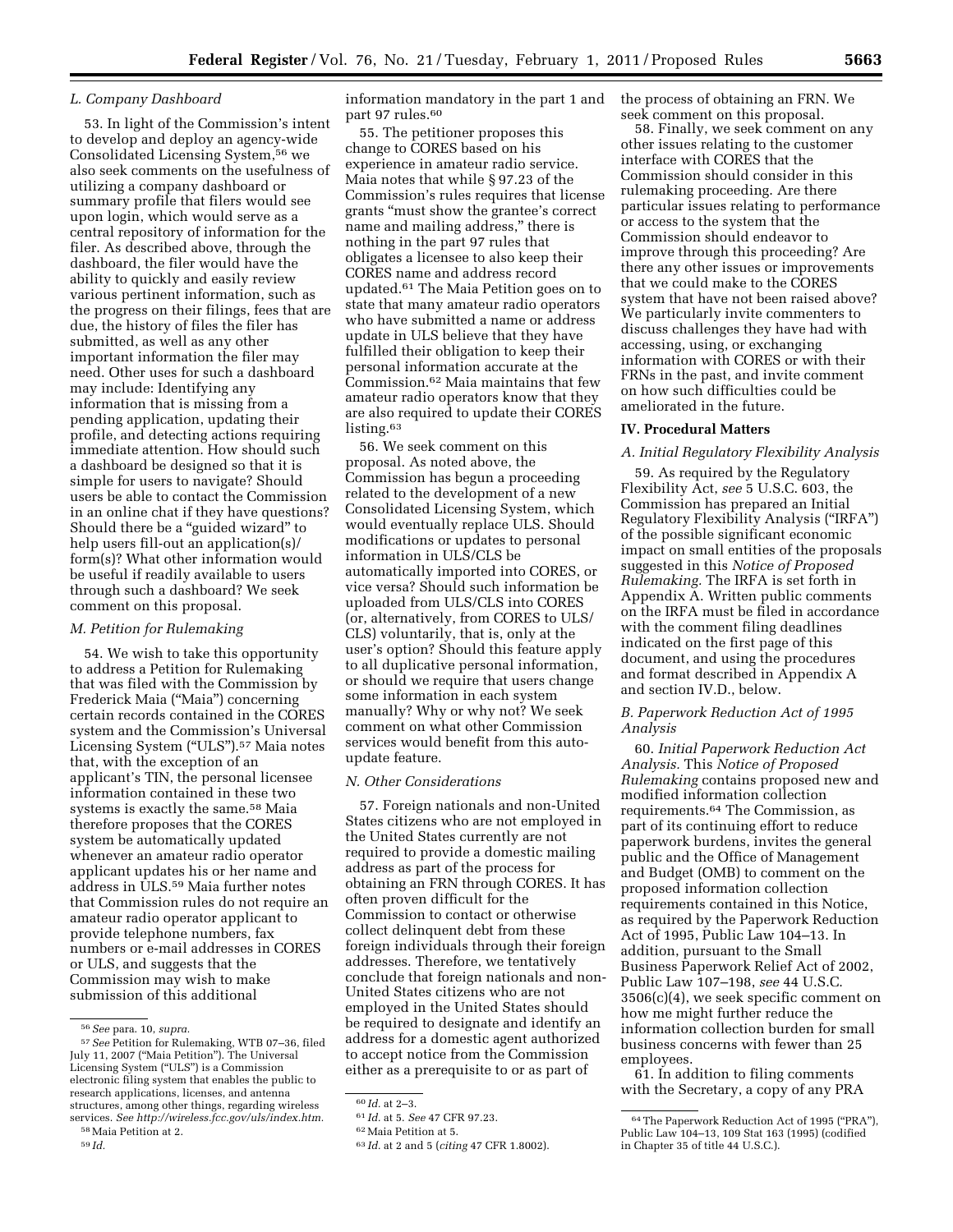comments on the proposed collection requirements contained herein should be submitted to the Federal Communications Commission via e-mail to *[PRA@fcc.gov](mailto:PRA@fcc.gov)* and to Nicholas A. Fraser, Office of Management and Budget, via e-mail to *[nfraser@omb.eop.gov](mailto:nfraser@omb.eop.gov)* or via fax at 202– 395–5167.

62. *Further Information.* For additional information concerning the proposed information collection requirements contained in this *Notice of Proposed Rulemaking,* send an e-mail to *[PRA@fcc.gov](mailto:PRA@fcc.gov)* or contact Warren Firschein, Federal Communications Commission, Room 3–C768, 445 12th Street, SW., Washington, DC 20554, or by e-mail to *[Warren.Firschein@fcc.gov.](mailto:Warren.Firschein@fcc.gov)*  To view or obtain a copy of this information collection request (ICR) submitted to OMB: (1) Go to this OMB/ GSA Web page: *[http://www.reginfo.gov/](http://www.reginfo.gov/public/do/PRAMain)  [public/do/PRAMain,](http://www.reginfo.gov/public/do/PRAMain)* (2) look for the section of the Web page called ''Currently Under Review,'' (3) click on the downward-pointing arrow in the ''Select Agency'' box below the "Currently Under Review" heading, (4) select ''Federal Communications Commission'' from the list of agencies presented in the ''Select Agency'' box, (5) click the ''Submit'' button to the right of the "Select Agency" box, and (6) when the list of FCC ICRs currently under review appears, look for the OMB control number of this ICR as shown in the Supplementary Information section below (or its title if there is no OMB control number) and then click on the ICR Reference Number. A copy of the FCC submission to OMB will be displayed.

#### *C. Ex Parte Rules*

63. *Permit-But-Disclose.* This proceeding will be treated as a ''permitbut-disclose'' proceeding subject to the ''permit-but-disclose'' requirements under § 1.1206(b) of the Commission's rules.65 *Ex parte* presentations are permissible if disclosed in accordance with Commission rules, except during the Sunshine Agenda period when presentations, *ex parte* or otherwise, are generally prohibited. Persons making oral *ex parte* presentations are reminded that a memorandum summarizing a presentation must contain a summary of the substance of the presentation and not merely a listing of the subjects discussed. More than a one or twosentence description of the views and arguments presented is generally required.66 Additional rules pertaining

to oral and written presentations are set forth in § 1.1206(b).

#### *D. Filing Requirements*

64. *Comments and Reply Comments.*  Pursuant to §§ 1.415 and 1.419 of the Commission's rules, 47 CFR 1.415, 1.419, interested parties may file comments and reply comments on or before the dates indicated on the first page of this document. Comments may be filed using: (1) The Commission's Electronic Comment Filing System (ECFS), (2) the Federal Government's eRulemaking Portal, or (3) by filing paper copies. *See Electronic Filing of Documents in Rulemaking Proceedings,*  63 FR 24121 (1998).

• *Electronic Filers:* Comments may be filed electronically using the Internet by accessing the ECFS: *[http://](http://fjallfoss.fcc.gov/ecfs2/)  [fjallfoss.fcc.gov/ecfs2/](http://fjallfoss.fcc.gov/ecfs2/)* or the Federal eRulemaking Portal: *[http://](http://www.regulations.gov) [www.regulations.gov.](http://www.regulations.gov)* 

• *Paper Filers:* Parties who choose to file by paper must file an original and four copies of each filing. If more than one docket or rulemaking number appears in the caption of this proceeding, filers must submit two additional copies for each additional docket or rulemaking number.

Filings can be sent by hand or messenger delivery, by commercial overnight courier, or by first-class or overnight U.S. Postal Service mail. All filings must be addressed to the Commission's Secretary, Office of the Secretary, Federal Communications Commission.

• All hand-delivered or messengerdelivered paper filings for the Commission's Secretary must be delivered to FCC Headquarters at 445 12th St., SW., Room TW–A325, Washington, DC 20554. The filing hours are 8 a.m. to 7 p.m. All hand deliveries must be held together with rubber bands or fasteners. Any envelopes must be disposed of *before* entering the building.

• Commercial overnight mail (other than U.S. Postal Service Express Mail and Priority Mail) must be sent to 9300 East Hampton Drive, Capitol Heights, MD 20743.

• U.S. Postal Service first-class, Express, and Priority mail must be addressed to 445 12th Street, SW., Washington DC 20554.

65. Parties should send a copy of their filings to Warren Firschein, Federal Communications Commission, Room 3–C768, 445 12th Street, SW., Washington, DC 20554, or by e-mail to *[Warren.Firschein@fcc.gov.](mailto:Warren.Firschein@fcc.gov)* Parties shall also serve one copy with the Commission's copy contractor, Best Copy and Printing, Inc. (BCPI), Portals II, 445 12th Street, SW., Room CY–B402, Washington, DC 20554, (202) 488–5300, or via e-mail to *[fcc@bcpiweb.com.](mailto:fcc@bcpiweb.com)* 

66. Documents in Docket No. 10–234 will be available for public inspection and copying during business hours at the FCC Reference Information Center, Portals II, 445 12th Street, SW., Room CY–A257, Washington, DC 20554. The documents may also be purchased from BCPI, telephone (202) 488–5300, facsimile (202) 488–5563, TTY (202) 488–5562, e-mail fcc*[@bcpiweb.com](mailto:fcc@bcpiweb.com)*.

# *E. Accessible Formats*

67. To request materials in accessible formats for people with disabilities (Braille, large print, electronic files, audio format), send an e-mail to *[fcc504@fcc.gov](mailto:fcc504@fcc.gov)* or call the Consumer & Governmental Affairs Bureau at 202– 418–0530 (voice) or 202–418–0432 (TTY). Contact the FCC to request reasonable accommodations for filing comments (accessible format documents, sign language interpreters, CART, *etc.*) by e-mail: *[FCC504@fcc.gov;](mailto:FCC504@fcc.gov)*  phone: 202–418–0530 or TTY: 202–418– 0432.

# *F. Additional Information*

68. For additional information on this proceeding, contact Warren Firschein at (202) 418–0844, or via e-mail at *[Warren.Firschein@fcc.gov.](mailto:Warren.Firschein@fcc.gov)* Press inquiries should be directed to David Fiske at (202) 418–0513.

# **V. Ordering Clauses**

69. Accordingly, *it is ordered* that, pursuant to Sections 4(i), 8(c)(2), 9(c)(2), and 303(r) of the Communications Act of 1934, as amended, 47 U.S.C. 154(i), 158(c)(2), 159(c)(2), and 303(r); 5 U.S.C. 5514; and section 7701 of the Debt Collection Improvement Act of 1996, 31 U.S.C. 7701(c)(1), *notice is hereby given*  of the proposals and tentative conclusions described in this *Notice of Proposed Rulemaking.* 

70. *It is further ordered* that the Secretary shall cause a copy of this *Notice of Proposed Rulemaking* to be published in the **Federal Register**.

71. *It is further ordered* that the Commission's Consumer & Governmental Affairs Bureau, Reference Information Center, *shall send* a copy of this Notice, including the Initial Regulatory Flexibility Analysis, to the Chief Counsel for Advocacy of the Small Business Administration.

#### **List of Subjects in 47 CFR Part 1**

Administrative practice and procedure.

<sup>65</sup>*See* 47 CFR 1.1206(b); *see also* 47 CFR 1.1202, 1.1203.

<sup>66</sup>*See* 47 CFR 1.1206(b)(2).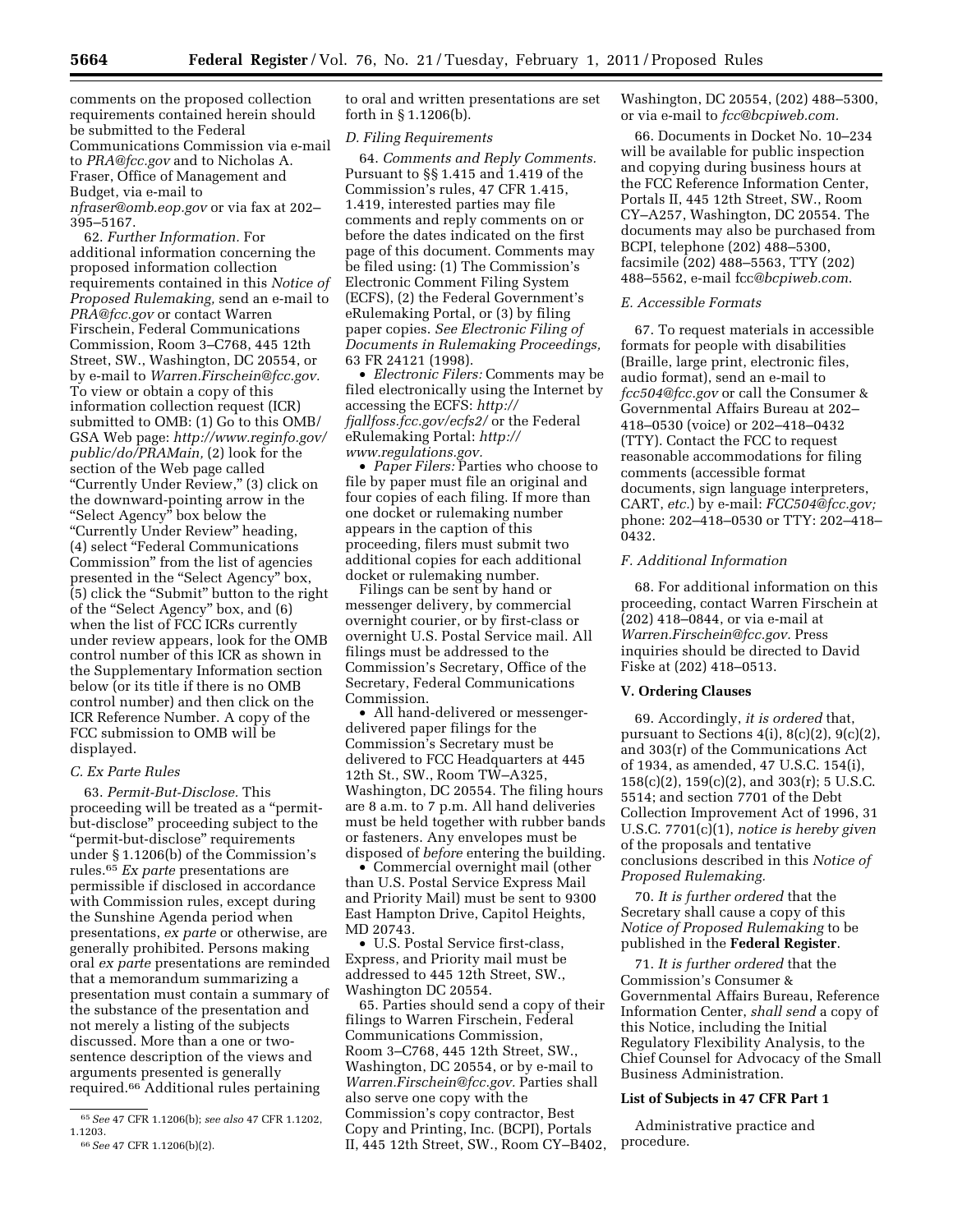Federal Communications Commission. **Marlene H. Dortch,**  *Secretary.* 

# **Appendix A**

# **Initial Regulatory Flexibility Analysis**

72. As required by the Regulatory Flexibility  $\hat{A}$ ct (RF $\hat{A}$ ),<sup>67</sup> the Commission has prepared an Initial Regulatory Flexibility Analysis (''IRFA'') of the possible economic impact on small entities of the policies and rules proposed in this *Notice of Proposed Rulemaking (*''*Notice*''*).*68 Written public comments are requested on the IRFA. Comments must be identified as responses to the IRFA and must be filed by the deadlines for comments on the *Notice.* The Commission will send a copy of the *Notice,*  including the IRFA, to the Chief Counsel for Advocacy of the Small Business Administration ("SBA").<sup>69</sup> In addition, the *Notice* and IRFA (or summaries thereof) will be published in the **Federal Register.**70

# *A. Need for and Objectives of the Proposed Rules*

73. The *Notice* tentatively concludes that the Commission should modify its electronic registration system, known as ''CORES,'' to make improvements to the process by which entities and individuals access and make use of information that is contained in CORES and to make it easier for individuals and entities to do business with the FCC. Specifically, the *Notice* proposes to limit entities and individuals to the use of a primary FRN, while allowing subsidiary or associated FRNs; allow entities to identify multiple points of contact; eliminate some of our exceptions to the requirement that entities and individuals provide their Taxpayer Identification Number (''TIN'') at the time of registration; require FRN holders to provide their e-mail addresses; give FRN holders the option to create a custom User ID; modify CORES log-in procedures for entities so as to ease use by multiple individuals; add attention flags and notices that would inform FRN holders of their financial standing before the Commission when logging onto CORES; and add data fields to enable FRN holders to indicate their tax-exempt status and notify the Commission of pending bankruptcy proceedings. These

68We also note that we could certify this action under 5 U.S.C. 605, given that a substantial number of entities and individuals doing business with the Commission have already received their FRN by virtue of their prior registration in CORES, and the changes proposed here will have no significant economic impact on them. Moreover, we have proposed to make it extremely simple, and virtually cost-free, for anyone else to obtain or revise their already-existing FRN(s). Finally, the few entities that, as a result of our action, would be required to scan and file documentation demonstrating their tax-exempt or bankruptcy status will experience only a minor compliance burden.

69 5 U.S.C. 603(a).

modifications, if implemented, would eliminate some of the system's current limitations and improve the customer interface with CORES so that customers can use the system in a more efficient and effective manner, especially in light of the Commission's intent to develop an agencywide consolidated licensing system. The proposed changes would also improve the Commission's ability to comply with various statutes that govern debt collection and the collection of personal information by the Federal government.

# *B. Legal Basis*

74. The proposed action is authorized under sections  $4(i)$ ,  $8(c)(2)$ ,  $9(c)(2)$ , and  $303(r)$ of the Communications Act of 1934, as amended, 47 U.S.C. 154(i), 158(c)(2), 159(c)(2), and 303(r); 5 U.S.C. 5514; and section 7701 of the Debt Collection Improvement Act of 1996, 31 U.S.C.  $7701(c)(1)$ .

# *C. Description and Estimate of the Number of Small Entities to Which the Proposed Rules Will Apply*

75. The RFA directs agencies to provide a description of and, where feasible, an estimate of the number of small entities that may be affected by the proposed rules, if adopted.<sup>71</sup> The RFA defines the term "small entity'' as having the same meaning as the terms "small business," "small organization," and "small governmental jurisdiction." 72 In addition, the term "small business" has the same meaning as the term "small business concern'' under the Small Business Act.73 A small business concern is one which: (1) Is independently owned and operated; (2) is not dominant in its field of operation; and (3) satisfies any additional criteria established by the Small Business Administration.74

76. Any proposed changes or additions to the Commission's part 1 rules that may be made as a result of the *Notice* would be of general applicability to all services, applying to all entities of any size that apply for or hold Commission licenses, permits, certifications, *etc.,* as well as entities or individuals that have attributable ownership interests in such entities, and have already obtained a unique identifying number through CORES called an FCC Registration Number, or "FRN." We also note that these changes may also affect small entities, such as law firms and accounting firms, that prepare filings or otherwise access CORES on the behalf of regulatees. The Commission does not keep statistics on the number of such small entities, but we conclude that any burden on such entities is unlikely to be significant.

73 5 U.S.C. 601(3) (incorporating by reference the definition of ''small business concern'' in 15 U.S.C. 632). Pursuant to the RFA, the statutory definition of a small business applies ''unless an agency, after consultation with the Office of Advocacy of the Small Business Administration and after opportunity for public comment, establishes one or more definitions of such term which are appropriate to the activities of the agency and publishes such definition(s) in the **Federal Register**.'' 5 U.S.C. 601(3).

74Small Business Act, 15 U.S.C. 632 (1996).

77. *Small Businesses.* Nationwide, there are a total of approximately 29.6 million small businesses, according to the SBA.75

78. *Small Organizations.* Nationwide, as of 2002, there were approximately 1.6 million small organizations.<sup>76</sup> A "small organization" is generally ''any not-for-profit enterprise which is independently owned and operated and is not dominant in its field."<sup>77</sup>

79. *Small Governmental Jurisdictions.* The term "small governmental jurisdiction" is defined generally as "governments of cities, towns, townships, villages, school districts, or special districts, with a population of less than fifty thousand.'' 78 Census Bureau data for 2002 indicate that there were 87,525 local governmental jurisdictions in the United States.<sup>79</sup> We estimate that, of this total, 84,377 entities were ''small governmental jurisdictions." <sup>80</sup> Thus, we estimate that most governmental jurisdictions are small.

80. We have included small incumbent local exchange carriers in this present RFA analysis. As noted above, a ''small business'' under the RFA is one that, inter alia, meets the pertinent small business size standard (*e.g.,* a telephone communications business having 1,500 or fewer employees), and ''is not dominant in its field of operation." 81 The SBA's Office of Advocacy contends that, for RFA purposes, small incumbent local exchange carriers are not dominant in their field of operation because any such dominance is not "national" in scope.<sup>82</sup> We have therefore included small incumbent local exchange carriers in this RFA analysis, although we emphasize that this RFA action has no effect on Commission analyses and determinations in other, non-RFA contexts.

81. *Incumbent Local Exchange Carriers (*''*ILECs*''*).* Neither the Commission nor the SBA has developed a small business size standard specifically for incumbent local exchange services. The appropriate size standard under SBA rules is for the category Wired Telecommunications Carriers. Under that size standard, such a business is small

76 Independent Sector, The New Nonprofit Almanac & Desk Reference (2002).

79U.S. Census Bureau, Statistical Abstract of the United States: 2006, Section 8, p. 272, Table 415.

80We assume that the villages, school districts, and special districts are small, and total 48,558. *See*  U.S. Census Bureau, Statistical Abstract of the United States: 2006, section 8, p. 273, Table 417. For 2002, Census Bureau data indicate that the total number of county, municipal, and township governments nationwide was 38,967, of which 35,819 were small. *Id.* 

82Letter from Jere W. Glover, Chief Counsel for Advocacy, SBA, to William E. Kennard, Chairman, FCC (May 27, 1999). The Small Business Act contains a definition of ''small-business concern,'' which the RFA incorporates into its own definition of ''small business.'' *See* 15 U.S.C. 632(a) (''Small Business Act''); 5 U.S.C. 601(3) (''RFA''). SBA regulations interpret ''small business concern'' to include the concept of dominance on a national basis. *See* 13 CFR 121.102(b).

<sup>67</sup>*See* 5 U.S.C. 603. The RFA, *see* 5 U.S.C. 601 *et seq.,* has been amended by the Contract with America Advancement Act of 1996, Public Law 104–121, 110 Stat. 847 (1996) (''CWAA''). Title II of the CWAA is the Small Business Regulatory Enforcement Fairness Act of 1996 (''SBREFA'').

<sup>70</sup> *Id.* 

<sup>71</sup> 5 U.S.C. 603(b)(3).

<sup>72</sup> 5 U.S.C. 601(6).

<sup>75</sup>*See* SBA, Office of Advocacy, ''Frequently Asked Questions,'' *<http://web.sba.gov/faqs>*  (accessed Jan. 2009).

<sup>77</sup> 5 U.S.C. 601(4).

<sup>78</sup> 5 U.S.C. 601(5).

<sup>81</sup> 15 U.S.C. 632.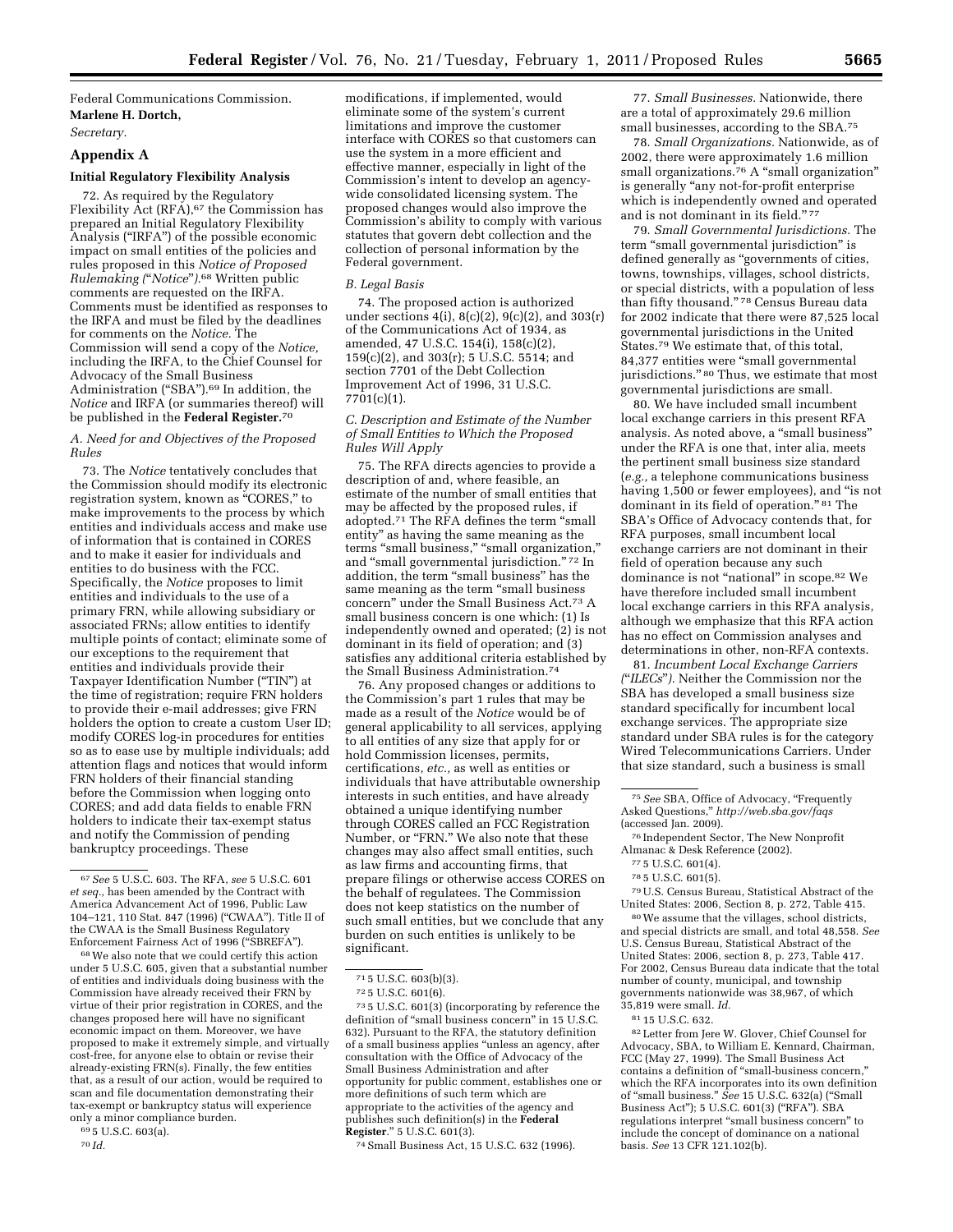if it has 1,500 or fewer employees.<sup>83</sup> According to Commission data,84 1,311 carriers have reported that they are engaged in the provision of incumbent local exchange services. Of these 1,311 carriers, an estimated 1,024 have 1,500 or fewer employees and 287 have more than 1,500 employees. Consequently, the Commission estimates that most providers of incumbent local exchange service are small businesses.

82. *Competitive Local Exchange Carriers (*''*CLECs*''*), Competitive Access Providers (*''*CAPs*''*),* ''*Shared-Tenant Service Providers,*'' *and* ''*Other Local Service Providers.*'' Neither the Commission nor the SBA has developed a small business size standard specifically for these service providers. The appropriate size standard under SBA rules is for the category Wired Telecommunications Carriers. Under that size standard, such a business is small if it has 1,500 or fewer employees.85 According to Commission data,<sup>86</sup> 1005 carriers have reported that they are engaged in the provision of either competitive access provider services or competitive local exchange carrier services. Of these 1005 carriers, an estimated 918 have 1,500 or fewer employees and 87 have more than 1,500 employees. In addition, 16 carriers have reported that they are "Shared-Tenant Service Providers,'' and all 16 are estimated to have 1,500 or fewer employees. In addition, 89 carriers have reported that they are ''Other Local Service Providers.'' Of the 89, all have 1,500 or fewer employees. Consequently, the Commission estimates that most providers of competitive local exchange service, competitive access providers, ''Shared-Tenant Service Providers,'' and ''Other Local Service Providers'' are small entities.

83. *Local Resellers.* The SBA has developed a small business size standard for the category of Telecommunications Resellers. Under that size standard, such a business is small if it has 1,500 or fewer employees.87 According to Commission data,88 151 carriers have reported that they are engaged in the provision of local resale services. Of these, an estimated 149 have 1,500 or fewer employees and two have more than 1,500 employees. Consequently, the Commission estimates that the majority of local resellers are small entities.

84. *Toll Resellers.* The SBA has developed a small business size standard for the category of Telecommunications Resellers. Under that size standard, such a business is small if it has 1,500 or fewer employees.<sup>89</sup> According to Commission data,<sup>90</sup> 815 carriers have reported that they are engaged in the provision of toll resale services. Of these, an estimated 787 have 1,500 or fewer employees

- 87 13 CFR 121.201, NAICS code 517310.
- 88 ''Trends in Telephone Service'' at Table 5.3. 89 13 CFR 121.201, NAICS code 517310.

and 28 have more than 1,500 employees. Consequently, the Commission estimates that the majority of toll resellers are small entities.

85. *Payphone Service Providers (*''*PSPs*''*).*  Neither the Commission nor the SBA has developed a small business size standard specifically for payphone services providers. The appropriate size standard under SBA rules is for the category Wired Telecommunications Carriers. Under that size standard, such a business is small if it has 1,500 or fewer employees.<sup>91</sup> According to Commission data,92 526 carriers have reported that they are engaged in the provision of payphone services. Of these, an estimated 524 have 1,500 or fewer employees and two have more than 1,500 employees. Consequently, the Commission estimates that the majority of payphone service providers are small entities.

86. *Interexchange Carriers (*''*IXCs*''*).*  Neither the Commission nor the SBA has developed a small business size standard specifically for providers of interexchange services. The appropriate size standard under SBA rules is for the category Wired Telecommunications Carriers. Under that size standard, such a business is small if it has 1,500 or fewer employees.<sup>93</sup> According to Commission data,94 300 carriers have reported that they are engaged in the provision of interexchange service. Of these, an estimated 268 have 1,500 or fewer employees and 32 have more than 1,500 employees. Consequently, the Commission estimates that the majority of IXCs are small entities.

87. *Operator Service Providers (*''*OSPs*''*).*  Neither the Commission nor the SBA has developed a small business size standard specifically for operator service providers. The appropriate size standard under SBA rules is for the category Wired Telecommunications Carriers. Under that size standard, such a business is small if it has 1,500 or fewer employees.<sup>95</sup> According to Commission data,96 28 carriers have reported that they are engaged in the provision of operator services. Of these, an estimated 27 have 1,500 or fewer employees and one has more than 1,500 employees. Consequently, the Commission estimates that the majority of OSPs are small entities.

88. *Prepaid Calling Card Providers.* Neither the Commission nor the SBA has developed a small business size standard specifically for prepaid calling card providers. The appropriate size standard under SBA rules is for the category Telecommunications Resellers. Under that size standard, such a business is small if it has 1,500 or fewer employees.97 According to Commission data,98 88 carriers have reported that they are engaged in the provision of prepaid calling cards. Of these, an estimated 85 have 1,500 or fewer employees and three have more than

- 94 "Trends in Telephone Service" at Table 5.3.
- 95 13 CFR 121.201, NAICS code 517110. 96 "Trends in Telephone Service" at Table 5.3.
- 97 13 CFR 121.201, NAICS code 517310.
- 98 "Trends in Telephone Service" at Table 5.3.

1,500 employees. Consequently, the Commission estimates that the majority of prepaid calling card providers are small entities.

89. *800 and 800-Like Service Subscribers.*99 Neither the Commission nor the SBA has developed a small business size standard specifically for 800 and 800-like service (''toll free'') subscribers. The appropriate size standard under SBA rules is for the category Telecommunications Resellers. Under that size standard, such a business is small if it has 1,500 or fewer employees.<sup>100</sup> The most reliable source of information regarding the number of these service subscribers appears to be data the Commission receives from Database Service Management on the 800, 866, 877, and 888 numbers in use.101 According to our data, at the end of December 2007, the number of 800 numbers assigned was 7,860,000; the number of 888 numbers assigned was 5,210,184; the number of 877 numbers assigned was 4,388,682; and the number of 866 numbers assigned was 7,029,116. We do not have data specifying the number of these subscribers that are independently owned and operated or have 1,500 or fewer employees, and thus are unable at this time to estimate with greater precision the number of toll free subscribers that would qualify as small businesses under the SBA size standard. Consequently, we estimate that there are 7,860,000 or fewer small entity 800 subscribers; 5,210,184 or fewer small entity 888 subscribers; 4,388,682 or fewer small entity 877 subscribers, and 7,029,116 or fewer entity 866 subscribers.

90. *Satellite Telecommunications and All Other Telecommunications.* These two economic census categories address the satellite industry. The first category has a small business size standard of \$15 million or less in average annual receipts, under SBA rules.102 The second has a size standard of \$25 million or less in annual receipts.<sup>103</sup> The most current Census Bureau data in this context, however, are from the (last) economic census of 2002, and we will use those figures to gauge the prevalence of small businesses in these categories.104

91. The category of Satellite Telecommunications ''comprises establishments primarily engaged in providing telecommunications services to other establishments in the telecommunications and broadcasting industries by forwarding and receiving communications signals via a system of satellites or reselling satellite telecommunications.'' 105 For this category, Census Bureau data for 2002 show that there were a total of 371 firms that operated for the entire year.106 Of this total, 307 firms had

- 
- 
- 
- 517910 (2002).<br> $105 \text{ U.S.}$  Census Bureau, 2007 NAICS Definitions, ''517410 Satellite Telecommunications''; *[http://](http://www.census.gov/naics/2007/def/ND517410.HTM)*

*[www.census.gov/naics/2007/def/ND517410.HTM](http://www.census.gov/naics/2007/def/ND517410.HTM)*. 106U.S. Census Bureau, 2002 Economic Census, Subject Series: Information, "Establishment and

<sup>83</sup> 13 CFR 121.201, North American Industry Classification System (NAICS) code 517110.

<sup>84</sup>FCC, Wireline Competition Bureau, Industry Analysis and Technology Division, ''*Trends in Telephone Service*'' at Table 5.3, Page 5–5 (Aug. 2008) (''*Trends in Telephone Service*''). This source uses data that are current as of November 1, 2006.

<sup>85</sup> 13 CFR 121.201, NAICS code 517110.

<sup>86 &</sup>quot;Trends in Telephone Service" at Table 5.3.

<sup>90 &</sup>quot;Trends in Telephone Service" at Table 5.3.

<sup>91</sup> 3 CFR 121.201, NAICS code 517110.

<sup>92 &</sup>quot;Trends in Telephone Service" at Table 5.3.

<sup>93</sup> 13 CFR 121.201, NAICS code 517110.

 $99$ We include all toll-free number subscribers in this category.

 $^{100}\,13$  CFR 121.201, NAICS code 517310.  $^{101}\,$  "Trends in Telephone Service" at Tables 18.4, 18.5, 18.6, and 18.7.<br><sup>102</sup> 13 CFR 121.201, NAICS code 517410.<br><sup>103</sup> 13 CFR 121.201, NAICS code 517919.<br><sup>104</sup> 13 CFR 121.201, NAICS codes 517410 and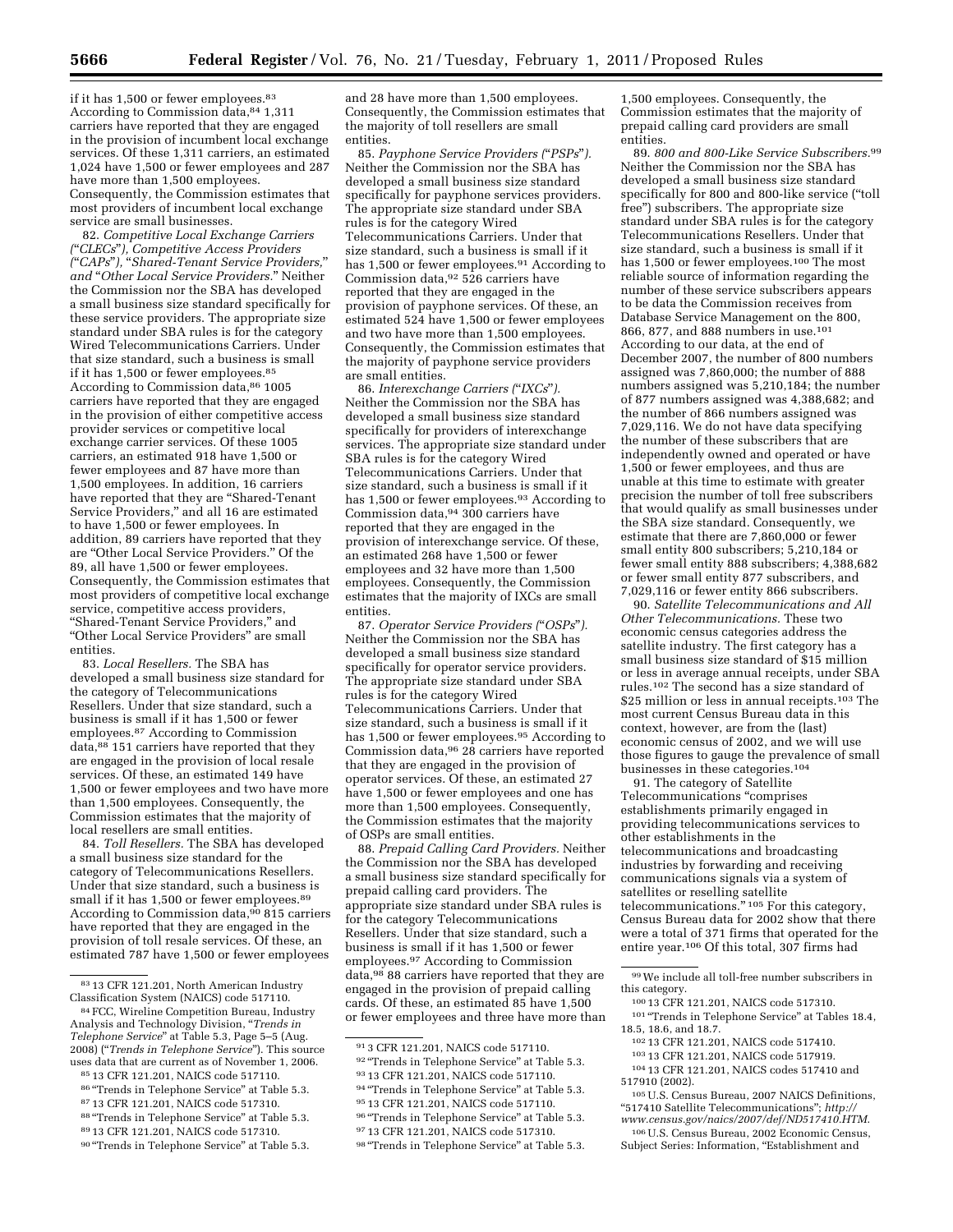annual receipts of under \$10 million, and 26 firms had receipts of \$10 million to \$24,999,999.<sup>107</sup> Consequently, we estimate that the majority of Satellite Telecommunications firms are small entities.

92. The second category of All Other Telecommunications comprises, *inter alia,*  ''establishments primarily engaged in providing specialized telecommunications services, such as satellite tracking, communications telemetry, and radar station operation. This industry also includes establishments primarily engaged in providing satellite terminal stations and associated facilities connected with one or more terrestrial systems and capable of transmitting telecommunications to, and receiving telecommunications from, satellite systems."<sup>108</sup> For this category, Census Bureau data for 2002 show that there were a total of 332 firms that operated for the entire year.109 Of this total, 303 firms had annual receipts of under \$10 million and 15 firms had annual receipts of \$10 million to \$24,999,999.<sup>110</sup> Consequently, we estimate that the majority of All Other Telecommunications firms are small entities.

93. *Wireless Telecommunications Carriers (except Satellite).* Since 2007, the Census Bureau has placed wireless firms within this new, broad, economic census category.111 Prior to that time, such firms were within the now-superseded categories of ''Paging'' and ''Cellular and Other Wireless Telecommunications.'' 112 Under the present and prior categories, the SBA has deemed a wireless business to be small if it has 1,500 or fewer employees.113 Because Census Bureau data are not yet available for the new category, we will estimate small business prevalence using the prior categories and associated data. For the category of Paging, data for 2002 show that there were 807 firms that operated for the entire year.114 Of this total, 804 firms had employment of 999 or fewer employees, and three firms had

108U.S. Census Bureau, 2007 NAICS Definitions, ''517919 All Other Telecommunications''; *[http://](http://www.census.gov/naics/2007/def/ND517919.HTM#N517919) [www.census.gov/naics/2007/def/](http://www.census.gov/naics/2007/def/ND517919.HTM#N517919)* 

*[ND517919.HTM#N517919](http://www.census.gov/naics/2007/def/ND517919.HTM#N517919)*.

109U.S. Census Bureau, 2002 Economic Census, Subject Series: Information, "Establishment and Firm Size (Including Legal Form of Organization),'' Table 4, NAICS code 517910 (issued Nov. 2005).

110 *Id.* An additional 14 firms had annual receipts of \$25 million or more.

111U.S. Census Bureau, 2007 NAICS Definitions, ''517210 Wireless Telecommunications Categories (Except Satellite)''; *[http://www.census.gov/naics/](http://www.census.gov/naics/2007/def/ND517210.HTM#N517210) [2007/def/ND517210.HTM#N517210](http://www.census.gov/naics/2007/def/ND517210.HTM#N517210)*.

112U.S. Census Bureau, 2002 NAICS Definitions, ''517211 Paging''; *[http://www.census.gov/epcd/](http://www.census.gov/epcd/naics02/def/NDEF517.HTM) [naics02/def/NDEF517.HTM](http://www.census.gov/epcd/naics02/def/NDEF517.HTM)*.; U.S. Census Bureau, 2002 NAICS Definitions, ''517212 Cellular and Other Wireless Telecommunications''; *[http://](http://www.census.gov/epcd/naics02/def/NDEF517.HTM)  [www.census.gov/epcd/naics02/def/NDEF517.HTM](http://www.census.gov/epcd/naics02/def/NDEF517.HTM)*.

113 13 CFR 121.201, NAICS code 517210 (2007 NAICS). The now-superseded, pre-2007 CFR citations were 13 CFR 121.201, NAICS codes 517211 and 517212 (referring to the 2002 NAICS).

114U.S. Census Bureau, 2002 Economic Census, Subject Series: Information, "Establishment and Firm Size (Including Legal Form of Organization,'' Table 5, NAICS code 517211 (issued Nov. 2005).

employment of 1,000 employees or more.<sup>115</sup> For the category of Cellular and Other Wireless Telecommunications, data for 2002 show that there were 1,397 firms that operated for the entire year.116 Of this total, 1,378 firms had employment of 999 or fewer employees, and 19 firms had employment of 1,000 employees or more.117 Thus, we estimate that the majority of wireless firms are small.

94. *Common Carrier Paging.* As noted, the SBA has developed a small business size standard for Wireless Telecommunications Carriers (except Satellite) firms within the broad economic census categories of ''Cellular and Other Wireless Telecommunications.'' 118 Since 2007, the Census Bureau has placed wireless firms within this new, broad, economic census category.119 Prior to that time, such firms were within the now-superseded categories of "Paging" and "Cellular and Other Wireless Telecommunications.'' 120 Under the present and prior categories, the SBA has deemed a wireless business to be small if it has 1,500 or fewer employees.121 Because Census Bureau data are not yet available for the new category, we will estimate small business prevalence using the prior categories and associated data. For the category of Paging, data for 2002 show that there were 807 firms that operated for the entire year.122 Of this total, 804 firms had employment of 999 or fewer employees, and three firms had employment of 1,000 employees or more.<sup>123</sup> For the category of Cellular and Other Wireless Telecommunications, data for 2002 show that there were 1,397 firms that operated for the entire year.124 Of this total,

116U.S. Census Bureau, 2002 Economic Census, Subject Series: Information, ''Establishment and Firm Size (Including Legal Form of Organization,'' Table 5, NAICS code 517212 (issued Nov. 2005).

117 *Id.* The census data do not provide a more precise estimate of the number of firms that have employment of 1,500 or fewer employees; the largest category provided is for firms with ''1000 employees or more.''

118 13 CFR 121.201, NAICS code 517212.

119U.S. Census Bureau, 2007 NAICS Definitions, ''517210 Wireless Telecommunications Categories (Except Satellite)''; *[http://www.census.gov/naics/](http://www.census.gov/naics/2007/def/ND517210.HTM#N517210) [2007/def/ND517210.HTM#N517210](http://www.census.gov/naics/2007/def/ND517210.HTM#N517210)*.

120U.S. Census Bureau, 2002 NAICS Definitions, ''517211 Paging''; *[http://www.census.gov/epcd/](http://www.census.gov/epcd/naics02/def/NDEF517.HTM) [naics02/def/NDEF517.HTM](http://www.census.gov/epcd/naics02/def/NDEF517.HTM)*.; U.S. Census Bureau, 2002 NAICS Definitions, ''517212 Cellular and Other Wireless Telecommunications''; *[http://](http://www.census.gov/epcd/naics02/def/NDEF517.HTM)  [www.census.gov/epcd/naics02/def/NDEF517.HTM](http://www.census.gov/epcd/naics02/def/NDEF517.HTM)*.

121 13 CFR 121.201, NAICS code 517210 (2007 NAICS). The now-superseded, pre-2007 CFR citations were 13 CFR 121.201, NAICS codes 517211 and 517212 (referring to the 2002 NAICS).

122U.S. Census Bureau, 2002 Economic Census, Subject Series: Information, "Establishment and Firm Size (Including Legal Form of Organization,'' Table 5, NAICS code 517211 (issued Nov. 2005).

123 *Id.* The census data do not provide a more precise estimate of the number of firms that have employment of 1,500 or fewer employees; the largest category provided is for firms with "1000 employees or more.''

124U.S. Census Bureau, 2002 Economic Census, Subject Series: Information, "Establishment and

1,378 firms had employment of 999 or fewer employees, and 19 firms had employment of 1,000 employees or more.125 Thus, we estimate that the majority of wireless firms are small.

95. In addition, in the *Paging Second Report and Order,* the Commission adopted a size standard for ''small businesses'' for purposes of determining their eligibility for special provisions such as bidding credits and installment payments.126 A small business is an entity that, together with its affiliates and controlling principals, has average gross revenues not exceeding \$15 million for the preceding three years.127 The SBA has approved this definition.128 An initial auction of Metropolitan Economic Area (''MEA'') licenses was conducted in the year 2000. Of the 2,499 licenses auctioned, 985 were sold.129 Fifty-seven companies claiming small business status won 440 licenses.130 A subsequent auction of MEA and Economic Area (''EA'') licenses was held in the year 2001. Of the 15,514 licenses auctioned, 5,323 were sold.131 One hundred thirty-two companies claiming small business status purchased 3,724 licenses. A third auction, consisting of 8,874 licenses in each of 175 EAs and 1,328 licenses in all but three of the 51 MEAs, was held in 2003. Seventy-seven bidders claiming small or very small business status won 2,093 licenses.<sup>132</sup>

96. Currently, there are approximately 74,000 Common Carrier Paging licenses. According to the most recent *Trends in Telephone Service,* 281 carriers reported that they were engaged in the provision of ''paging

126*Revision of Part 22 and Part 90 of the Commission's Rules to Facilitate Future Development of Paging Systems,* Second Report and Order, 12 FCC Rcd 2732, 2811–2812, paras. 178– 181 (''*Paging Second Report and Order*''); *see also Revision of Part 22 and Part 90 of the Commission's Rules to Facilitate Future Development of Paging Systems,* Memorandum Opinion and Order on Reconsideration, 14 FCC Rcd 10030, 10085–10088, paras. 98–107 (1999).

127*Paging Second Report and Order,* 12 FCC Rcd at 2811, para. 179.

128*See* Letter from Aida Alvarez, Administrator, SBA, to Amy Zoslov, Chief, Auctions and Industry Analysis Division, Wireless Telecommunications Bureau (''WTB''), FCC (Dec. 2, 1998) (''*Alvarez Letter 1998*'').

129*See* ''*929 and 931 MHz Paging Auction Closes,*'' Public Notice, 15 FCC Rcd 4858 (WTB 2000).

130*See id.* 

131*See* ''*Lower and Upper Paging Band Auction Closes,*'' Public Notice, 16 FCC Rcd 21821 (WTB 2002).

<sup>132</sup> See "Lower and Upper Paging Bands Auction Closes,'' Public Notice, 18 FCC Rcd 11154 (WTB 2003). The current number of small or very small business entities that hold wireless licenses may differ significantly from the number of such entities that won in spectrum auctions due to assignments and transfers of licenses in the secondary market over time. In addition, some of the same small business entities may have won licenses in more than one auction.

Firm Size (Including Legal Form of Organization),'' Table 4, NAICS code 517410 (issued Nov. 2005).

<sup>107</sup> *Id.* An additional 38 firms had annual receipts of \$25 million or more.

<sup>115</sup> *Id.* The census data do not provide a more precise estimate of the number of firms that have employment of 1,500 or fewer employees; the largest category provided is for firms with ''1000 employees or more.''

Firm Size (Including Legal Form of Organization,'' Table 5, NAICS code 517212 (issued Nov. 2005).

<sup>125</sup> *Id.* The census data do not provide a more precise estimate of the number of firms that have employment of 1,500 or fewer employees; the largest category provided is for firms with ''1000 employees or more.''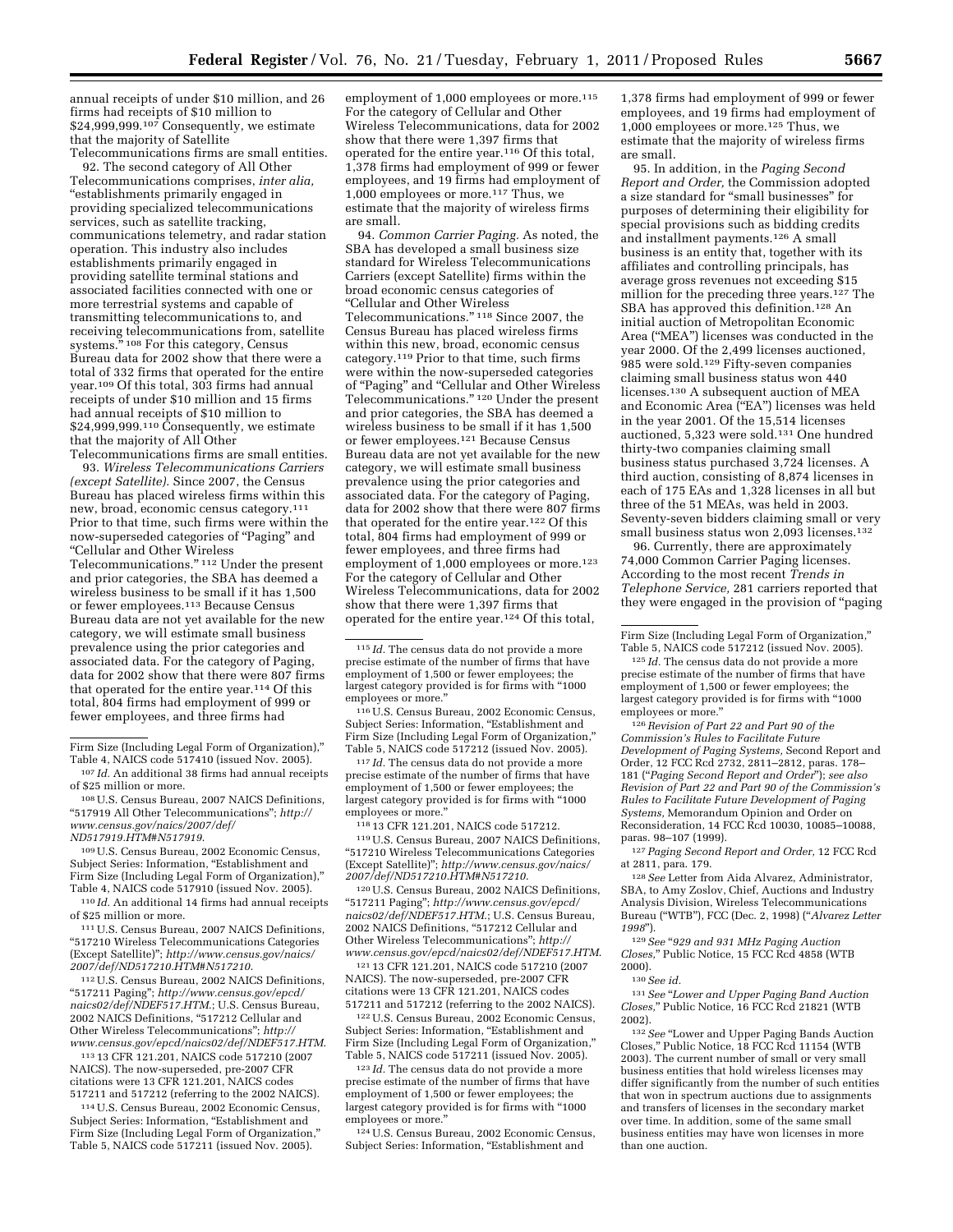and messaging'' services.133 Of these, an estimated 279 have 1,500 or fewer employees and two have more than 1,500 employees.134 We estimate that the majority of common carrier paging providers would qualify as small entities under the SBA definition.

97. *2.3 GHz Wireless Communications Services.* This service can be used for fixed, mobile, radiolocation, and digital audio broadcasting satellite uses. The Commission defined ''small business'' for the wireless communications services (''WCS'') auction as an entity with average gross revenues of \$40 million for each of the three preceding years, and a ''very small business'' as an entity with average gross revenues of \$15 million for each of the three preceding years.135 The SBA has approved these definitions.136 The Commission auctioned geographic area licenses in the WCS service. In the auction, which was conducted in 1997, there were seven bidders that won 31 licenses that qualified as very small business entities, and one bidder that won one license that qualified as a small business entity.

98. *1670–1675 MHz Services.* An auction for one license in the 1670–1675 MHz band was conducted in 2003. One license was awarded. The winning bidder was not a small entity.

99. *Wireless Telephony.* Wireless telephony includes cellular, personal communications services, and specialized mobile radio telephony carriers. As noted, the SBA has developed a small business size standard for Wireless Telecommunications Carriers (except Satellite).137 Under the SBA small business size standard, a business is small if it has 1,500 or fewer employees.<sup>138</sup> According to *Trends in Telephone Service*  data, 434 carriers reported that they were engaged in wireless telephony.<sup>139</sup> Of these, an estimated 222 have 1,500 or fewer employees and 212 have more than 1,500 employees.140 We therefore estimate that 222 of these are small under the SBA small business size standard.

100. *Broadband Personal Communications Service.* The broadband personal communications services (''PCS'') spectrum is divided into six frequency blocks designated A through F, and the Commission has held auctions for each block. The Commission has created a small business size standard for Blocks C and F as an entity that has average gross revenues of less than \$40 million in the three previous calendar years.141 For Block F, an additional small business size standard for ''very small business'' was added and is

defined as an entity that, together with its affiliates, has average gross revenues of not more than \$15 million for the preceding three calendar years.142 These small business size standards, in the context of broadband PCS auctions, have been approved by the SBA.143 No small businesses within the SBAapproved small business size standards bid successfully for licenses in Blocks A and B. There were 90 winning bidders that qualified as small entities in the Block C auctions. A total of 93 "small" and "very small" business bidders won approximately 40 percent of the 1,479 licenses for Blocks D, E, and F.144 In 1999, the Commission reauctioned 155 C, D, E, and F Block licenses; there were 113 small business winning bidders.145

101. In 2001, the Commission completed the auction of 422 C and F Broadband PCS licenses in Auction 35. Of the 35 winning bidders in this auction, 29 qualified as "small" or "very small" businesses.<sup>146</sup> Subsequent events, concerning Auction 35, including judicial and agency determinations, resulted in a total of 163 C and F Block licenses being available for grant. In 2005, the Commission completed an auction of 188 C block licenses and 21 F block licenses in Auction 58. There were 24 winning bidders for 217 licenses.147 Of the 24 winning bidders, 16 claimed small business status and won 156 licenses. In 2007, the Commission completed an auction of 33 licenses in the A, C, and F Blocks in Auction 71.148 Of the 14 winning bidders, six were designated entities.<sup>149</sup> In 2008, the Commission completed an auction of 20 Broadband PCS licenses in the C, D, E and F block licenses in Auction 78.150

102. *Advanced Wireless Services.* In 2008, the Commission conducted the auction of Advanced Wireless Services (''AWS'') licenses.151 This auction, which as designated as Auction 78, offered 35 licenses in the AWS 1710–1755 MHz and 2110–2155 MHz bands (''AWS–1''). The AWS–1 licenses were licenses for which there were no winning bids in Auction 66. That same year,

144FCC News, ''Broadband PCS, D, E and F Block Auction Closes,'' No. 71744 (rel. Jan. 14, 1997).

<sup>145</sup> See "C, D, E, and F Block Broadband PCS Auction Closes,'' *Public Notice,* 14 FCC Rcd 6688 (WTB 1999).

<sup>146</sup> See "C and F Block Broadband PCS Auction Closes; Winning Bidders Announced,'' *Public Notice,* 16 FCC Rcd 2339 (2001).

<sup>147</sup> See "Broadband PCS Spectrum Auction Closes; Winning Bidders Announced for Auction No. 58,'' *Public Notice,* 20 FCC Rcd 3703 (2005).

<sup>148</sup> See "Auction of Broadband PCS Spectrum Licenses Closes; Winning Bidders Announced for Auction No. 71,'' *Public Notice,* 22 FCC Rcd 9247 (2007).

149 *Id.* 

150*See* Auction of AWS–1 and Broadband PCS Licenses Rescheduled For August 13, 2008, Notice of Filing Requirements, Minimum Opening Bids, Upfront Payments and Other Procedures For Auction 78, *Public Notice,* 23 FCC Rcd 7496 (2008) (''AWS–1 and Broadband PCS Procedures Public Notice'').

151*See* AWS–1 and Broadband PCS Procedures Public Notice, 23 FCC Rcd 7496. Auction 78 also included an auction of Broadband PCS licenses.

the Commission completed Auction 78. A bidder with attributed average annual gross revenues that exceeded \$15 million and did not exceed \$40 million for the preceding three years ("small business") received a 15 percent discount on its winning bid. A bidder with attributed average annual gross revenues that did not exceed \$15 million for the preceding three years (''very small business'') received a 25 percent discount on its winning bid. A bidder that had combined total assets of less than \$500 million and combined gross revenues of less than \$125 million in each of the last two years qualified for entrepreneur status.152 Four winning bidders that identified themselves as very small businesses won 17 licenses.153 Three of the winning bidders that identified themselves as a small business won five licenses. Additionally, one other winning bidder that qualified for entrepreneur status won 2 licenses.

103. *Narrowband Personal Communications Services.* In 1994, the Commission conducted an auction for Narrowband PCS licenses. A second auction was also conducted later in 1994. For purposes of the first two Narrowband PCS auctions, "small businesses" were entities with average gross revenues for the prior three calendar years of \$40 million or less.154 Through these auctions, the Commission awarded a total of 41 licenses, 11 of which were obtained by four small businesses.155 To ensure meaningful participation by small business entities in future auctions, the Commission adopted a two-tiered small business size standard in the Narrowband PCS Second Report and Order.<sup>156</sup> A "small business'' is an entity that, together with affiliates and controlling interests, has average gross revenues for the three preceding years of not more than \$40 million.<sup>157</sup> A "very small business" is an entity that, together with affiliates and controlling interests, has average gross revenues for the three preceding years of not more than \$15 million.<sup>158</sup> The SBA has

<sup>153</sup> See "Auction of AWS-1 and Broadband PCS Licenses Closes, Winning Bidders Announced for Auction 78, Down Payments Due September 9, 2008, FCC Forms 601 and 602 Due September 9, 2008, Final Payments Due September 23, 2008, Ten-Day Petition to Deny Period'', *Public Notice,* 23 FCC Rcd 12749–65 (2008).

154 *Implementation of Section 309(j) of the Communications Act—Competitive Bidding Narrowband PCS,* Third Memorandum Opinion and Order and Further Notice of Proposed Rulemaking, 10 FCC Rcd 175, 196, para. 46 (1994).

155*See* ''Announcing the High Bidders in the Auction of ten Nationwide Narrowband PCS Licenses, Winning Bids Total \$617,006,674,'' *Public Notice,* PNWL 94–004 (rel. Aug. 2, 1994); ''Announcing the High Bidders in the Auction of 30 Regional Narrowband PCS Licenses; Winning Bids Total \$490,901,787,'' *Public Notice,* PNWL 94–27 (rel. Nov. 9, 1994).

156*Amendment of the Commission's Rules to Establish New Personal Communications Services,*  Narrowband PCS, Second Report and Order and Second Further Notice of Proposed Rule Making, 15 FCC Rcd 10456, 10476, para. 40 (2000) (''*Narrowband PCS Second Report and Order*'').

157*Narrowband PCS Second Report and Order,*  15 FCC Rcd at 10476, para. 40.

158 *Id.* 

 $^{\rm 133 \text{ }\! \cdot \! \cdot \! \cdot}$  Trends in Telephone Service" at Table 5.3.

<sup>134 &</sup>quot;Trends in Telephone Service" at Table 5.3. 135*Amendment of the Commission's Rules to Establish Part 27, the Wireless Communications* 

*Service (WCS),* Report and Order, 12 FCC Rcd 10785, 10879, para. 194 (1997). 136*See Alvarez Letter 1998.* 

<sup>137</sup> 13 CFR 121.201, NAICS code 517210. 138 *Id.* 

<sup>139 &</sup>quot;Trends in Telephone Service" at Table 5.3.

<sup>&</sup>lt;sup>140</sup> "Trends in Telephone Service" at Table 5.3. 141*See Amendment of Parts 20 and 24 of the* 

*Commission's Rules—Broadband PCS Competitive Bidding and the Commercial Mobile Radio Service Spectrum Cap,* Report and Order, 11 FCC Rcd 7824, 7850–7852, paras. 57–60 (1996) (''*PCS Report and Order*''); *see also* 47 CFR 24.720(b).

<sup>142</sup>*See PCS Report and Order,* 11 FCC Rcd at 7852, para. 60.

<sup>143</sup>*See Alvarez Letter 1998.* 

<sup>152</sup> *Id.* at 23 FCC Rcd at 7521–22.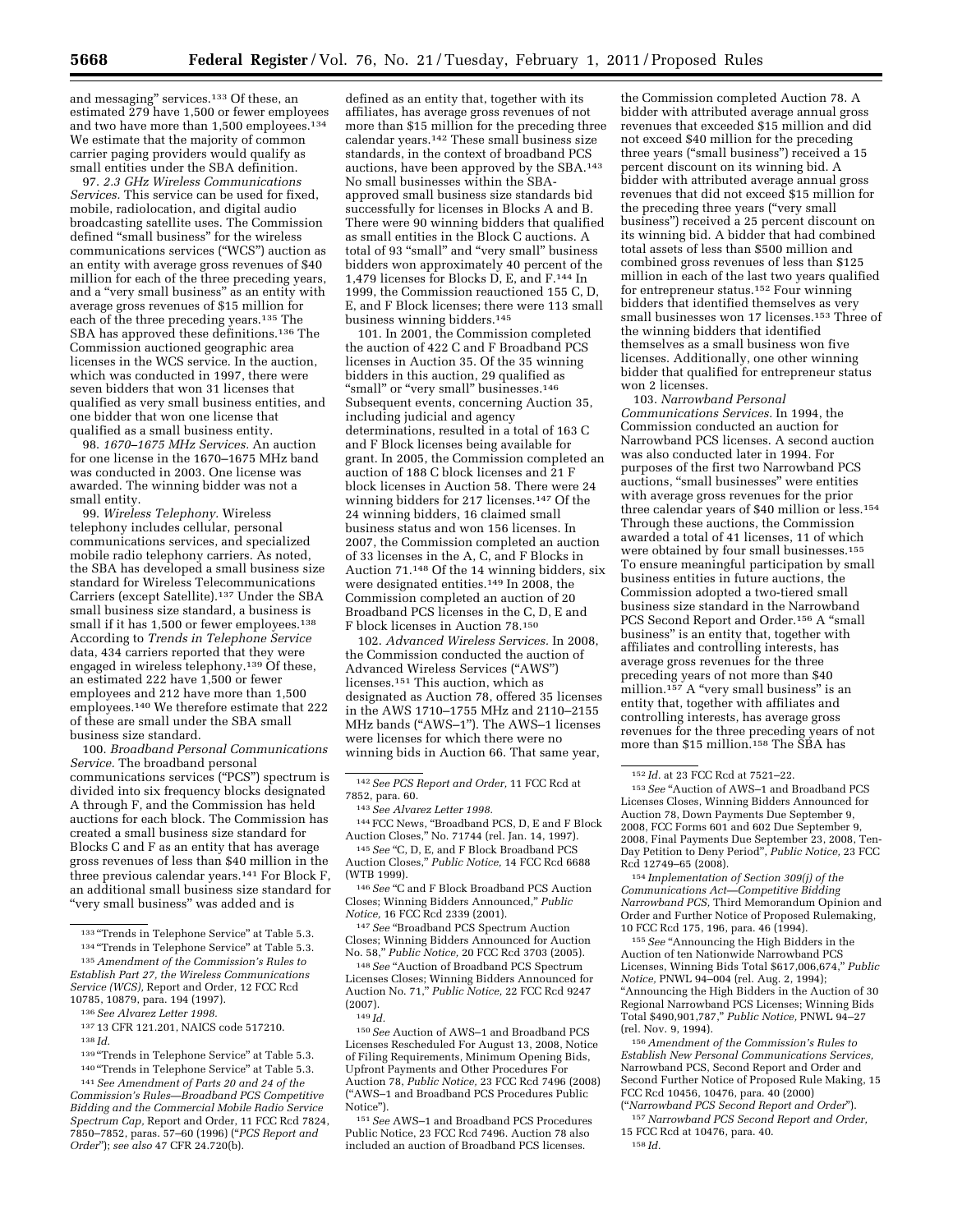approved these small business size standards.<sup>159</sup> A third auction was conducted in 2001. Here, five bidders won 317 (Metropolitan Trading Areas and nationwide) licenses.160 Three of these claimed status as a small or very small entity and won 311 licenses.

104. *700 MHz Band Licenses.* The Commission previously adopted criteria for defining three groups of small businesses for purposes of determining their eligibility for special provisions such as bidding credits.161 The Commission defined a "small business" as an entity that, together with its affiliates and controlling principals, has average gross revenues not exceeding \$40 million for the preceding three years.<sup>162</sup> A "very small business'' is defined as an entity that, together with its affiliates and controlling principals, has average gross revenues that are not more than \$15 million for the preceding three years.163 Additionally, the lower 700 MHz Service had a third category of small business status for Metropolitan/ Rural Service Area (''MSA/RSA'') licenses. The third category is "entrepreneur," which is defined as an entity that, together with its affiliates and controlling principals, has average gross revenues that are not more than \$3 million for the preceding three years.<sup>164</sup> The SBA approved these small size standards.<sup>165</sup> The Commission conducted an auction in 2002 of 740 licenses (one license in each of the 734 MSAs/RSAs and one license in each of the six Economic Area Groupings (EAGs)). Of the 740 licenses available for auction, 484 licenses were sold to 102 winning bidders. Seventy-two of the winning bidders claimed small business, very small business or entrepreneur status and won a total of 329 licenses.166 The Commission conducted a second auction in 2003 that included 256 licenses: 5 EAG licenses and 476 Cellular Market Area licenses.167 Seventeen winning bidders claimed small or very small business status and won 60 licenses, and nine winning bidders claimed entrepreneur status and won 154 licenses.168 In 2005, the Commission completed an auction of 5 licenses in the lower 700 MHz band (Auction 60). There were three winning bidders for five licenses. All three winning bidders claimed small business status.

105. In 2007, the Commission adopted the *700 MHz Second Report and Order.*169 The

160*See* ''Narrowband PCS Auction Closes,'' *Public Notice,* 16 FCC Rcd 18663 (WTB 2001).

161*See Reallocation and Service Rules for the 698–746 MHz Spectrum Band (Television Channels 52–59),* Report and Order, 17 FCC Rcd 1022 (2002) (''*Channels 52–59 Report and Order*'').

162*See Channels 52–59 Report and Order,* 17 FCC Rcd at 1087–88, para. 172.

163*See id.* 

164*See id,* 17 FCC Rcd at 1088, para. 173.

165*See* Letter from Aida Alvarez, Administrator, SBA, to Thomas Sugrue, Chief, WTB, FCC (Aug. 10, 1999) (''*Alvarez Letter 1999*'').

166*See* ''Lower 700 MHz Band Auction Closes,'' *Public Notice,* 17 FCC Rcd 17272 (WTB 2002).

<sup>167</sup> See "Lower 700 MHz Band Auction Closes," *Public Notice,* 18 FCC Rcd 11873 (WTB 2003). 168*See id.* 

169Service Rules for the 698–746, 747–762 and 777–792 MHz Band, WT Docket No. 06–150,

*Order* revised the band plan for the commercial (including Guard Band) and public safety spectrum, adopted services rules, including stringent build-out requirements, an open platform requirement on the C Block, and a requirement on the D Block licensee to construct and operate a nationwide, interoperable wireless broadband network for public safety users. In 2008, the Commission commenced Auction 73 which offered all available, commercial 700 MHz Band licenses (1,099 licenses) for bidding using the Commission's standard simultaneous multiple-round ("SMR") auction format for the A, B, D, and E block licenses and an SMR auction design with hierarchical package bidding ("HPB") for the C Block licenses. Later in 2008, the Commission concluded Auction 73.170 A bidder with attributed average annual gross revenues that did not exceed \$15 million for the preceding three years (very small business) qualified for a 25 percent discount on its winning bids. A bidder with attributed average annual gross revenues that exceeded \$15 million, but did not exceed \$40 million for the preceding three years, qualified for a 15 percent discount on its winning bids. There were 36 winning bidders (who won 330 of the 1,090 licenses won) that identified themselves as very small businesses. There were 20 winning bidders that identified themselves as a small business that won 49 of the 1,090 licenses won.171 The provisionally winning bids for the A, B, C, and E Block licenses exceeded the aggregate reserve prices for those blocks. However, the provisionally winning bid for the D Block license did not meet the applicable reserve price and thus did not become a winning bid.172

106. *700 MHz Guard Band Licenses.* In the 700 MHz Guard Band Order, the Commission adopted size standards for ''small businesses'' and ''very small businesses'' for purposes of determining their eligibility for special provisions such as bidding credits and

170Auction of 700 MHz Band Licenses Closes, Winning Bidders Announced for Auction 73, Down Payments Due April 3, 2008, FCC Forms 601 and 602 April 3, 2008, Final Payment Due April 17, 2008, Ten-Day Petition to Deny Period, *Public Notice,* 23 FCC Rcd 4572 (2008).

171 *Id.* 23 FCC Rcd at 4572–73.

installment payments.173 A small business in this service is an entity that, together with its affiliates and controlling principals, has average gross revenues not exceeding \$40 million for the preceding three years.174 Additionally, a very small business is an entity that, together with its affiliates and controlling principals, has average gross revenues that are not more than \$15 million for the preceding three years.175 SBA approval of these definitions is not required.176 In 2000, the Commission conducted an auction of 52 Major Economic Area (''MEA'') licenses.177 Of the 104 licenses auctioned, 96 licenses were sold to nine bidders. Five of these bidders were small businesses that won a total of 26 licenses. A second auction of 700 MHz Guard Band licenses commenced and closed in 2001. All eight of the licenses auctioned were sold to three bidders. One of these bidders was a small business that won a total of two licenses.178 Subsequently, in the *700 MHz Second Report and Order,* the Commission reorganized the licenses pursuant to an agreement among most of the licensees, resulting in a spectral relocation of the first set of paired spectrum block licenses, and an elimination of the second set of paired spectrum block licenses (many of which were already vacant, reclaimed by the Commission from Nextel).179 A single licensee that did not participate in the agreement was grandfathered in the initial spectral location for its two licenses in the second set of paired spectrum blocks.180 Accordingly, at this time there are 54 licenses in the 700 MHz Guard Bands.

107. *Specialized Mobile Radio.* The Commission awards ''small entity'' bidding credits in auctions for Specialized Mobile Radio (SMR) geographic area licenses in the 800 MHz and 900 MHz bands to firms that had revenues of no more than \$15 million in each of the three previous calendar years.181 The Commission awards "very small entity" bidding credits to firms that had revenues of no more than \$3 million in each of the three previous calendar years.182 The SBA has

174*See 746–764 MHz Band Second Report and Order,* 15 FCC Rcd at 5343, para. 108.

176*See id.,* 15 FCC Rcd 5299, 5343, para. 108 n.246 (for the 746–764 MHz and 776–794 MHz bands, the Commission is exempt from 15 U.S.C. 632, which requires Federal agencies to obtain SBA approval before adopting small business size standards).

<sup>177</sup> See "700 MHz Guard Bands Auction Closes: Winning Bidders Announced,'' *Public Notice,* 15 FCC Rcd 18026 (2000).

<sup>178</sup> See "700 MHz Guard Bands Auction Closes: Winning Bidders Announced,'' *Public Notice,* 16 FCC Rcd 4590 (WTB 2001).

179*See* In the Matter of Service Rules for the 698– 746, 747–762 and 777–792 MHz Bands, WT Docket 06–150, *Second Report and Order,* 22 FCC Rcd 15289, 15339–15344 ¶¶ 118–134 (2007) (*700 MHz Second Report and Order).* 

180 *Id.* 

181 47 CFR 90.814(b)(1).

182 47 CFR 90.814(b)(1).

<sup>159</sup>*See Alvarez Letter 1998.* 

*Revision of the Commission's Rules to Ensure Compatibility with Enhanced 911 Emergency Calling Systems,* CC Docket No. 94–102, *Section 68.4(a) of the Commission's Rules Governing Hearing Aid-Compatible Telephone,* WT Docket No. 01–309, *Biennial Regulatory Review—Amendment of Parts 1, 22, 24, 27, and 90 to Streamline and Harmonize Various Rules Affecting Wireless Radio Services,* WT Docket No. 03–264, *Former Nextel Communications, Inc. Upper 700 MHz Guard Band Licenses and Revisions to Part 27 of the Commission's Rules,* WT Docket No. 06–169, *Implementing a Nationwide, Broadband Interoperable Public Safety Network in the 700 MHz Band,* PS Docket No. 06–229, *Development of Operational, Technical and Spectrum Requirements for Meeting Federal, State, and Local Public Safety Communications Requirements Through the Year 2010,* WT Docket No. 96–86, Second Report and Order, FCC 07–132 (2007) (''700 MHz Second Report and Order''), 22 FCC Rcd 15289 (2007).

<sup>172</sup> *Id.* 

<sup>173</sup>*See Service Rules for the 746–764 MHz Bands, and Revisions to Part 27 of the Commission's Rules,*  Second Report and Order, 15 FCC Rcd 5299 (2000) (''*746–764 MHz Band Second Report and Order*'').

<sup>175</sup>*See id.*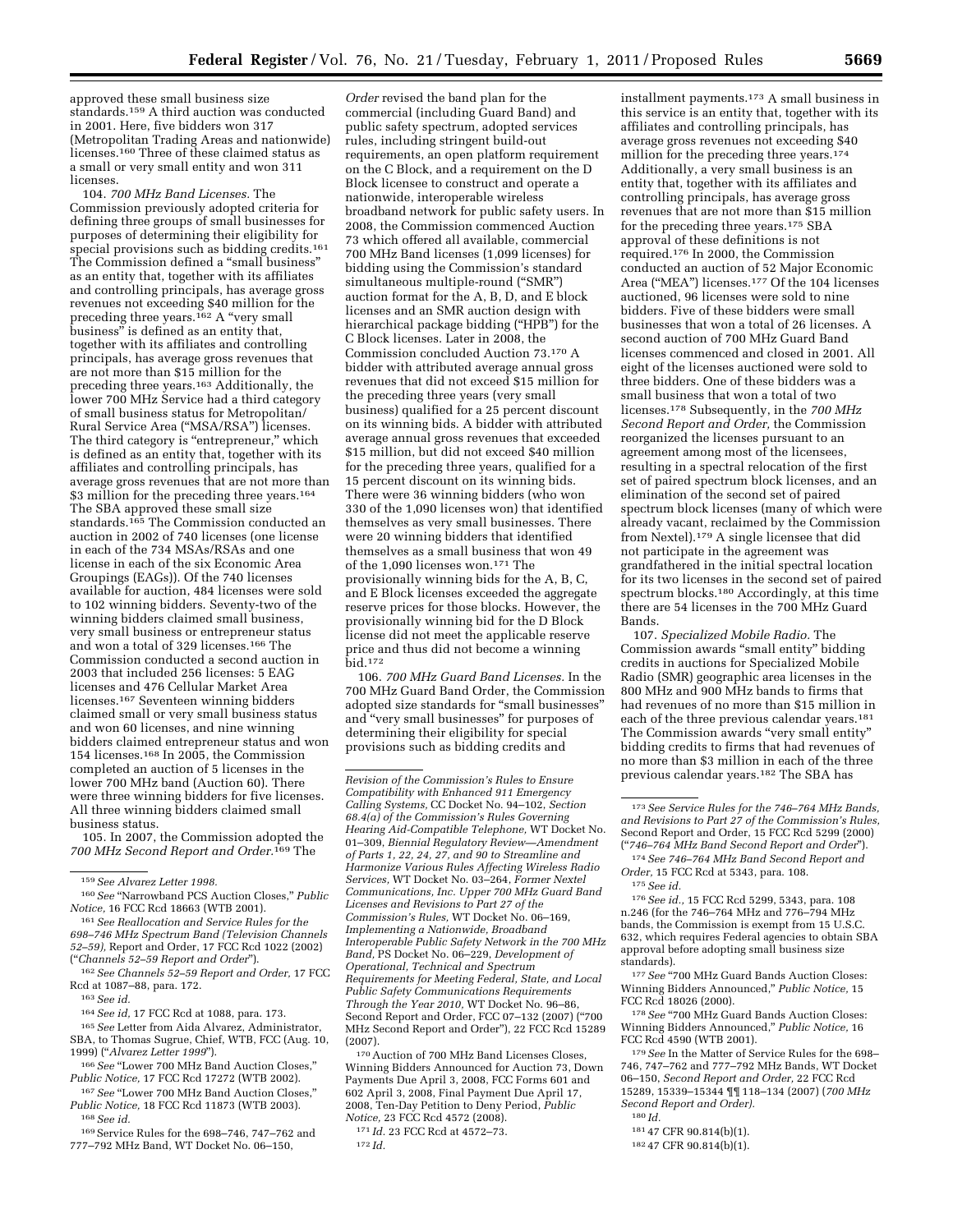approved these small business size standards for the 900 MHz Service.183 The Commission has held auctions for geographic area licenses in the 800 MHz and 900 MHz bands. The 900 MHz SMR auction was completed in 1996. Sixty bidders claiming that they qualified as small businesses under the \$15 million size standard won 263 geographic area licenses in the 900 MHz SMR band. The 800 MHz SMR auction for the upper 200 channels was conducted in 1997. Ten bidders claiming that they qualified as small businesses under the \$15 million size standard won 38 geographic area licenses for the upper 200 channels in the 800 MHz SMR band.184 A second auction for the 800 MHz band was conducted in 2002 and included 23 BEA licenses. One bidder claiming small business status won five licenses.<sup>185</sup>

108. The auction of the 1,053 800 MHz SMR geographic area licenses for the General Category channels was conducted in 2000. Eleven bidders won 108 geographic area licenses for the General Category channels in the 800 MHz SMR band qualified as small businesses under the \$15 million size standard.186 In an auction completed in 2000, a total of 2,800 Economic Area licenses in the lower 80 channels of the 800 MHz SMR service were awarded.<sup>187</sup> Of the 22 winning bidders, 19 claimed small business status and won 129 licenses. Thus, combining all three auctions, 40 winning bidders for geographic licenses in the 800 MHz SMR band claimed status as small business.

109. In addition, there are numerous incumbent site-by-site SMR licensees and licensees with extended implementation authorizations in the 800 and 900 MHz bands. We do not know how many firms provide 800 MHz or 900 MHz geographic area SMR pursuant to extended implementation authorizations, nor how many of these providers have annual revenues of no more than \$15 million. One firm has over \$15 million in revenues. In addition, we do not know how many of these firms have 1500 or fewer employees.188 We assume, for purposes of this analysis, that all of the remaining existing extended implementation authorizations are held by small entities.

110. *220 MHz Radio Service—Phase I Licensees.* The 220 MHz service has both Phase I and Phase II licenses. Phase I licensing was conducted by lotteries in 1992 and 1993. There are approximately 1,515 such non-nationwide licensees and four

<sup>186</sup> See "800 MHz Specialized Mobile Radio (SMR) Service General Category (851–854 MHz) and Upper Band (861–865 MHz) Auction Closes; Winning Bidders Announced,'' *Public Notice,* 15 FCC Rcd 17162 (2000).

<sup>187</sup> See, "800 MHz SMR Service Lower 80 Channels Auction Closes; Winning Bidders Announced,'' *Public Notice,* 16 FCC Rcd 1736 (2000).

188*See generally* 13 CFR 121.201, NAICS code 517210.

nationwide licensees currently authorized to operate in the 220 MHz band. The Commission has not developed a definition of small entities specifically applicable to such incumbent 220 MHz Phase I licensees. To estimate the number of such licensees that are small businesses, we apply the small business size standard under the SBA rules applicable to Wireless Telecommunications Carriers (except Satellite).<sup>189</sup> This category provides that a small business is a wireless company employing no more than 1,500 persons.190 The Commission estimates that most such licensees are small businesses under the SBA's small business standard.

111. *220 MHz Radio Service—Phase II Licensees.* The 220 MHz service has both Phase I and Phase II licenses. The Phase II 220 MHz service is a new service, and is subject to spectrum auctions. In the 220 MHz Third Report and Order, the Commission adopted a small business size standard for defining ''small'' and ''very small'' businesses for purposes of determining their eligibility for special provisions such as bidding credits and installment payments.191 This small business standard indicates that a ''small business'' is an entity that, together with its affiliates and controlling principals, has average gross revenues not exceeding \$15 million for the preceding three years.<sup>192</sup> A ''very small business'' is defined as an entity that, together with its affiliates and controlling principals, has average gross revenues that do not exceed \$3 million for the preceding three years.193 The SBA has approved these small size standards.<sup>194</sup> Auctions of Phase II licenses commenced on and closed in 1998.195 In the first auction, 908 licenses were auctioned in three different-sized geographic areas: three nationwide licenses, 30 Regional Economic Area Group ("EAG") Licenses, and 875 Economic Area (EA) Licenses. Of the 908 licenses auctioned, 693 were sold.196 Thirtynine small businesses won 373 licenses in the first 220 MHz auction. A second auction included 225 licenses: 216 EA licenses and 9 EAG licenses. Fourteen companies claiming small business status won 158 licenses.197 A third auction included four licenses: 2 BEA licenses and 2 EAG licenses in the 220 MHz Service. No small or very small business won any of these licenses.198 In 2007, the Commission conducted a fourth

189 *Id.* 

191*Amendment of Part 90 of the Commission's Rules to Provide For the Use of the 220–222 MHz Band by the Private Land Mobile Radio Service,*  Third Report and Order, 12 FCC Rcd 10943, 11068– 70, paras. 291–295 (1997).

192 *Id.* at 11068, para. 291.

194*See* Letter from Aida Alvarez, Administrator, SBA, to Daniel Phythyon, Chief, WTB, FCC (Jan. 6, 1998) (''*Alvarez to Phythyon Letter 1998*'').

<sup>195</sup> See generally "220 MHz Service Auction Closes,'' *Public Notice,* 14 FCC Rcd 605 (1998).

<sup>196</sup> See "FCC Announces It is Prepared to Grant 654 Phase II 220 MHz Licenses After Final Payment is Made,'' *Public Notice,* 14 FCC Rcd 1085 (1999).

<sup>197</sup> See "Phase II 220 MHz Service Spectrum Auction Closes,'' *Public Notice,* 14 FCC Rcd 11218 (1999).

198*See* ''Multi-Radio Service Auction Closes,'' *Public Notice,* 17 FCC Rcd 1446 (2002).

auction of the 220 MHz licenses.199 Bidding credits were offered to small businesses. A bidder with attributed average annual gross revenues that exceeded \$3 million and did not exceed \$15 million for the preceding three years (''small business'') received a 25 percent discount on its winning bid. A bidder with attributed average annual gross revenues that did not exceed \$3 million for the preceding three years received a 35 percent discount on its winning bid (''very small business''). Auction 72, which offered 94 Phase II 220 MHz Service licenses, concluded in 2007.200 In this auction, five winning bidders won a total of 76 licenses. Two winning bidders identified themselves as very small businesses won 56 of the 76 licenses. One of the winning bidders that identified themselves as a small business won 5 of the 76 licenses won.

112. *Cellular Radiotelephone Service.*  Auction 77 was held to resolve one group of mutually exclusive applications for Cellular Radiotelephone Service licenses for unserved areas in New Mexico.201 Bidding credits for designated entities were not available in Auction 77.202 In 2008, the Commission completed the closed auction of one unserved service area in the Cellular Radiotelephone Service, designated as Auction 77. Auction 77 concluded with one provisionally winning bid for the unserved area totaling \$25,002.203

113. *Private Land Mobile Radio (*''*PLMR*''*).*  PLMR systems serve an essential role in a range of industrial, business, land transportation, and public safety activities. These radios are used by companies of all sizes operating in all U.S. business categories, and are often used in support of the licensee's primary (nontelecommunications) business operations. For the purpose of determining whether a licensee of a PLMR system is a small business as defined by the SBA, we use the broad census category, Wireless Telecommunications Carriers (except Satellite). This definition provides that a small entity is any such entity employing no more than 1,500 persons.<sup>204</sup> The Commission does not require PLMR licensees to disclose information about number of employees, so the Commission does not have information

<sup>200</sup> See "Auction of Phase II 220 MHz Service Spectrum Licenses Closes, Winning Bidders Announced for Auction 72, Down Payments due July 18, 2007, FCC Forms 601 and 602 due July 18, 2007, Final Payments due August 1, 2007, Ten-Day Petition to Deny Period, *Public Notice,* 22 FCC Rcd 11573 (2007).

201*See* Closed Auction of Licenses for Cellular Unserved Service Area Scheduled for June 17, 2008, Notice and Filing Requirements, Minimum Opening Bids, Upfront Payments, and Other Procedures for Auction 77, *Public Notice,* 23 FCC Rcd 6670 (2008). 202 *Id.* at 6685.

203*See* Auction of Cellular Unserved Service Area License Closes, Winning Bidder Announced for Auction 77, Down Payment due July 2, 2008, Final Payment due July 17, 2008, *Public Notice,* 23 FCC Rcd 9501 (2008).

204*See* 13 CFR 121.201, NAICS code 517210.

<sup>183</sup>*See Alvarez Letter 1999.* 

<sup>&</sup>lt;sup>184</sup> See "Correction to Public Notice DA 96-586 'FCC Announces Winning Bidders in the Auction of 1020 Licenses to Provide 900 MHz SMR in Major Trading Areas,' '' *Public Notice,* 18 FCC Rcd 18367 (WTB 1996).

<sup>185</sup>*See* ''Multi-Radio Service Auction Closes,'' *Public Notice,* 17 FCC Rcd 1446 (WTB 2002).

<sup>190</sup> *Id.* 

<sup>193</sup> *Id.* 

<sup>199</sup>*See* ''Auction of Phase II 220 MHz Service Spectrum Scheduled for June 20, 2007, Notice and Filing Requirements, Minimum Opening Bids, Upfront Payments and Other Procedures for Auction 72, *Public Notice,* 22 FCC Rcd 3404 (2007).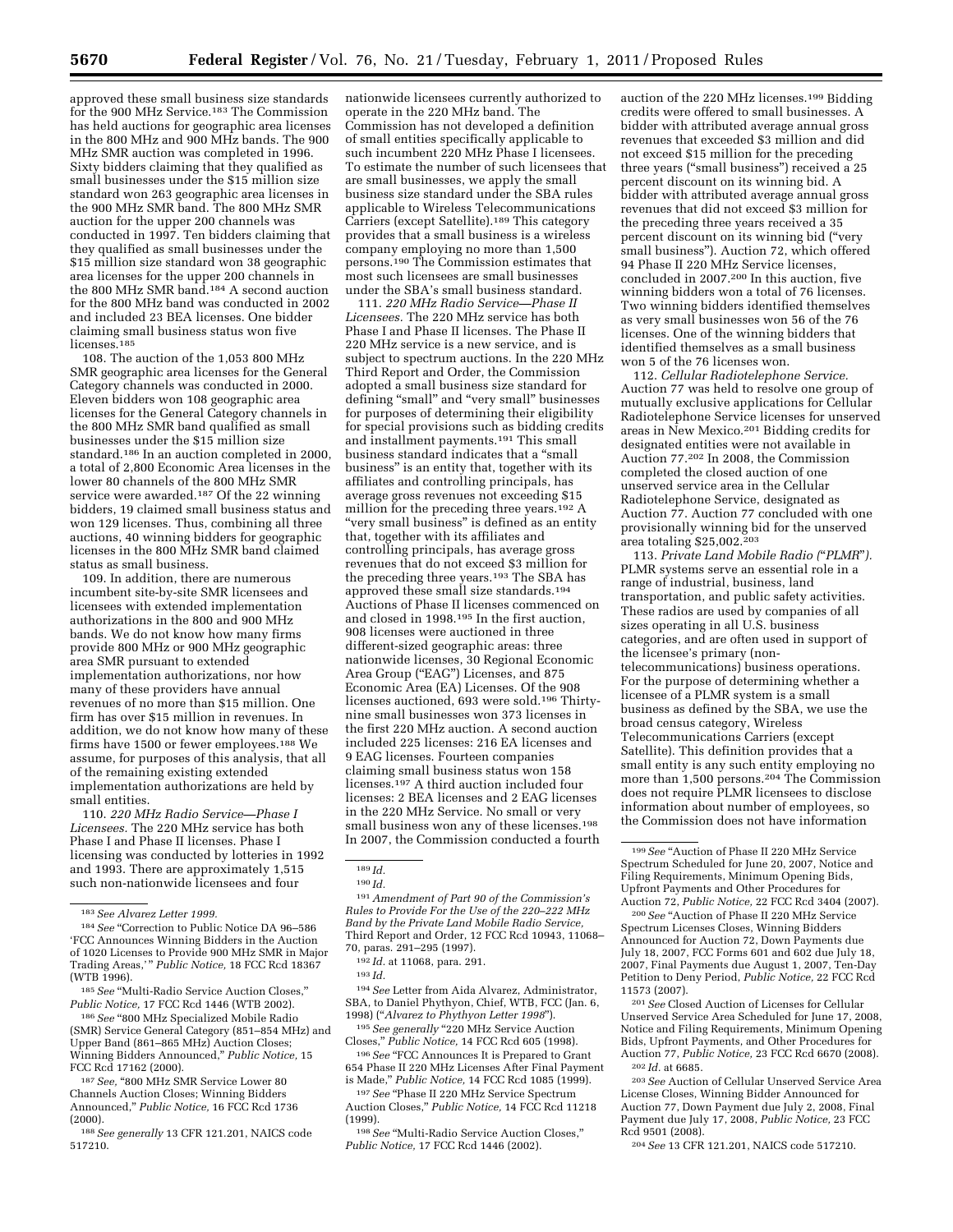that could be used to determine how many PLMR licensees constitute small entities under this definition. We note that PLMR licensees generally use the licensed facilities in support of other business activities, and therefore, it would also be helpful to assess PLMR licensees under the standards applied to the particular industry subsector to which the licensee belongs.205

114. As of March 2010, there were 424,162 PLMR licensees operating 921,909 transmitters in the PLMR bands below 512 MHz. We note that any entity engaged in a commercial activity is eligible to hold a PLMR license, and that any revised rules in this context could therefore potentially impact small entities covering a great variety of industries.

115. *Fixed Microwave Services.* Fixed microwave services include common carrier,206 private operational-fixed,207 and broadcast auxiliary radio services.208 At present, there are approximately 22,015 common carrier fixed licensees and 61,670 private operational-fixed licensees and broadcast auxiliary radio licensees in the microwave services. The Commission has not created a size standard for a small business specifically with respect to fixed microwave services. For purposes of this analysis, the Commission uses the SBA small business size standard for the category Wireless Telecommunications Carriers (except Satellite), which is 1,500 or fewer employees.209 The Commission does not have data specifying the number of these licensees that have no more than 1,500 employees, and thus are unable at this time to estimate with greater precision the number of fixed microwave service licensees that would qualify as small business concerns under the SBA's small business size standard. Consequently, the Commission estimates that there are 22,015 or fewer common carrier fixed licensees and 61,670 or fewer private operational-fixed licensees and broadcast auxiliary radio licensees in the microwave services that may be small and may be affected by the rules and policies proposed herein. We note, however, that the

206*See* 47 CFR 101 *et seq.* for common carrier fixed microwave services (except Multipoint Distribution Service).

207Persons eligible under parts 80 and 90 of the Commission's Rules can use Private Operational-Fixed Microwave services. *See* 47 CFR Parts 80 and 90. Stations in this service are called operationalfixed to distinguish them from common carrier and public fixed stations. Only the licensee may use the operational-fixed station, and only for communications related to the licensee's commercial, industrial, or safety operations.

208Auxiliary Microwave Service is governed by Part 74 of Title 47 of the Commission's Rules. *See*  47 CFR Part 74. This service is available to licensees of broadcast stations and to broadcast and cable network entities. Broadcast auxiliary microwave stations are used for relaying broadcast television signals from the studio to the transmitter, or between two points such as a main studio and an auxiliary studio. The service also includes mobile television pickups, which relay signals from a remote location back to the studio.

209 13 CFR 121.201, NAICS code 517210.

common carrier microwave fixed licensee category includes some large entities.

116. *39 GHz Service.* The Commission created a special small business size standard for 39 GHz licenses—an entity that has average gross revenues of \$40 million or less in the three previous calendar years.210 An additional size standard for "very small business'' is: An entity that, together with affiliates, has average gross revenues of not more than \$15 million for the preceding three calendar years.211 The SBA has approved these small business size standards.212 The auction of the 2,173, 39 GHz licenses, began and closed in 2000. The 18 bidders who claimed small business status won 849 licenses.

117. *Local Multipoint Distribution Service.*  Local Multipoint Distribution Service (''LMDS'') is a fixed broadband point-tomultipoint microwave service that provides for two-way video telecommunications.213 The auction of the 986 LMDS licenses began and closed in 1998. The Commission established a small business size standard for LMDS licenses as an entity that has average gross revenues of less than \$40 million in the three previous calendar years.214 An additional small business size standard for ''very small business'' was added as an entity that, together with its affiliates, has average gross revenues of not more than \$15 million for the preceding three calendar years.215 The SBA has approved these small business size standards in the context of LMDS auctions.216 There were 93 winning bidders that qualified as small entities in the LMDS auctions. A total of 93 small and very small business bidders won approximately 277 A Block licenses and 387 B Block licenses. In 1999, the Commission re-auctioned 161 licenses; there were 32 small and very small businesses winning that won 119 licenses.

118. *218–219 MHz Service.* The first auction of 218–219 MHz (previously referred to as the Interactive and Video Data Service or IVDS) spectrum resulted in 178 entities winning licenses for 594 Metropolitan Statistical Areas ("MSAs").<sup>217</sup> Of the 594

213*See Rulemaking to Amend Parts 1, 2, 21, 25, of the Commission's Rules to Redesignate the 27.5– 29.5 GHz Frequency Band, Reallocate the 29.5–30.5 Frequency Band, to Establish Rules and Policies for Local Multipoint Distribution Service and for Fixed Satellite Services,* Second Report and Order, Order on Reconsideration, and Fifth Notice of Proposed Rule Making, 12 FCC Rcd 12545, 12689–90, para. 348 (1997) (''*LMDS Second Report and Order*'').

214*See LMDS Second Report and Order,* 12 FCC Rcd at 12689–90, para. 348. 215*See id.* 

216*See Alvarez to Phythyon Letter 1998.*  217*See* ''*Interactive Video and Data Service (IVDS) Applications Accepted for Filing,*'' Public Notice, 9 FCC Rcd 6227 (1994).

licenses, 567 were won by 167 entities qualifying as a small business. For that auction, the Commission defined a small business as an entity that, together with its affiliates, has no more than a \$6 million net worth and, after Federal income taxes (excluding any carry over losses), has no more than \$2 million in annual profits each year for the previous two years.<sup>218</sup> In the *218–219 MHz Report and Order and Memorandum Opinion and Order,* we defined a small business as an entity that, together with its affiliates and persons or entities that hold interests in such an entity and their affiliates, has average annual gross revenues not exceeding \$15 million for the preceding three years.219 A very small business is defined as an entity that, together with its affiliates and persons or entities that hold interests in such an entity and its affiliates, has average annual gross revenues not exceeding \$3 million for the preceding three years.220 The SBA has approved of these definitions.221 A subsequent auction is not yet scheduled. Given the success of small businesses in the previous auction, and the prevalence of small businesses in the subscription television services and message communications industries, we assume for purposes of this analysis that in future auctions, many, and perhaps most, of the licenses might be awarded to small businesses.

119. *Location and Monitoring Service (*''*LMS*''*).* Multilateration LMS systems use non-voice radio techniques to determine the location and status of mobile radio units. For purposes of auctioning LMS licenses, the Commission has defined "small business" as an entity that, together with controlling interests and affiliates, has average annual gross revenues for the preceding three years not exceeding \$15 million.222 A ''very small business'' is defined as an entity that, together with controlling interests and affiliates, has average annual gross revenues for the preceding three years not exceeding \$3 million.<sup>223</sup> These definitions have been approved by the SBA.224 An auction for LMS licenses commenced and closed in 1999. Of the 528 licenses auctioned, 289 licenses were sold to four small businesses.

120. *Rural Radiotelephone Service.* The Commission has not adopted a size standard for small businesses specific to the Rural

219*Amendment of Part 95 of the Commission's Rules to Provide Regulatory Flexibility in the 218– 219 MHz Service,* Report and Order and Memorandum Opinion and Order, 15 FCC Rcd 1497 (1999).

221*See Alvarez to Phythyon Letter 1998.* 

222*Amendment of Part 90 of the Commission's Rules to Adopt Regulations for Automatic Vehicle Monitoring Systems,* Second Report and Order, 13 FCC Rcd 15182, 15192, para. 20 (1998) (''*Automatic Vehicle Monitoring Systems Second Report and Order*''); *see also* 47 CFR 90.1103.

223*Automatic Vehicle Monitoring Systems Second Report and Order,* 13 FCC Rcd at 15192, para. 20; *see also* 47 CFR 90.1103. 224*See Alvarez Letter 1998.* 

<sup>205</sup>*See generally* 13 CFR 121.201.

<sup>210</sup>*See Amendment of the Commission's Rules Regarding the 37.0–38.6 GHz and 38.6–40.0 GHz Bands,* ET Docket No. 95–183, Report and Order, 12 FCC Rcd 18600 (1997).

<sup>211</sup> *Id.* 

<sup>212</sup>*See* Letter from Aida Alvarez, Administrator, SBA, to Kathleen O'Brien Ham, Chief, Auctions and Industry Analysis Division, WTB, FCC (Feb. 4, 1998); *see* Letter from Hector Barreto, Administrator, SBA, to Margaret Wiener, Chief, Auctions and Industry Analysis Division, WTB, FCC (Jan. 18, 2002).

<sup>218</sup> *Implementation of Section 309(j) of the Communications Act—Competitive Bidding,* Fourth Report and Order, 9 FCC Rcd 2330 (1994).

<sup>220</sup> *Id.*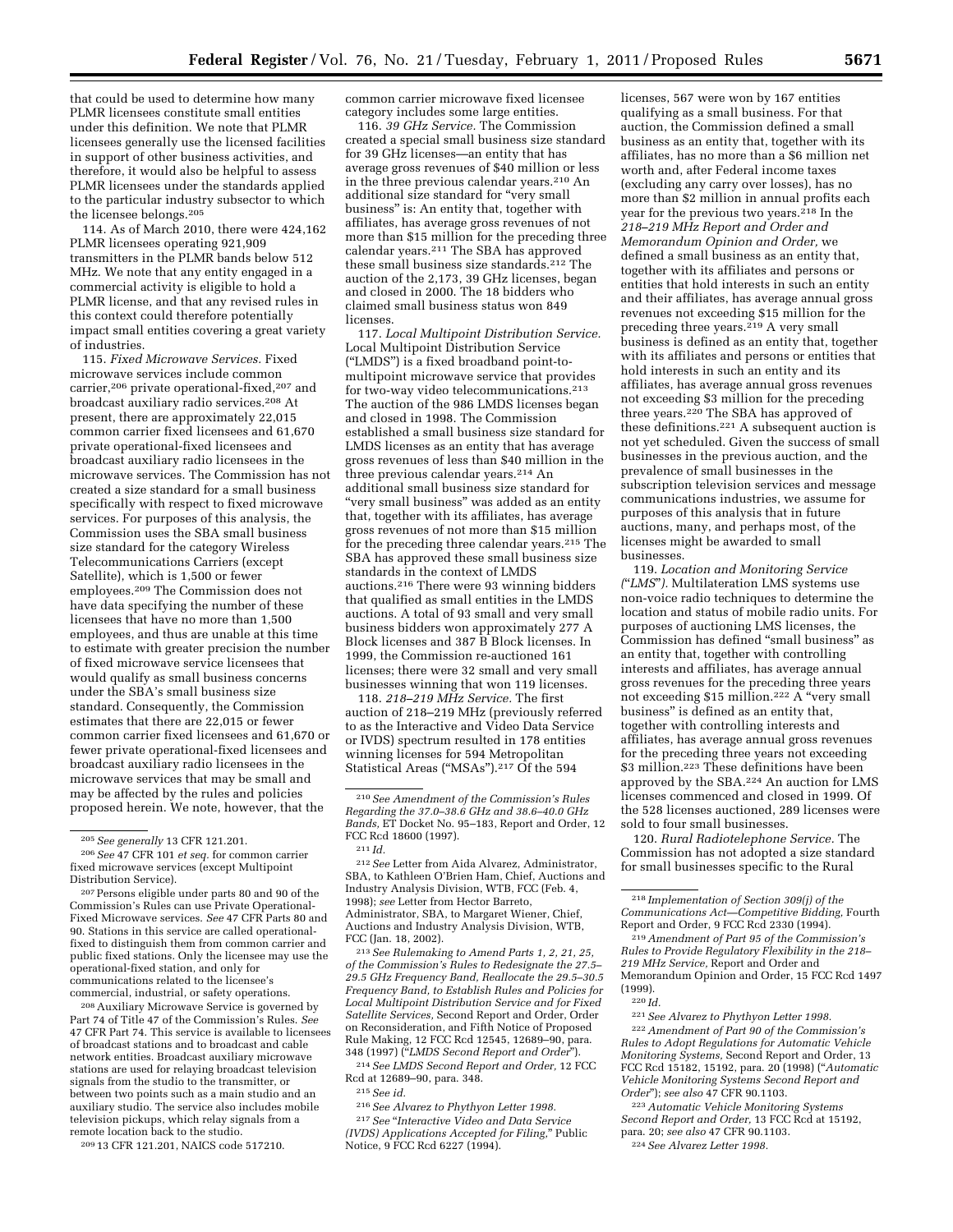Radiotelephone Service.<sup>225</sup> A significant subset of the Rural Radiotelephone Service is the Basic Exchange Telephone Radio System (''BETRS'').226 In the present context, we will use the SBA's small business size standard applicable to Wireless Telecommunications Carriers (except Satellite), *i.e.,* an entity employing no more than 1,500 persons.227 There are approximately 1,000 licensees in the Rural Radiotelephone Service, and the Commission estimates that there are 1,000 or fewer small entity licensees in the Rural Radiotelephone Service that may be affected by the rules and policies proposed herein.

121. *Air-Ground Radiotelephone Service.*228 The Commission has previously used the SBA's small business definition applicable to Wireless Telecommunications Carriers (except Satellite), *i.e.,* an entity employing no more than 1,500 persons.<sup>229</sup> There are approximately 100 licensees in the Air-Ground Radiotelephone Service, and under that definition, we estimate that almost all of them qualify as small entities under the SBA definition. For purposes of assigning Air-Ground Radiotelephone Service licenses through competitive bidding, the Commission has defined ''small business'' as an entity that, together with controlling interests and affiliates, has average annual gross revenues for the preceding three years not exceeding \$40 million.230 A ''very small business'' is defined as an entity that, together with controlling interests and affiliates, has average annual gross revenues for the preceding three years not exceeding \$15 million.231 These definitions were approved by the SBA.232 In 2006, the Commission completed an auction of nationwide commercial Air-Ground Radiotelephone Service licenses in the 800 MHz band (Auction 65). Later in 2006, the auction closed with two winning bidders winning two Air-Ground Radiotelephone Services licenses. Neither of the winning bidders claimed small business status.

122. *Aviation and Marine Radio Services.*  There are approximately 26,162 aviation, 34,555 marine (ship), and 3,296 marine (coast) licensees.233 The Commission has not

227 13 CFR 121.201, NAICS code 517210.

228The service is defined in section 22.99 of the Commission's Rules, 47 CFR 22.99.

229 13 CFR 121.201, NAICS codes 517210.

230*Amendment of Part 22 of the Commission's Rules to Benefit the Consumers of Air-Ground Telecommunications Services, Biennial Regulatory Review—Amendment of Parts 1, 22, and 90 of the Commission's Rules, Amendment of Parts 1 and 22 of the Commission's Rules to Adopt Competitive Bidding Rules for Commercial and General Aviation Air-Ground Radiotelephone Service,* WT Docket Nos. 03–103 and 05–42, Order on Reconsideration and Report and Order, 20 FCC Rcd 19663, paras. 28–42 (2005).

231 *Id.* 

232*See* Letter from Hector V. Barreto, Administrator, SBA, to Gary D. Michaels, Deputy Chief, Auctions and Spectrum Access Division, WTB, FCC (Sept. 19, 2005).

233 Vessels that are not required by law to carry a radio and do not make international voyages or

developed a small business size standard specifically applicable to all licensees. For purposes of this analysis, we will use the SBA small business size standard for the category Wireless Telecommunications Carriers (except Satellite), which is 1,500 or fewer employees.234 We are unable to determine how many of those licensed fall under this standard. For purposes of our evaluations in this analysis, we estimate that there are up to approximately 62,969 licensees that are small businesses under the SBA standard.235 In 1998, the Commission held an auction of 42 VHF Public Coast licenses in the 157.1875–157.4500 MHz (ship transmit) and 161.775–162.0125 MHz (coast transmit) bands. For this auction, the Commission defined a ''small'' business as an entity that, together with controlling interests and affiliates, has average gross revenues for the preceding three years not to exceed \$15 million. In addition, a "very small" business is one that, together with controlling interests and affiliates, has average gross revenues for the preceding three years not to exceed \$3 million.236 Further, the Commission made available Automated Maritime Telecommunications System (''AMTS'') licenses in Auctions 57 and 61.<sup>237</sup> Winning bidders could claim status as a very small business or a very small business. A very small business for this service is defined as an entity with attributed average annual gross revenues that do not exceed \$3 million for the preceding three years, and a small business is defined as an entity with attributed average annual gross revenues of more than \$3 million but less than \$15 million for the preceding three years.238 Three of the winning bidders in Auction 57 qualified as small or very small businesses, while three winning entities in Auction 61 qualified as very small businesses.

123. *Offshore Radiotelephone Service.* This service operates on several ultra high frequencies ("UHF") television broadcast channels that are not used for television broadcasting in the coastal areas of States

234 13 CFR 121.201, NAICS code 517210. 235A licensee may have a license in more than one category.

236*Amendment of the Commission's Rules Concerning Maritime Communications,* PR Docket No. 92–257, Third Report and Order and Memorandum Opinion and Order, 13 FCC Rcd 19853 (1998).

237*See* ''*Automated Maritime Telecommunications System Spectrum Auction Scheduled for September 15, 2004, Notice and Filing Requirements, Minimum Opening Bids, Upfront Payments and Other Auction Procedures,*'' Public Notice, 19 FCC Rcd 9518 (WTB 2004); ''*Auction of Automated Maritime* 

*Telecommunications System Licenses Scheduled for August 3, 2005, Notice and Filing Requirements, Minimum Opening Bids, Upfront Payments and Other Auction Procedures for Auction No. 61,*'' Public Notice, 20 FCC Rcd 7811 (WTB 2005). 238 47 CFR 80.1252.

bordering the Gulf of Mexico.239 There is presently 1 licensee in this service. We do not have information whether that licensee would qualify as small under the SBA's small business size standard for Wireless Telecommunications Carriers (except Satellite) services.<sup>240</sup> Under that SBA small business size standard, a business is small if it has 1,500 or fewer employees.241

124. *Multiple Address Systems (*''*MAS*''*).*  Entities using MAS spectrum, in general, fall into two categories:  $(i)$  Those using the spectrum for profit-based uses, and (2) those using the spectrum for private internal uses. With respect to the first category, the Commission defines "small entity" for MAS licenses as an entity that has average gross revenues of less than \$15 million in the three previous calendar years.242 ''Very small business'' is defined as an entity that, together with its affiliates, has average gross revenues of not more than \$3 million for the preceding three calendar years.243 The SBA has approved of these definitions.<sup>244</sup> The majority of these entities will most likely be licensed in bands where the Commission has implemented a geographic area licensing approach that would require the use of competitive bidding procedures to resolve mutually exclusive applications. The Commission's licensing database indicates that, as of March 5, 2010, there were over 11,500 MAS station authorizations. In addition, an auction for 5,104 MAS licenses in 176 EAs was conducted in 2001.245 Seven winning bidders claimed status as small or very small businesses and won 611 licenses. In 2005, the Commission completed an auction (Auction 59) of 4,226 MAS licenses in the Fixed Microwave Services from the 928/959 and 932/941 MHz bands. Twenty-six winning bidders won a total of 2,323 licenses. Of the 26 winning bidders in this auction, five claimed small business status and won 1,891 licenses.

125. With respect to the second category, which consists of entities that use, or seek to use, MAS spectrum to accommodate internal communications needs, we note that MAS serves an essential role in a range of industrial, safety, business, and land transportation activities. MAS radios are used by companies of all sizes, operating in virtually all U.S. business categories, and by all types of public safety entities. For such private internal users, the small business size standard developed by the SBA would be more appropriate. The applicable size standard in this instance is that of Wireless Telecommunications Carriers (except Satellite). This definition provides that a small entity is any such entity employing no more than 1,500 persons.<sup>246</sup> The

- 242*See Amendment of the Commission's Rules Regarding Multiple Address Systems,* Report and Order, 15 FCC Rcd 11956, 12008, para. 123 (2000). 243 *Id.* 
	- 244*See Alvarez Letter 1999.*
	-

245*See* ''*Multiple Address Systems Spectrum Auction Closes,*<sup>5</sup> Public Notice, 16 FCC Rcd 21011 (2001).

(2001). 246*See* 13 CFR 121.201, NAICS code 517210.

<sup>225</sup>The service is defined in section 22.99 of the Commission's Rules, 47 CFR 22.99.

<sup>226</sup>BETRS is defined in sections 22.757 and 22.759 of the Commission's Rules, 47 CFR 22.757 and 22.759.

communications are not required to obtain an individual license. *See* Amendment of Parts 80 and 87 of the Commission's Rules to Permit Operation of Certain Domestic Ship and Aircraft Radio Stations Without Individual Licenses, *Report and Order,* WT Docket No. 96–82, 11 FCC Rcd 14849 (1996).

<sup>239</sup>This service is governed by Subpart I of Part 22 of the Commission's Rules. *See* 47 CFR 22.1001–

<sup>22.1037. 240</sup> 13 CFR 121.201, NAICS code 517210. 241 *Id.*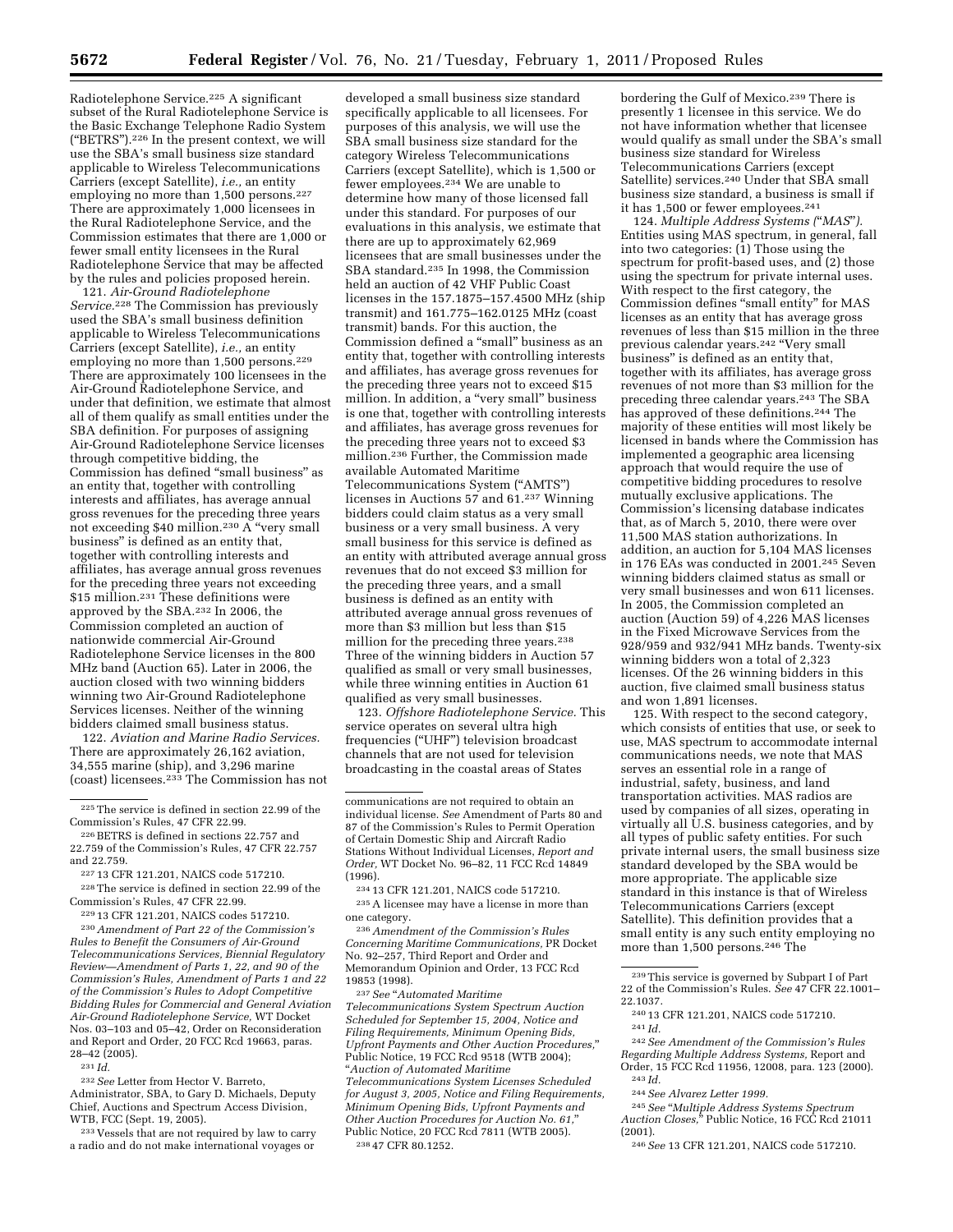Commission's licensing database indicates that, as of January 20, 1999, of the 8,670 total MAS station authorizations, 8,410 authorizations were for private radio service, and of these, 1,433 were for private land mobile radio service.

126. *1.4 GHz Band Licensees.* The Commission conducted an auction of 64 1.4 GHz band licenses 247 in 2007.248 In that auction, the Commission defined ''small business'' as an entity that, together with its affiliates and controlling interests, had average gross revenues that exceed \$15 million but do not exceed \$40 million for the preceding three years, and a "very small business'' as an entity that, together with its affiliates and controlling interests, has had average annual gross revenues not exceeding \$15 million for the preceding three years.<sup>249</sup> Neither of the two winning bidders sought designated entity status.250

127. *Incumbent 24 GHz Licensees.* This analysis may affect incumbent licensees who were relocated to the 24 GHz band from the 18 GHz band, and applicants who wish to provide services in the 24 GHz band. The applicable SBA small business size standard is that of Wireless Telecommunications Carriers (except Satellite). This category provides that such a company is small if it employs no more than 1,500 persons.<sup>251</sup> The broader census data notwithstanding, we believe that there are only two licensees in the 24 GHz band that were relocated from the 18 GHz band, Teligent 252 and TRW, Inc. It is our understanding that Teligent and its related companies have fewer than 1,500 employees, though this may change in the future. TRW is not a small entity. There are approximately 122 licensees in the Rural Radiotelephone Service, and the Commission estimates that there are 122 or fewer small entity licensees in the Rural Radiotelephone Service that may be affected by the rules and policies proposed herein.

128. *Future 24 GHz Licensees.* With respect to new applicants in the 24 GHz band, we have defined "small business" as an entity that, together with controlling interests and affiliates, has average annual gross revenues for the three preceding years not exceeding \$15 million.<sup>253</sup> "Very small business" in the 24 GHz band is defined as an entity that, together with controlling interests and affiliates, has average gross revenues not exceeding \$3 million for the preceding three

252Teligent acquired the DEMS licenses of FirstMark, the only licensee other than TRW in the 24 GHz band whose license has been modified to require relocation to the 24 GHz band.

years.254 The SBA has approved these definitions.255 The Commission will not know how many licensees will be small or very small businesses until the auction, if required, is held.

129. *Broadband Radio Service and Educational Broadband Service.* Broadband Radio Service systems, previously referred to as Multipoint Distribution Service (''MDS'') and Multichannel Multipoint Distribution Service (''MMDS'') systems, and ''wireless cable,'' transmit video programming to subscribers and provide two-way high speed data operations using the microwave frequencies of the Broadband Radio Service (''BRS'') and Educational Broadband Service (''EBS'') (previously referred to as the Instructional Television Fixed Service (''ITFS'')).256 In connection with the 1996 BRS auction, the Commission established a small business size standard as an entity that had annual average gross revenues of no more than \$40 million in the previous three calendar years.257 The BRS auctions resulted in 67 successful bidders obtaining licensing opportunities for 493 Basic Trading Areas (''BTAs''). Of the 67 auction winners, 61 met the definition of a small business. BRS also includes licensees of stations authorized prior to the auction. At this time, we estimate that of the 61 small business BRS auction winners, 48 remain small business licensees. In addition to the 48 small businesses that hold BTA authorizations, there are approximately 392 incumbent BRS licensees that are considered small entities.258 After adding the number of small business auction licensees to the number of incumbent licensees not already counted, we find that there are currently approximately 440 BRS licensees that are defined as small businesses under either the SBA or the Commission's rules. In 2009, the Commission conducted Auction 86, the sale of 78 licenses in the BRS areas.259 The Commission offered three levels of bidding credits: (i) A bidder with attributed average annual gross revenues that exceed \$15 million and do not exceed \$40 million for the preceding three years (small business) will receive a 15 percent discount

255*See* Letter from Gary M. Jackson, Assistant Administrator, SBA, to Margaret W. Wiener, Deputy Chief, Auctions and Industry Analysis Division, WTB, FCC (July 28, 2000).

256*Amendment of Parts 21 and 74 of the Commission's Rules with Regard to Filing Procedures in the Multipoint Distribution Service and in the Instructional Television Fixed Service and Implementation of Section 309(j) of the Communications Act—Competitive Bidding,* MM Docket No. 94–131 and PP Docket No. 93–253, Report and Order, 10 FCC Rcd 9589, 9593, para. 7 (1995) (''*MDS Auction R&O*'').

257 47 CFR 21.961(b)(1).

258 47 U.S.C. 309(j). Hundreds of stations were licensed to incumbent MDS licensees prior to implementation of Section 309(j) of the Communications Act of 1934, 47 U.S.C. 309(j). For these pre-auction licenses, the applicable standard is SBA's small business size standard.

259Auction of Broadband Radio Service (BRS) Licenses, Scheduled for October 27, 2009, Notice and Filing Requirements, Minimum Opening Bids, Upfront Payments, and Other Procedures for Auction 86, *Public Notice,* 24 FCC Rcd 8277 (2009).

on its winning bid; (ii) a bidder with attributed average annual gross revenues that exceed \$3 million and do not exceed \$15 million for the preceding three years (very small business) will receive a 25 percent discount on its winning bid; and (iii) a bidder with attributed average annual gross revenues that do not exceed \$3 million for the preceding three years (entrepreneur) will receive a 35 percent discount on its winning bid.260 Auction 86 concluded in 2009 with the sale of 61 licenses.261 Of the ten winning bidders, two bidders that claimed small business status won four licenses; one bidder that claimed very small business status won three licenses; and two bidders that claimed entrepreneur status won six licenses.

130. In addition, the SBA's Cable Television Distribution Services small business size standard is applicable to EBS. There are presently 2,032 EBS licensees. All but 100 of these licenses are held by educational institutions. Educational institutions are included in this analysis as small entities.262 Thus, we estimate that at least 1,932 licensees are small businesses. Since 2007, Cable Television Distribution Services have been defined within the broad economic census category of Wired Telecommunications Carriers; that category is defined as follows: ''This industry comprises establishments primarily engaged in operating and/or providing access to transmission facilities and infrastructure that they own and/or lease for the transmission of voice, data, text, sound, and video using wired telecommunications networks. Transmission facilities may be based on a single technology or a combination of technologies." <sup>263</sup> The SBA has developed a small business size standard for this category, which is: All such firms having 1,500 or fewer employees. To gauge small business prevalence for these cable services we must, however, use current census data that are based on the previous category of Cable and Other Program Distribution and its associated size standard; that size standard was: All such firms having \$13.5 million or less in annual receipts.264 According to Census Bureau data for 2002, there were a total of 1,191 firms in this previous category that operated for the entire year.265 Of this total,

262The term ''small entity'' within SBREFA applies to small organizations (nonprofits) and to small governmental jurisdictions (cities, counties, towns, townships, villages, school districts, and special districts with populations of less than 50,000). 5 U.S.C. 601(4)–(6). We do not collect annual revenue data on EBS licensees.

263U.S. Census Bureau, 2007 NAICS Definitions, ''517110 Wired Telecommunications Carriers'' (partial definition); *[http://www.census.gov/naics/](http://www.census.gov/naics/2007/def/ND517110.HTM#N517110)  [2007/def/ND517110.HTM#N517110.](http://www.census.gov/naics/2007/def/ND517110.HTM#N517110)* 

264 13 CFR 121.201, NAICS code 517110. 265U.S. Census Bureau, 2002 Economic Census,

Subject Series: Information, Table 4, Receipts Size of Firms for the United States: 2002, NAICS code 517510 (issued November 2005).

<sup>247</sup>*See* ''*Auction of 1.4 GHz Bands Licenses Scheduled for February 7, 2007,*'' Public Notice, 21 FCC Rcd 12393 (WTB 2006).

<sup>248</sup>*See* ''*Auction of 1.4 GHz Band Licenses Closes; Winning Bidders Announced for Auction No. 69,*'' Public Notice, 22 FCC Rcd 4714 (2007) (''*Auction No. 69 Closing PN*'').

<sup>249</sup>*Auction No. 69 Closing PN,* Attachment C.

<sup>250</sup>*See Auction No. 69 Closing PN.* 

<sup>251</sup> 13 CFR 121.201, NAICS code 517210.

<sup>253</sup>*Amendments to Parts 1, 2, 87 and 101 of the Commission's Rules To License Fixed Services at 24 GHz,* Report and Order, 15 FCC Rcd 16934, 16967, para. 77 (2000) (''*24 GHz Report and Order*''); *see also* 47 CFR 101.538(a)(2).

<sup>254</sup> *24 GHz Report and Order,* 15 FCC Rcd at 16967, para. 77; *see also* 47 CFR 101.538(a)(1).

<sup>260</sup> *Id.* at 8296.

<sup>261</sup>Auction of Broadband Radio Service Licenses Closes, Winning Bidders Announced for Auction 86, Down Payments Due November 23, 2009, Final Payments Due December 8, 2009, Ten-Day Petition to Deny Period, *Public Notice,* 24 FCC Rcd 13572 (2009).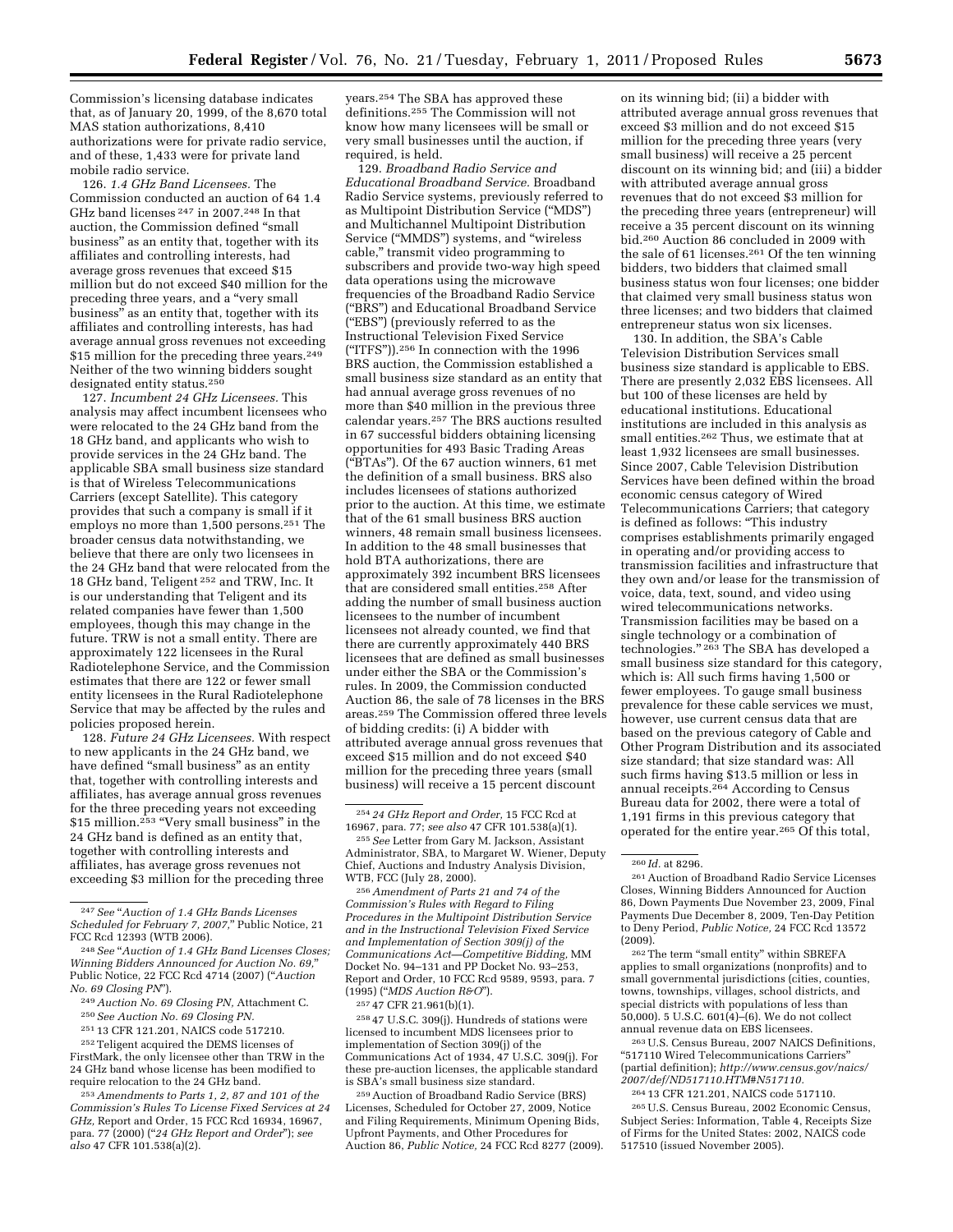1,087 firms had annual receipts of under \$10 million, and 43 firms had receipts of \$10 million or more but less than \$25 million.266 Thus, the majority of these firms can be considered small.

131. *Television Broadcasting.* This Economic Census category ''comprises establishments primarily engaged in broadcasting images together with sound. These establishments operate television broadcasting studios and facilities for the programming and transmission of programs to the public."<sup>267</sup> The SBA has created the following small business size standard for Television Broadcasting firms: Those having \$14 million or less in annual receipts.268 The Commission has estimated the number of licensed commercial television stations to be 1,395.269 In addition, according to Commission staff review of the BIA Publications, Inc., Master Access Television Analyzer Database (BIA) on March 30, 2007, about 986 of an estimated 1,395 commercial television stations (or approximately 72 percent) had revenues of \$13 million or less.270 We therefore estimate that the majority of commercial television broadcasters are small entities.

132. We note, however, that in assessing whether a business concern qualifies as small under the above definition, business (control) affiliations 271 must be included. Our estimate, therefore, likely overstates the number of small entities that might be affected by our action, because the revenue figure on which it is based does not include or aggregate revenues from affiliated companies. In addition, an element of the definition of ''small business'' is that the entity not be dominant in its field of operation. We are unable at this time to define or quantify the criteria that would establish whether a specific television station is dominant in its field of operation. Accordingly, the estimate of small businesses to which rules may apply does not exclude any television station from the definition of a small business on this basis and is therefore possibly over-inclusive to that extent.

133. In addition, the Commission has estimated the number of licensed noncommercial educational (NCE) television stations to be 390.272 These stations are non-

271 "[Business concerns] are affiliates of each other when one concern controls or has the power to control the other or a third party or parties controls or has to power to control both.'' 13 CFR 21.103(a)(1).

272*See FCC News Release,* ''Broadcast Station Totals as of June 30, 2009,'' dated September 4, 2009; *[http://www.fcc.gov/Daily](http://www.fcc.gov/Daily_Releases/Daily_Business/2008/db0318/DOC-280836A1.pdf)*\_*Releases/ Daily*\_*[Business/2008/db0318/DOC-280836A1.pdf.](http://www.fcc.gov/Daily_Releases/Daily_Business/2008/db0318/DOC-280836A1.pdf)*  profit, and therefore considered to be small entities.273

134. In addition, there are also 2,386 low power television stations (LPTV).274 Given the nature of this service, we will presume that all LPTV licensees qualify as small entities under the above SBA small business size standard.

135. *Radio Broadcasting.* This Economic Census category ''comprises establishments primarily engaged in broadcasting aural programs by radio to the public. Programming may originate in their own studio, from an affiliated network, or from external sources." <sup>275</sup> The SBA has established a small business size standard for this category, which is: Such firms having \$7 million or less in annual receipts.276 According to Commission staff review of BIA Publications, Inc.'s *Master Access Radio Analyzer Database* on March 31, 2005, about 10,840 (95%) of 11,410 commercial radio stations had revenues of \$6 million or less. Therefore, the majority of such entities are small entities.

136. We note, however, that in assessing whether a business concern qualifies as small under the above size standard, business affiliations must be included.<sup>277</sup> In addition, to be determined to be a ''small business,'' the entity may not be dominant in its field of operation.278 We note that it is difficult at times to assess these criteria in the context of media entities, and our estimate of small businesses may therefore be over-inclusive.

137. *Auxiliary, Special Broadcast and Other Program Distribution Services.* This service involves a variety of transmitters, generally used to relay broadcast programming to the public (through translator and booster stations) or within the program distribution chain (from a remote news gathering unit back to the station). The Commission has not developed a definition of small entities applicable to broadcast auxiliary licensees. The applicable definitions of small entities are those, noted previously, under the SBA rules applicable to radio broadcasting stations and television broadcasting stations.279

138. The Commission estimates that there are approximately 5,618 FM translators and boosters.280 The Commission does not collect financial information on any broadcast facility, and the Department of Commerce does not collect financial information on

<sup>274</sup> See FCC News Release, "Broadcast Station Totals as of June 30, 2009,'' dated September 4, 2009; *[http://www.fcc.gov/Daily](http://www.fcc.gov/Daily_Releases/Daily_Business/2008/db0318/DOC-280836A1.pdf)*\_*Releases/ Daily*\_*[Business/2008/db0318/DOC-280836A1.pdf.](http://www.fcc.gov/Daily_Releases/Daily_Business/2008/db0318/DOC-280836A1.pdf)* 

275U.S. Census Bureau, 2007 NAICS Definitions, ''515112 Radio Stations''; *[http://www.census.gov/](http://www.census.gov/naics/2007/def/ND515112.HTM#N515112) [naics/2007/def/ND515112.HTM#N515112.](http://www.census.gov/naics/2007/def/ND515112.HTM#N515112)* 

276 13 CFR 121.201, NAICS code 515112 (updated for inflation in 2008).

<sup>277</sup> "Concerns and entities are affiliates of each other when one controls or has the power to control the other, or a third party or parties controls or has the power to control both. It does not matter whether control is exercised, so long as the power to control exists.'' 13 CFR 121.103(a)(1) (an SBA regulation).

278 13 CFR 121.102(b) (an SBA regulation). 279 13 CFR 121.201, NAICS codes 515112 and 515120.

280*See supra* note 242.

these auxiliary broadcast facilities. We believe that most, if not all, of these auxiliary facilities could be classified as small businesses by themselves. We also recognize that most commercial translators and boosters are owned by a parent station which, in some cases, would be covered by the revenue definition of small business entity discussed above. These stations would likely have annual revenues that exceed the SBA maximum to be designated as a small business (\$7.0 million for a radio station or \$14.0 million for a TV station). Furthermore, they do not meet the Small Business Act's definition of a "small business concern" because they are not independently owned and operated.281

139. *Cable Television Distribution Services.*  Since 2007, these services have been defined within the broad economic census category of Wired Telecommunications Carriers; that category is defined as follows: ''This industry comprises establishments primarily engaged in operating and/or providing access to transmission facilities and infrastructure that they own and/or lease for the transmission of voice, data, text, sound, and video using wired telecommunications networks. Transmission facilities may be based on a single technology or a combination of technologies." <sup>282</sup> The SBA has developed a small business size standard for this category, which is: All such firms having 1,500 or fewer employees. To gauge small business prevalence for these cable services we must, however, use current census data that are based on the previous category of Cable and Other Program Distribution and its associated size standard; that size standard was: All such firms having \$13.5 million or less in annual receipts.283 According to Census Bureau data for 2002, there were a total of 1,191 firms in this previous category that operated for the entire year.284 Of this total, 1,087 firms had annual receipts of under \$10 million, and 43 firms had receipts of \$10 million or more but less than \$25 million.285 Thus, the majority of these firms can be considered small.

140. *Cable Companies and Systems.* The Commission has also developed its own small business size standards, for the purpose of cable rate regulation. Under the Commission's rules, a ''small cable company'' is one serving 400,000 or fewer subscribers, nationwide.286 Industry data indicate that, of 1,076 cable operators nationwide, all but

282U.S. Census Bureau, 2007 NAICS Definitions, ''517110 Wired Telecommunications Carriers'' (partial definition); *[http://www.census.gov/naics/](http://www.census.gov/naics/2007/def/ND517110.HTM#N517110)  [2007/def/ND517110.HTM#N517110.](http://www.census.gov/naics/2007/def/ND517110.HTM#N517110)* 

283 13 CFR 121.201, NAICS code 517110. 284U.S. Census Bureau, 2002 Economic Census, Subject Series: Information, Table 4, Receipts Size of Firms for the United States: 2002, NAICS code 517510 (issued November 2005).

285 *Id.* An additional 61 firms had annual receipts of \$25 million or more.

286 47 CFR 76.901(e). The Commission determined that this size standard equates approximately to a size standard of \$100 million or less in annual revenues. *Implementation of Sections of the 1992 Cable Act: Rate Regulation,* Sixth Report and Order and Eleventh Order on Reconsideration, 10 FCC Rcd 7393, 7408 (1995).

<sup>266</sup> *Id.* An additional 61 firms had annual receipts of \$25 million or more.

<sup>267</sup>U.S. Census Bureau, 2007 NAICS Definitions, "515120 Television Broadcasting" (partial definition); *[http://www.census.gov/naics/2007/def/](http://www.census.gov/naics/2007/def/ND515120.HTM#N515120)* 

*[ND515120.HTM#N515120.](http://www.census.gov/naics/2007/def/ND515120.HTM#N515120)*  268 13 CFR 121.201, NAICS code 515120 (updated

for inflation in 2008). <sup>269</sup> See FCC News Release, "Broadcast Station

Totals as of June 30, 2009,'' dated September 4, 2009; *[http://www.fcc.gov/Daily](http://www.fcc.gov/Daily_Releases/Daily_Business/2008/db0318/DOC-280836A1.pdf)*\_*Releases/* 

*Daily*\_*[Business/2008/db0318/DOC-280836A1.pdf.](http://www.fcc.gov/Daily_Releases/Daily_Business/2008/db0318/DOC-280836A1.pdf)*  <sup>270</sup>We recognize that BIA's estimate differs slightly from the FCC total given *supra.* 

<sup>273</sup>*See generally* 5 U.S.C. 601(4), (6).

<sup>281</sup>*See* 15 U.S.C. 632.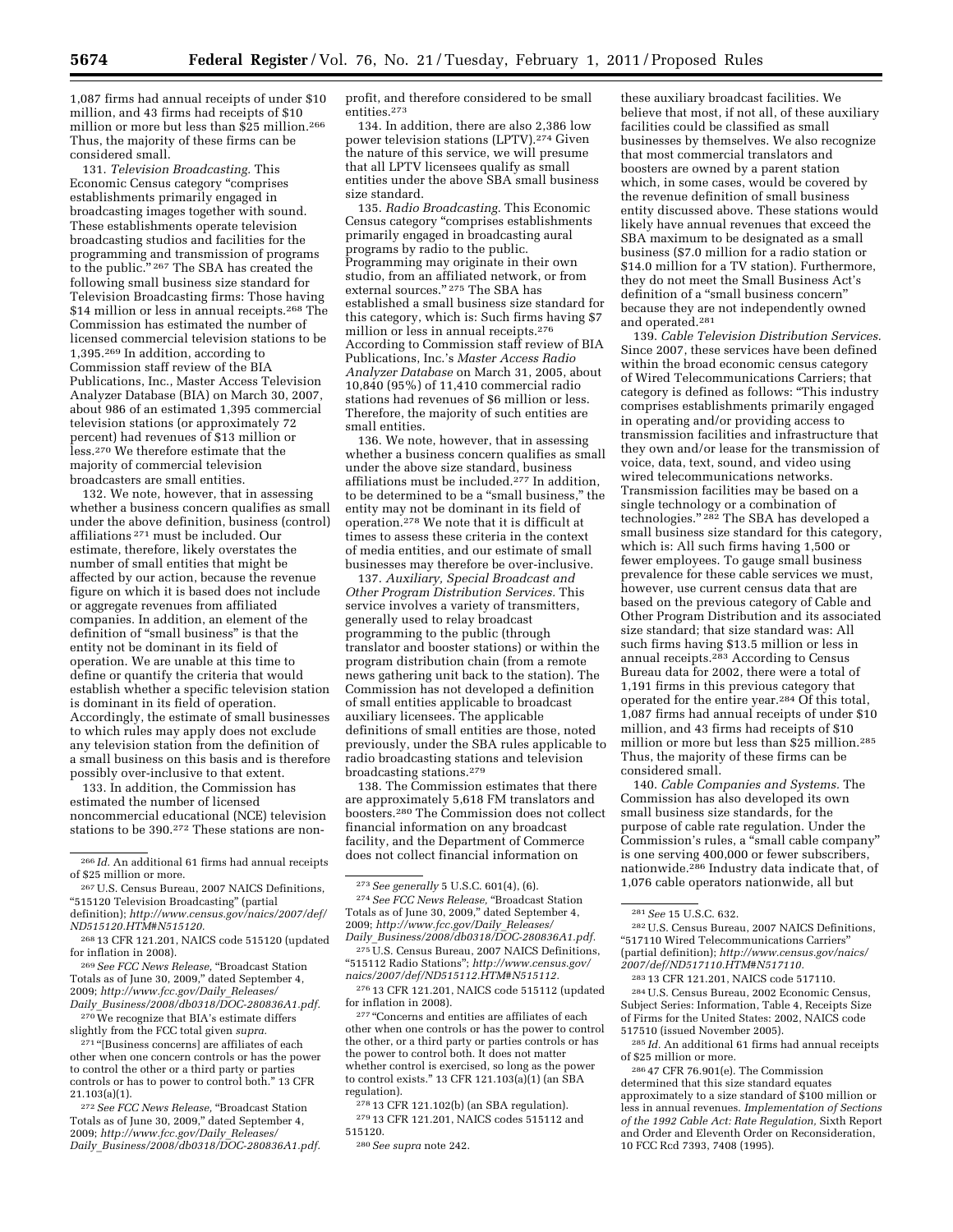eleven are small under this size standard.287 In addition, under the Commission's rules, a "small system" is a cable system serving 15,000 or fewer subscribers.288 Industry data indicate that, of 6,635 systems nationwide, 5,802 systems have under 10,000 subscribers, and an additional 302 systems have 10,000– 19,999 subscribers.289 Thus, under this second size standard, most cable systems are small.

141. *Cable System Operators.* The Communications Act of 1934, as amended, also contains a size standard for small cable system operators, which is ''a cable operator that, directly or through an affiliate, serves in the aggregate fewer than 1 percent of all subscribers in the United States and is not affiliated with any entity or entities whose gross annual revenues in the aggregate exceed \$250,000,000.'' 290 The Commission has determined that an operator serving fewer than 677,000 subscribers shall be deemed a small operator, if its annual revenues, when combined with the total annual revenues of all its affiliates, do not exceed \$250 million in the aggregate.291 Industry data indicate that, of 1,076 cable operators nationwide, all but ten are small under this size standard.292 We note that the Commission neither requests nor collects information on whether cable system operators are affiliated with entities whose gross annual revenues exceed \$250 million,293 and therefore we are unable to estimate more accurately the number of cable system operators that would qualify as small under this size standard.

142. *Open Video Systems.* The open video system (''OVS'') framework was established in 1996, and is one of four statutorily recognized options for the provision of video programming services by local exchange carriers.294 The OVS framework provides

288 47 CFR 76.901(c).

289Warren Communications News, *Television &*  Cable Factbook 2008, "U.S. Cable Systems by Subscriber Size,'' page F–2 (data current as of Oct. 2007). The data do not include 851 systems for which classifying data were not available.

290 47 U.S.C. 543(m)(2); *see* 47 CFR 76.901(f) & nn. 1–3.

291 47 CFR 76.901(f); *see* Public Notice*, FCC Announces New Subscriber Count for the Definition of Small Cable Operator,* DA 01–158 (Cable Services Bureau, Jan. 24, 2001).

292These data are derived from: R.R. Bowker, *Broadcasting & Cable Yearbook 2006,* ''Top 25 Cable/Satellite Operators,'' pages A–8 & C–2 (data current as of June 30, 2005); Warren Communications News, *Television & Cable*  Factbook 2006, "Ownership of Cable Systems in the United States,'' pages D–1805 to D–1857.

293The Commission does receive such information on a case-by-case basis if a cable operator appeals a local franchise authority's finding that the operator does not qualify as a small cable operator pursuant to 76.901(f) of the Commission's rules. *See* 47 CFR 76.909(b).

294 47 U.S.C. 571(a)(3)–(4). *See Annual Assessment of the Status of Competition in the Market for the Delivery of Video Programming,* 

opportunities for the distribution of video programming other than through cable systems. Because OVS operators provide subscription services,<sup>295</sup> OVS falls within the SBA small business size standard covering cable services, which is ''Wired Telecommunications Carriers.'' 296 The SBA has developed a small business size standard for this category, which is: All such firms having 1,500 or fewer employees. To gauge small business prevalence for such services we must, however, use current census data that are based on the previous category of Cable and Other Program Distribution and its associated size standard; that size standard was: All such firms having \$13.5 million or less in annual receipts.297 According to Census Bureau data for 2002, there were a total of 1,191 firms in this previous category that operated for the entire year.298 Of this total, 1,087 firms had annual receipts of under \$10 million, and 43 firms had receipts of \$10 million or more but less than \$25 million.299 Thus, the majority of cable firms can be considered small. In addition, we note that the Commission has certified some OVS operators, with some now providing service.300 Broadband service providers (''BSPs'') are currently the only significant holders of OVS certifications or local OVS franchises.301 The Commission does not have financial or employment information regarding the entities authorized to provide OVS, some of which may not yet be operational. Thus, again, at least some of the OVS operators may qualify as small entities.

143. *Cable Television Relay Service.* This service includes transmitters generally used to relay cable programming within cable television system distribution systems. This cable service is defined within the broad economic census category of Wired Telecommunications Carriers; that category is defined as follows: ''This industry comprises establishments primarily engaged in operating and/or providing access to transmission facilities and infrastructure that they own and/or lease for the transmission of voice, data, text, sound, and video using wired telecommunications networks. Transmission facilities may be based on a single technology or a combination of technologies.'' 302 The SBA has developed a

296U.S. Census Bureau, 2007 NAICS Definitions, ''517110 Wired Telecommunications Carriers''; *[http://www.census.gov/naics/2007/def/](http://www.census.gov/naics/2007/def/ND517110.HTM#N517110)  [ND517110.HTM#N517110.](http://www.census.gov/naics/2007/def/ND517110.HTM#N517110)* 

297 13 CFR 121.201, NAICS code 517110. 298U.S. Census Bureau, 2002 Economic Census, Subject Series: Information, Table 4, Receipts Size of Firms for the United States: 2002, NAICS code 517510 (issued November 2005).

299 *Id.* An additional 61 firms had annual receipts of \$25 million or more.

300A list of OVS certifications may be found at *<http://www.fcc.gov/mb/ovs/csovscer.html>*.

301*See Thirteenth Annual Cable Competition Report,* 24 FCC Rcd at 606–07 para. 135. BSPs are newer firms that are building state-of-the-art, facilities-based networks to provide video, voice, and data services over a single network.

302U.S. Census Bureau, 2007 NAICS Definitions, ''517110 Wired Telecommunications Carriers''

small business size standard for this category, which is: All such firms having 1,500 or fewer employees. To gauge small business prevalence for cable services we must, however, use current census data that are based on the previous category of Cable and Other Program Distribution and its associated size standard; that size standard was: All such firms having \$13.5 million or less in annual receipts.303 According to Census Bureau data for 2002, there were a total of 1,191 firms in this previous category that operated for the entire year.304 Of this total, 1,087 firms had annual receipts of under \$10 million, and 43 firms had receipts of \$10 million or more but less than \$25 million.305 Thus, the majority of these firms can be considered small.

144. *Multichannel Video Distribution and Data Service.* MVDDS is a terrestrial fixed microwave service operating in the 12.2–12.7 GHz band. The Commission adopted criteria for defining three groups of small businesses for purposes of determining their eligibility for special provisions such as bidding credits. It defined a very small business as an entity with average annual gross revenues not exceeding \$3 million for the preceding three years; a small business as an entity with average annual gross revenues not exceeding \$15 million for the preceding three years; and an entrepreneur as an entity with average annual gross revenues not exceeding \$40 million for the preceding three years.306 These definitions were approved by the SBA.307 On January 27, 2004, the Commission completed an auction of 214 MVDDS licenses (Auction No. 53). In this auction, ten winning bidders won a total of 192 MVDDS licenses.308 Eight of the ten winning bidders claimed small business status and won 144 of the licenses. The Commission also held an auction of MVDDS licenses on December 7, 2005 (Auction 63). Of the three winning bidders who won 22 licenses, two winning bidders, winning 21 of

303 13 CFR 121.201, NAICS code 517110. 304U.S. Census Bureau, 2002 Economic Census, Subject Series: Information, Table 4, Receipts Size of Firms for the United States: 2002, NAICS code 517510 (issued November 2005).

306*Amendment of Parts 2 and 25 of the Commission's Rules to Permit Operation of NGSO FSS Systems Co-Frequency With GSO and Terrestrial Systems in the Ku-Band Frequency Range; Amendment of the Commission's Rules To Authorize Subsidiary Terrestrial Use of the 12.2– 12.7 GHz Band by Direct Broadcast Satellite Licenses and their Affiliates; and Applications of Broadwave USA, PDC Broadband Corporation, and Satellite Receivers, Ltd. To Provide A Fixed Service in the 12.2–12.7 GHz Band,* ET Docket No. 98–206, Memorandum Opinion and Order and Second Report and Order, 17 FCC Rcd 9614, 9711, para. 252  $(2002)$ .

307*See* Letter from Hector V. Barreto, Administrator, U.S. Small Business Administration, to Margaret W. Wiener, Chief, Auctions and Industry Analysis Division, WTB, FCC (Feb. 13, 2002).

308*See* ''*Multichannel Video Distribution and Data Service Auction Closes,*'' Public Notice, 19 FCC Rcd 1834 (2004).

<sup>287</sup>These data are derived from: R.R. Bowker, *Broadcasting & Cable Yearbook 2006,* ''Top 25 Cable/Satellite Operators,'' pages A–8 & C–2 (data current as of June 30, 2005); Warren Communications News, *Television & Cable*  Factbook 2006, "Ownership of Cable Systems in the United States,'' pages D–1805 to D–1857.

*Thirteenth Annual Report,* 24 FCC Rcd 542, 606 para. 135 (2009) (''*Thirteenth Annual Cable Competition Report*'').

<sup>295</sup>*See* 47 U.S.C. 573.

<sup>(</sup>partial definition); *[http://www.census.gov/naics/](http://www.census.gov/naics/2007/def/ND517110.HTM#N517110)  [2007/def/ND517110.HTM#N517110.](http://www.census.gov/naics/2007/def/ND517110.HTM#N517110)* 

<sup>305</sup> *Id.* An additional 61 firms had annual receipts of \$25 million or more.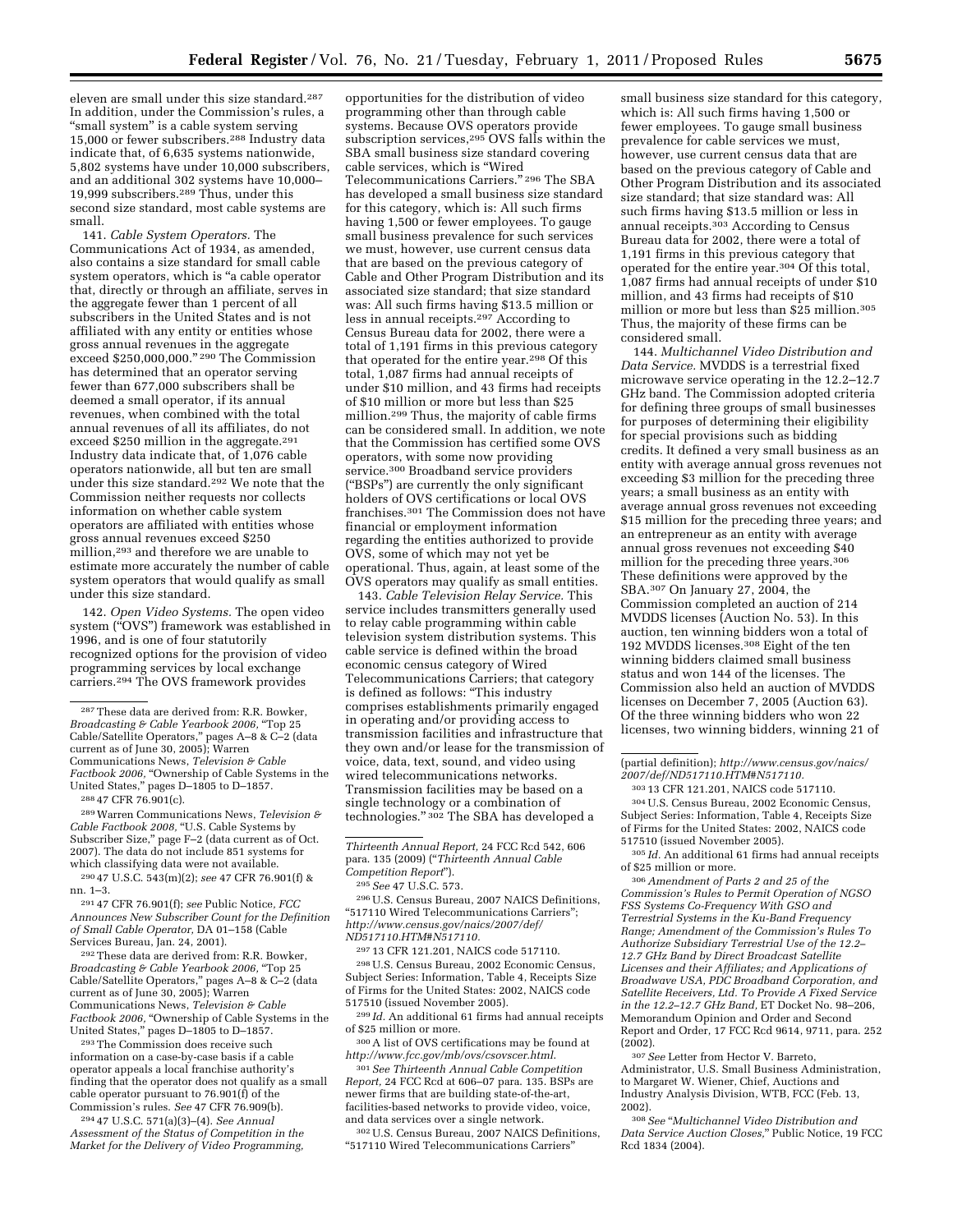the licenses, claimed small business status.309

145. *Amateur Radio Service.* These licensees are held by individuals in a noncommercial capacity; these licensees are not small entities.

146. *Aviation and Marine Services.* Small businesses in the aviation and marine radio services use a very high frequency (''VHF'') marine or aircraft radio and, as appropriate, an emergency position-indicating radio beacon (and/or radar) or an emergency locator transmitter. The Commission has not developed a small business size standard specifically applicable to these small businesses. For purposes of this analysis, the Commission uses the SBA small business size standard for the category Wireless Telecommunications Carriers (except Satellite), which is 1,500 or fewer employees.310 Most applicants for recreational licenses are individuals. Approximately 581,000 ship station licensees and 131,000 aircraft station licensees operate domestically and are not subject to the radio carriage requirements of any statute or treaty. For purposes of our evaluations in this analysis, we estimate that there are up to approximately 712,000 licensees that are small businesses (or individuals) under the SBA standard. In addition, between December 3, 1998 and December 14, 1998, the Commission held an auction of 42 VHF Public Coast licenses in the 157.1875– 157.4500 MHz (ship transmit) and 161.775– 162.0125 MHz (coast transmit) bands. For purposes of the auction, the Commission defined a ''small'' business as an entity that, together with controlling interests and affiliates, has average gross revenues for the preceding three years not to exceed \$15 million. In addition, a "very small" business is one that, together with controlling interests and affiliates, has average gross revenues for the preceding three years not to exceed \$3 million.311 There are approximately 10,672 licensees in the Marine Coast Service, and the Commission estimates that almost all of them qualify as ''small'' businesses under the above special small business size standards.

147. *Personal Radio Services.* Personal radio services provide short-range, low power radio for personal communications, radio signaling, and business communications not provided for in other services. The Personal Radio Services include spectrum licensed under part 95 of our rules.<sup>312</sup> These services include Citizen Band Radio Service ("CB"), General Mobile Radio Service (''GMRS''), Radio Control Radio Service (''R/C''), Family Radio Service (''FRS''), Wireless Medical Telemetry Service (''WMTS''), Medical Implant Communications Service (''MICS''), Low Power Radio Service (''LPRS''), and Multi-Use Radio Service

(''MURS'').313 There are a variety of methods used to license the spectrum in these rule parts, from licensing by rule, to conditioning operation on successful completion of a required test, to site-based licensing, to geographic area licensing. Under the RFA, the Commission is required to make a determination of which small entities are directly affected by the rules being proposed. Since all such entities are wireless, we apply the definition of Wireless Telecommunications Carriers (except Satellite), pursuant to which a small entity is defined as employing 1,500 or fewer persons.314 Many of the licensees in these services are individuals, and thus are not small entities. In addition, due to the mostly unlicensed and shared nature of the spectrum utilized in many of these services, the Commission lacks direct information upon which to base an estimation of the number of small entities under an SBA definition that might be directly affected by the proposed rules.

148. *Public Safety Radio Services.* Public Safety radio services include police, fire, local government, forestry conservation, highway maintenance, and emergency medical services.315 There are a total of approximately 127,540 licensees in these services. Governmental entities as well as

315With the exception of the special emergency service, these services are governed by Subpart B of part 90 of the Commission's Rules, 47 CFR 90.15–90.27. The police service includes approximately 27,000 licensees that serve State, county, and municipal enforcement through telephony (voice), telegraphy (code) and teletype and facsimile (printed material). The fire radio service includes approximately 23,000 licensees comprised of private volunteer or professional fire companies as well as units under governmental control. The local government service that is presently comprised of approximately 41,000 licensees that are State, county, or municipal entities that use the radio for official purposes not covered by other public safety services. There are approximately 7,000 licensees within the forestry service which is comprised of licensees from State departments of conservation and private forest organizations who set up communications networks among fire lookout towers and ground crews. The approximately 9,000 State and local governments are licensed to highway maintenance service provide emergency and routine communications to aid other public safety services to keep main roads safe for vehicular traffic. The approximately 1,000 licensees in the Emergency Medical Radio Service (''EMRS'') use the 39 channels allocated to this service for emergency medical service communications related to the delivery of emergency medical treatment. 47 CFR 90.15–90.27. The approximately 20,000 licensees in the special emergency service include medical services, rescue organizations, veterinarians, handicapped persons, disaster relief organizations, school buses, beach patrols, establishments in isolated areas, communications standby facilities, and emergency repair of public communications facilities. 47 CFR 90.33–90.55.

private businesses comprise the licensees for these services. All governmental entities with populations of fewer than 50,000 fall within the definition of a small entity.316

149. *Internet Service Providers.* The 2007 Economic Census places these firms, whose services might include voice over Internet protocol (VoIP), in either of two categories, depending on whether the service is provided over the provider's own telecommunications connections (*e.g.* cable and DSL, ISPs), or over client-supplied telecommunications connections (*e.g.* dial-up ISPs). The former are within the category of Wired Telecommunications Carriers, 317 which has an SBA small business size standard of 1,500 or fewer employees.318 The latter are within the category of All Other Telecommunications,319 which has a size standard of annual receipts of \$25 million or less.320 The most current Census Bureau data for all such firms, however, are the 2002 data for the previous census category called Internet Service Providers.321 That category had a small business size standard of \$21 million or less in annual receipts, which was revised in late 2005 to \$23 million. The 2002 data show that there were 2,529 such firms that operated for the entire year.322 Of those, 2,437 firms had annual receipts of under \$10 million, and an additional 47 firms had receipts of between \$10 million and \$24,999,999.<sup>323</sup> Consequently, we estimate that the majority of ISP firms are small entities.

150. The ISP industry has changed dramatically since 2002. The 2002 data cited above may therefore include entities that no longer provide Internet access service and may exclude entities that now provide such service. To ensure that this IRFA describes the universe of small entities that our action might affect, we discuss in turn several different types of entities that might be providing Internet access service.

151. We note that, although we have no specific information on the number of small entities that provide Internet access service over unlicensed spectrum, we include these entities here.

#### *D. Description of Projected Reporting, Recordkeeping, and Other Compliance Requirements*

152. The rules proposed herein would require certain entities or individuals to

 $^{316}$ 5 U.S.C. 601(5). $^{317}\rm{U.S.}$  Census Bureau, 2007 NAICS Definitions, ''517110 Wired Telecommunications Carriers'',

*[http://www.census.gov/naics/2007/def/](http://www.census.gov/naics/2007/def/ND517110.HTM#N517110)  [ND517110.HTM#N517110.](http://www.census.gov/naics/2007/def/ND517110.HTM#N517110)* 

318 13 CFR 121.201, NAICS code 517110 (updated

319 U.S. Census Bureau, 2007 NAICS Definitions, ''517919 All Other Telecommunications''; *[http://](http://www.census.gov/naics/2007/def/ND517919.HTM#N517919)* 

*[www.census.gov/naics/2007/def/](http://www.census.gov/naics/2007/def/ND517919.HTM#N517919) [ND517919.HTM#N517919.](http://www.census.gov/naics/2007/def/ND517919.HTM#N517919)* 

<sup>320</sup> 13 CFR 121.201, NAICS code 517919 (updated<br>for inflation in 2008).

321 U.S. Census Bureau, "2002 NAICS Definitions, ''518111 Internet Service Providers''; *[http://](http://www.census.gov/eped/naics02/def/NDEF518.HTM)* 

<sup>322</sup> U.S. Census Bureau, 2002 Economic Census, Subject Series: Information, "Establishment and Firm Size (Including Legal Form of Organization),''

323 An additional 45 firms had receipts of \$25

million or more.

<sup>309</sup>*See* ''*Auction of Multichannel Video Distribution and Data Service Licenses Closes; Winning Bidders Announced for Auction No. 63,*'' Public Notice, 20 FCC Rcd 19807 (2005).

<sup>310</sup> 13 CFR 121.201, NAICS code 517210.

<sup>311</sup>*Amendment of the Commission's Rules Concerning Maritime Communications,* Third Report and Order and Memorandum Opinion and Order, 13 FCC Rcd 19853 (1998). 312 47 CFR Part 90.

<sup>313</sup>The Citizens Band Radio Service, General Mobile Radio Service, Radio Control Radio Service, Family Radio Service, Wireless Medical Telemetry Service, Medical Implant Communications Service, Low Power Radio Service, and Multi-Use Radio Service are governed by Subpart D, Subpart A, Subpart C, Subpart B, Subpart H, Subpart I, Subpart G, and Subpart J, respectively, of Part 95 of the Commission's rules. *See generally* 47 CFR Part 95. 314 13 CFR 121.201, NAICS Code 517210.